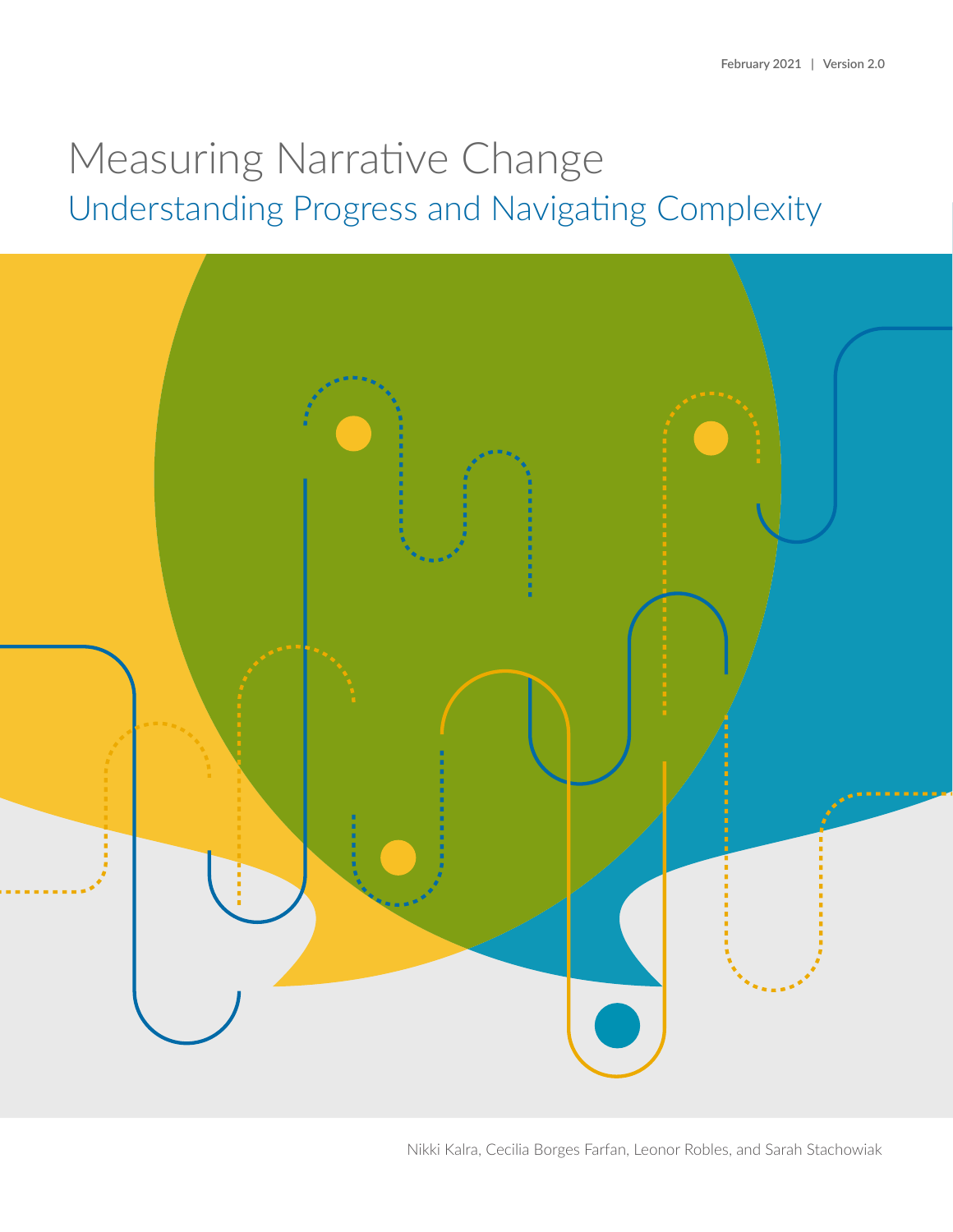## Thank you

*In July 2019, we released Measuring Narrative Change 1.0. This was an initial response to a need we saw in the field, to help organizations and funders have more shared ideas around the measurement and evaluation of this kind of work. In it we compiled existing frameworks,*  resources, and tools, but as the name suggests we knew it was a start, and not the end, of *thinking on this topic.* 

*This new version of the brief reflects our updated thinking. We dig deeper into the concepts that underlie narrative change work and what these mean for measurement; think more about measuring narratives as part of complex systems; and offer further consideration of issues of equity and power. It is really a new iteration, not an update of the prior document.*

*While this reflects how our thinking has evolved, that evolution did not happen in a vacuum: it was fueled by sharing that initial brief, having the opportunity to use concepts, and engaging in various conversations. This second iteration has benefitted greatly from the generous*  feedback of many colleagues in the field. Jewlya Lynn of PolicySolve and Neha Singh Gohil *at the William & Flora Hewlett Foundation provided invaluable input on the original piece, setting the stage for this one. The Hewlett Foundation also provided financial support for both this piece and its predecessor. We received extremely helpful early feedback from a webinar with colleagues at Equal Measure and Innovation Network. We refined our thinking through ongoing conversations with Liz King and Tyler Lewis at The Leadership Conference on Civil and Human Rights, Karla Pleitéz Howell and Katie Smith at Advancement Project, Adenike Huggins, Hal Smith, and Robyn Ince and at National Urban League, Terra Wallin at The Education Trust, and Betty Chang at Education Resource Strategies. The opportunity to present on this topic for Charles and Lynn Schusterman Family Philanthropies and the Georgetown Certificate in Social Impact Storytelling similarly helped us to clarify and sharpen our content. We are grateful for the insights and experiences shared, the questions asked, and the ways that deeper engagement with the content made the work stronger. In developing this brief, we are also grateful to Tracy Wilson for editing and to Laura Gilbert for design.* 

*While we know we haven't been able to individually name everyone who has touched this work in one way or another, the opportunity to learn from others in dialogue has been hugely beneficial. We hope this piece can be one contribution to an ongoing conversation and look forward to continued engagement.*

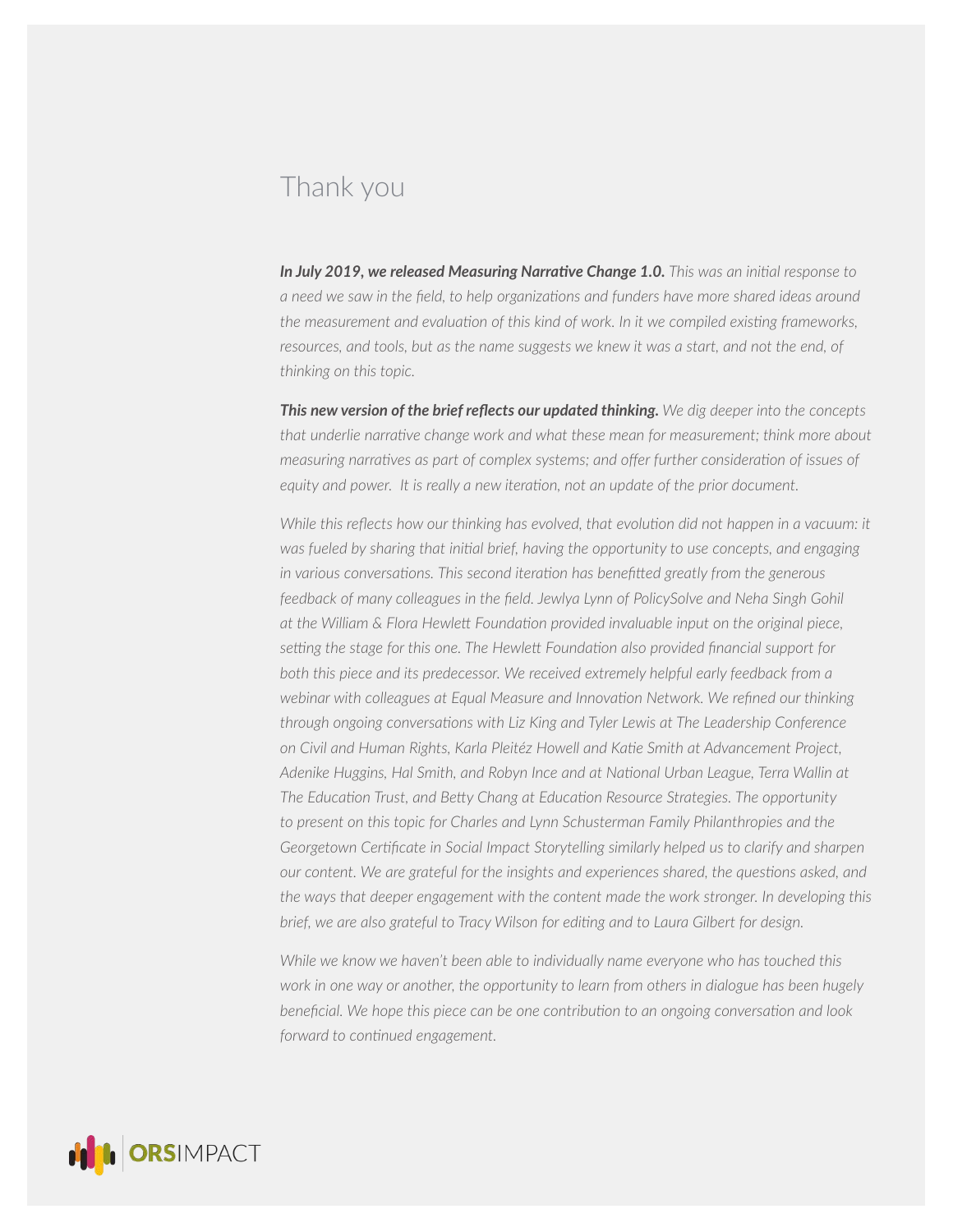## Contents

#### [Introduction](#page-3-0)

[What is narrative change?](#page-5-0) 

#### [Building the Foundations for Measurement and Learning](#page-7-0)

- [What levels of narrative are most relevant to your work?](#page-8-0)
- [How will your narrative function?](#page-10-0)
- [What elements of narrative are you trying to change?](#page-12-0)
- [Who are you targeting with your work?](#page-14-0)

#### [Reflecting on Process: Developing and Driving Narratives](#page-15-0)

- [Developing narratives](#page-16-0)
- [Driving Narratives](#page-18-0)

#### [Narrative Change: Outcomes and Indicators](#page-20-0)

- [Outcome Areas for Narrative Change](#page-21-0)
- [Identifying Outcomes: Changes to Look for in the Short- and Longer-term](#page-23-0)
- [Sensing the System: Approaches for Tracking and Responding](#page-28-0)  [to Changes in Context](#page-28-0)
	- [How do you sense the system to adapt and learn as you go?](#page-29-0)
- [Additional Considerations for Measurement](#page-33-0) 
	- [What role are you playing in advancing narrative change?](#page-33-0)
	- [What do you expect progress to look like?](#page-34-0)
- [Concluding Thoughts](#page-35-0)
- [Appendix 1](#page-36-0)
	- [Narrative Change Planning and Strategy Tools](#page-36-0)
- [Appendix 2](#page-38-0)
	- [Tools and Resources for Measuring Narrative Change Outcomes](#page-38-0)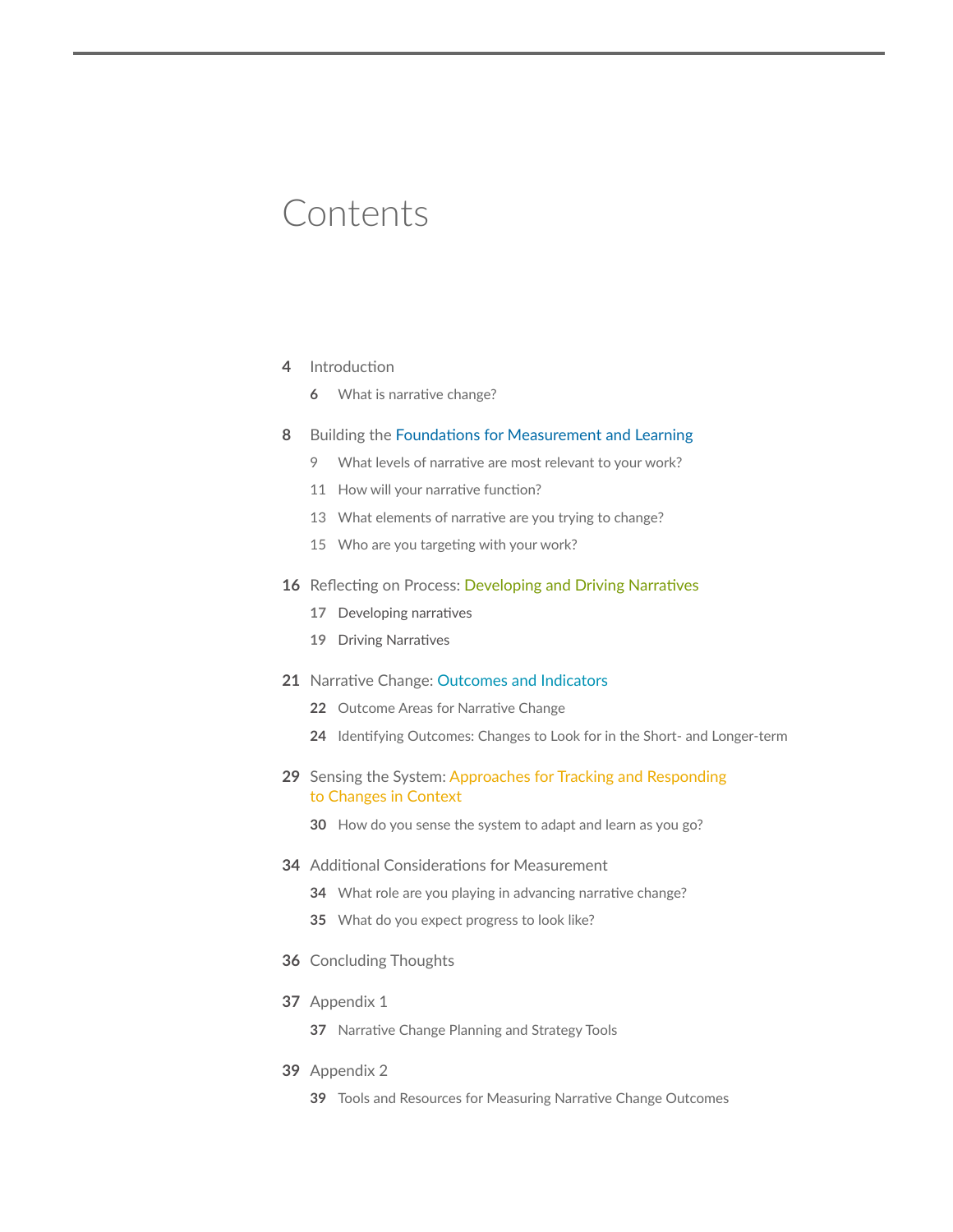## <span id="page-3-0"></span>Introduction

In recent years, narrative change has become an increasingly visible and widespread approach among advocates, activists, funders, and others working to advance more just and equitable societies.

### Those engaged in social change efforts have long recognized the power of shifting the shared stories that we tell, and of re-shaping the lenses through which we perceive events, causes, and issues—of changing narratives.

Take our current moment. In 2020, the world found itself in the grip of a devastating pandemic. As we have collectively struggled to make sense of COVID-19, we have seen the emergence of disparate, conflicting beliefs about the virus and a range of responses to the crisis from how people behave in their day-to-day lives to which policies are implemented and enforced. And the way we understand the pandemic, the way we think about its causes and solutions, are all heavily shaped by the pre-existing mental models we use to make sense of the world—those familiar frames through which we interpret what's happening around us and how we should react to it. For some people, this experience speaks clearly to an understanding of health as something shaped by social and systemic forces, requiring collective and coordinated action. For others, a different kind of narrative is salient: that our health and well-being are primarily a matter of individual choice and personal risk and responsibility.

#### As we're seeing right now, which narrative frames are dominant can have profound consequences for our lives.

And this isn't limited to particular moments of shock or crisis. While narratives often sharpen or crystallize around certain issues or events, they are just as often the product of decades (even centuries) of construction and reconstruction and they shape how we perceive and respond to any number of today's most pressing social issues. It is the effort to reshape the instinctive way that we think about those issues—and in doing so, to shift our understanding of what can or should be done about them in order to achieve a more just and equitable future—that lies at the heart of narrative change efforts.

Narrative change is, therefore, an approach with great potential for seeding transformative, durable social change. It is precisely because of this potential that understanding how to measure narrative change is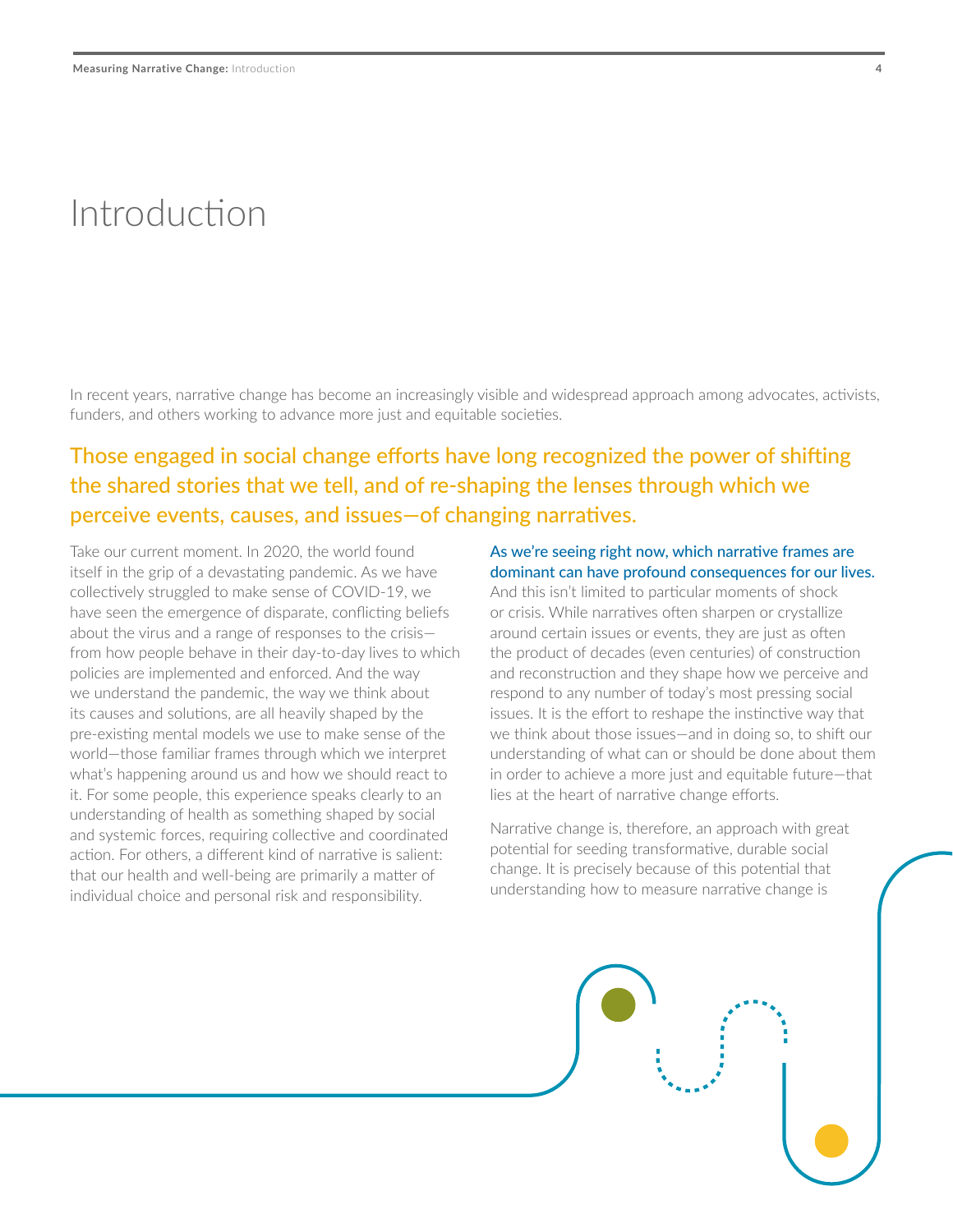important: it's not enough to implement your strategy and then hope for the best. That said, the complex, longterm nature of this kind of work makes measurement a challenge. Among those doing narrative change, there is a desire to better understand what works, how, and with who—and these are not straightforward questions.

- $\rightarrow$  How do you articulate the progress and value of the work you're doing **in the short term, when its full effects aren't likely to be seen for some time?**
- → What signals can you look for **to indicate you're moving the needle in the right direction?**
- $\rightarrow$  And how do you understand the reach and impact of your work **when it's happening in a dynamic system, and there's so much that lies beyond any one organization's control?**

These are important questions for practitioners of narrative change, and they also have implications for those who fund it, particularly when it comes to setting realistic expectations around what narrative change looks like and what it takes in terms of time and resources.

#### **Topics Explored in This Brief**

This brief aims to provide insights into these questions, offering guidance for individuals and organizations—whether practitioners or funders—who are interested in measuring their narrative change efforts. It includes:



#### Foundations for Measurement and **Learning**

Considerations and reflections for laying the groundwork for measurement



Developing and Driving Narratives

Guiding questions for better understanding your process, or how you're going about your strategy



**Outcomes** and Indicators

Example outcomes and indicators for narrative change work, both short- and long-term



Tracking and Responding to Changes in Context

Approaches for sensing the system around you

Recognizing the challenges and complexities inherent in this work, our hope is to help practitioners and funders have more shared language and tools for thinking about the progress and measurement of narrative change efforts, with the aim of strengthening their impact.

**This brief focuses on measurement and is not intended as a how-to guide for narrative change. For those looking for this kind of guidance, the appendix includes some links to resources developed by other organizations with experience and expertise in this area.**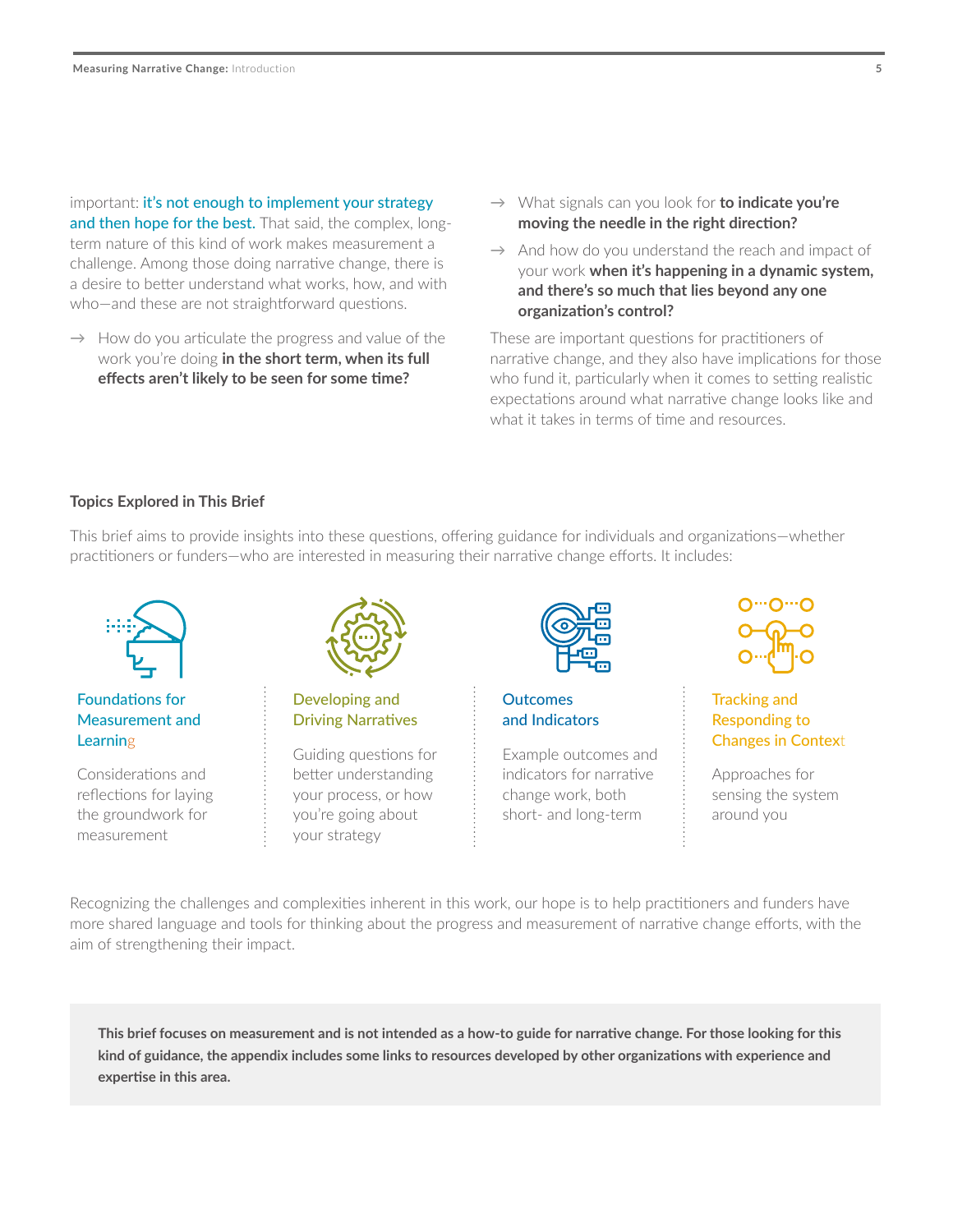### <span id="page-5-0"></span> $\rightarrow$  What is narrative change?

This brief is primarily about measuring narrative change, but, before we get to measurement, it's helpful to think about what narratives are and how they influence social change.

Narratives shape the world we live in, and the ways in which we inhabit and understand that world. They are "collections" of related stories and ideas<sup>1</sup>—shared and reinforced through the culture we participate in, the media we consume, and interactions with our communities—that coalesce to inform our perceptions of ourselves, other people, and our social world.

### Narratives are powerful. They are also a product of power.

As Rashad Robinson puts it, many "dominant narratives help to legitimize existing power relationships, prop them up, and make them seem natural."<sup>2</sup> Through constituting certain truths about society—and shaping the way people define right and wrong, good and bad, deserving and undeserving, even possible and impossible—they often work to entrench inequities and reinforce the status quo. 3

### *The narratives that build the public imagination of a*<br> *country are in the hands of people who already have*<br> *a* lot of power. They are the ones who dominate in th *country are in the hands of people who already have a lot of power. They are the ones who dominate in the production and distribution of narratives. They play a role in keeping things as they are." —***Elena Mejía Julca**<sup>4</sup>

As we define it here, narrative change is about shifting that kind of definitional power to advance broader social change. It is the effort to challenge, modify, or replace existing narratives that perpetuate inequity and uphold an unjust status quo, through the creation and deployment of new or different narratives.<sup>5</sup>

**//** Narrative change is not about...changing which news reports get broadcast. Rather, narrative change is abo reworking the stories that come to mind after we hear *reports get broadcast. Rather, narrative change is about reworking the stories that come to mind after we hear that news. It's about rerouting the path between what we hear and how we make meaning of [something.]."* **—The US Partnership on Mobility from Poverty**<sup>6</sup>

In part, then, narrative change is geared toward changing people's hearts and minds, shifting the "underlying values and beliefs" that get activated around a certain issue.<sup>7</sup> It is also, importantly, about developing the infrastructure to make those shifts powerful: to "create leverage over those who set the incentives, rules, and norms that shape society and behavior", opening the space for new narratives to "achieve real impact at the policy, politics, and cultural levels."8

<sup>1.</sup> Narrative Initiative. (2017). *Toward new gravity.* https://narrativeinitiative.org/resource/toward-new-gravity/

<sup>2.</sup> Robinson, R. (2018). Changing our narrative about narrative: The infrastructure required for building narrative power. *Nonprofit Quarterly,* 25(4), 36-43.

<https://nonprofitquarterly.org/changing-our-narrative-about-narrative-the-infrastructure-required-for-building-narrative-power/> 3. Oxfam International. *Narrative power and collective action: Conversations with people working to change narratives for social good.* [https://policy-practice.oxfam.org.uk/](https://policy-practice.oxfam.org.uk/publications/narrative-power-and-collective-action-conversations-with-people-working-to-chan-621020)

[publications/narrative-power-and-collective-action-conversations-with-people-working-to-chan-621020](https://policy-practice.oxfam.org.uk/publications/narrative-power-and-collective-action-conversations-with-people-working-to-chan-621020)

<sup>4.</sup> Ibid

<sup>5.</sup> While we refer here to narrative change as a vehicle for driving social justice, it is also important to acknowledge that this is not always the case. Narrative change can also entail deploying or redeploying harmful, divisive narratives, and this may happen in direct response to efforts to advance more accurate, equitable ones. We consider this further later on in the brief—see our note on neutrality and section on sensing the system.

<sup>6.</sup> Poo, A and Shaafir, E. (2018). *Changing the narrative.* <https://www.mobilitypartnership.org/changing-narrative>

<sup>7.</sup> Narrative Initiative. (2017). *Toward new gravity.* [https://narrativeinitiative.org/wp-content/uploads/2019/08/TowardNewGravity-June2017.pdf](https://narrativeinitiative.org/resource/toward-new-gravity/)

<sup>8.</sup> Robinson, R. (2018). Changing our narrative about narrative: The infrastructure required for building narrative power. *Nonprofit Quarterly,* 25(4), 36-43. [https://nonprofitquarterly.org/changing-our-narrative-about-narrative-the-infrastructure-required-for-building-narrative-power/](https://nonprofitquarterly.org/changing-our-narrative-about-narrative-the-infrastructure-required-for-building-narrative-power/ )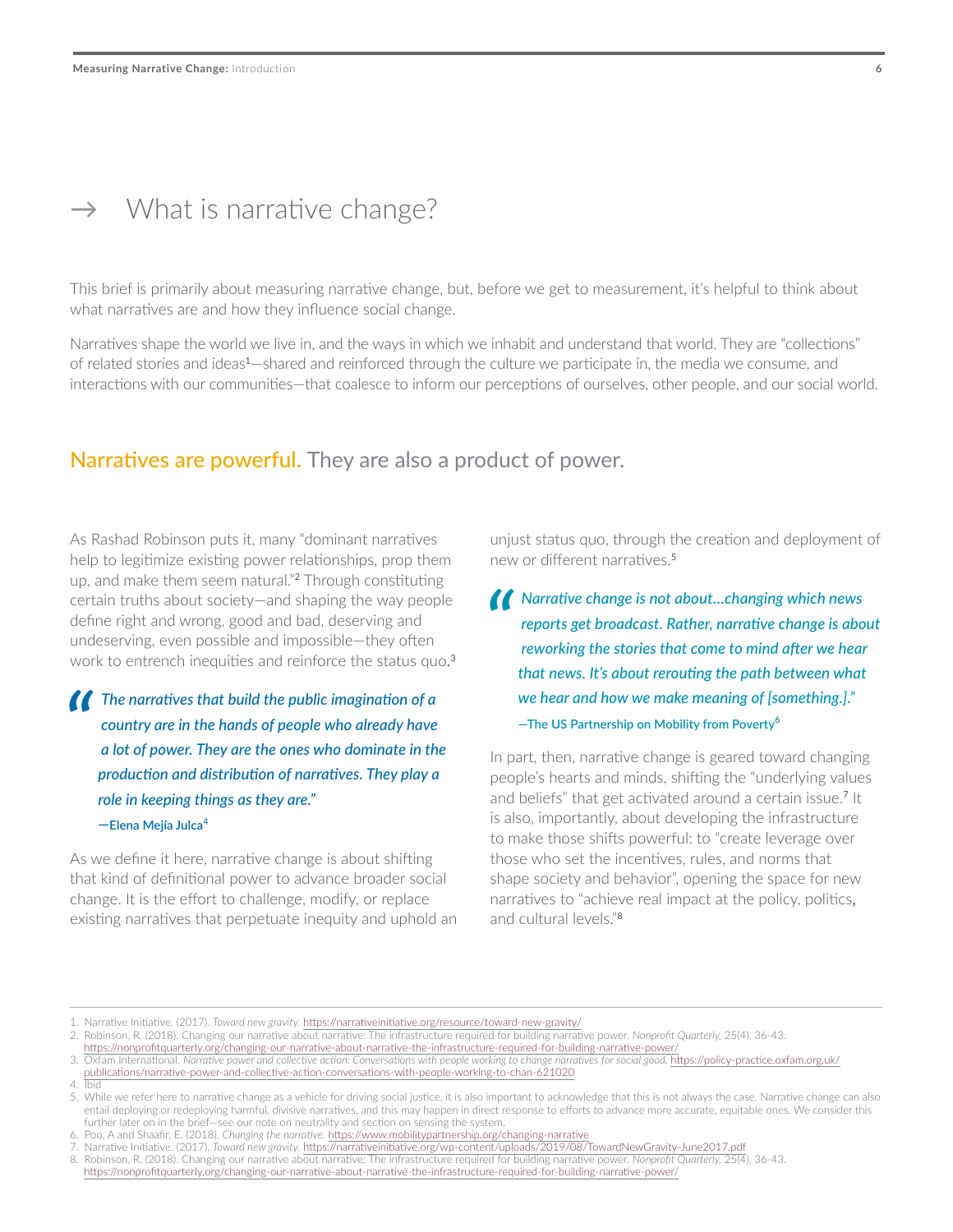As a result, narrative change strategies can draw on a wide range of different approaches, from strategic communications and media engagement, to art and cultural production, to community engagement and organizing, to coalition building, network weaving, and advocacy. While it's easy to fall into definitions (and measurement tools) that focus on communications, an organization seeking narrative change may choose to use one or several approaches, depending on their strategic focus, strengths, and resources.<sup>9</sup>

Changing hearts and minds—and developing the mechanisms through which such changes work to disrupt existing power structures—is difficult to do. As noted, it's also difficult to measure, requiring thoughtfulness and intentionality. Narrative change takes many different actors doing many different things. Though certain efforts may have distinct aims and timelines, narrative change as a strategy is deep, long-term work because you're trying to change people's closely-held, highly internalized world views, and endeavoring to translate those changes into durable institutional and political changes. Its trajectory and impacts are often non-linear;

for example, the influence of narratives might run from individuals to institutions, or the other way around, or—as if often the case—this influence might be iterative and multidirectional.

**/** [Narrative change] is much more than a campaign<br>
and goes far deeper than simply creating and using<br>
new messages. Narrative change happens through *and goes far deeper than simply creating and using new messages. Narrative change happens through a wide variety of actions, experiences and settings that combine to shift the dominant story people receive, internalize, and act on, consciously and unconsciously."* **—First Nations Development Institute.**<sup>10</sup>

This kind of complexity understandably raises questions about how to think about and demonstrate progress. The remainder of this brief dives deeper into measurement, starting with overarching considerations for measurement to help set the stage, before moving on to how you understand the progress of your work in terms of process, outcomes, and the broader system around you.

## *Considering Power and Equity*

Throughout this piece, we aim to provide helpful guidance for practitioners and funders who want to learn more about measuring narrative change. We do not approach this as purveyors of neutral information, as we believe that those of us in the social sector must reckon with power and seek equity in all the work that we do. This is particularly true in the case of narrative change, given that so many of our most pervasive narratives are rooted in white dominant culture and serve to perpetuate harm against currently and historically marginalized people and places. You may notice that, throughout this brief, we provide a point of view about the ways in which we think measurement can be approached in order to advance equity. It is impossible to be neutral when it comes to these issues, and our writing reflects this.

<sup>9.</sup> For more on different approaches to narrative change, see Lynn, J and Kathlene, L. (2020). Narrative change for health and racial equity: Exploring capacity and alignment. [https://5305ca2b-97be-4380-be9c-72ae81b07007.filesusr.com/ugd/5a867c\\_388e7b7d45b24184992d7603fc724d80.pdf.](https://5305ca2b-97be-4380-be9c-72ae81b07007.filesusr.com/ugd/5a867c_388e7b7d45b24184992d7603fc724d80.pdf) For more on the distinctions between narrative change and strategic communications, see Executives' Alliance for Boys and Men of Color. (2018). *His story: Shifting narratives for boys and men of color— a guide for philanthropy.* [https://perception.org/wp-content/uploads/2018/12/HisStory-Narrative-Toolkit.pdf](https://5305ca2b-97be-4380-be9c-72ae81b07007.filesusr.com/ugd/5a867c_388e7b7d45b24184992d7603fc724d80.pdf)

<sup>10.</sup> First Nations Development Institute, & Echo Hawk Consulting. (2018). *Reclaiming Native truth: A project to dispel America's myths and misconceptions.* [https://www.](https://www.firstnations.org/publications/narrative-change-strategy-from-the-reclaiming-native-truth-project/) [firstnations.org/publications/narrative-change-strategy-from-the-reclaiming-native-truth-project/](https://www.firstnations.org/publications/narrative-change-strategy-from-the-reclaiming-native-truth-project/)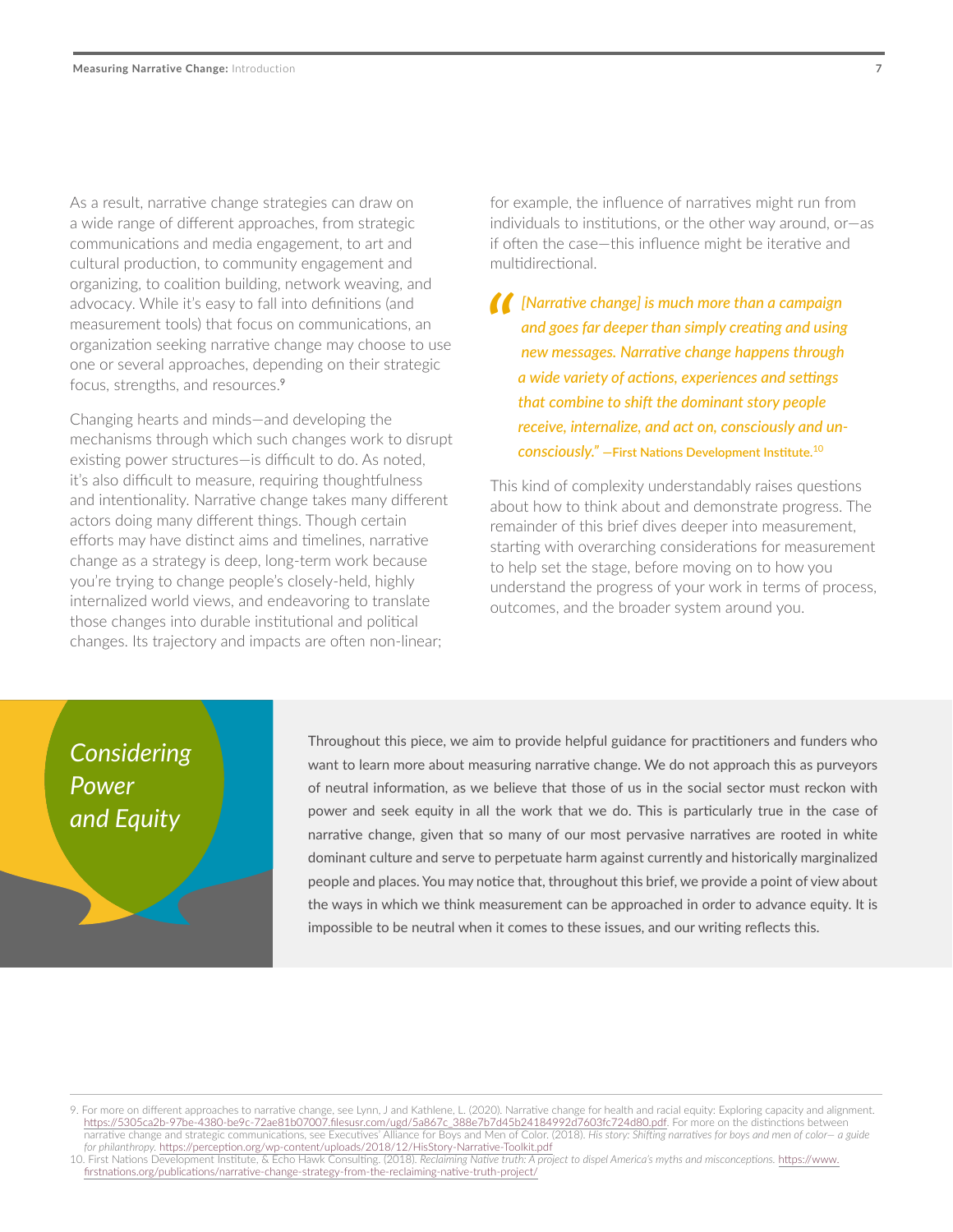<span id="page-7-0"></span>

## Building the Foundations for Measurement and Learning

To measure your narrative change efforts, it may be helpful to clarify several aspects of your approach upfront in the interests of setting a firm foundation for measurement. These include:

- 
- → **The level of narrative you're working at**
- → **How you think your narrative will function in the broader narrative context**
- → **The elements of the existing narrative you're interested in changing**
- $\rightarrow$   $\blacksquare$  Who you are targeting with your work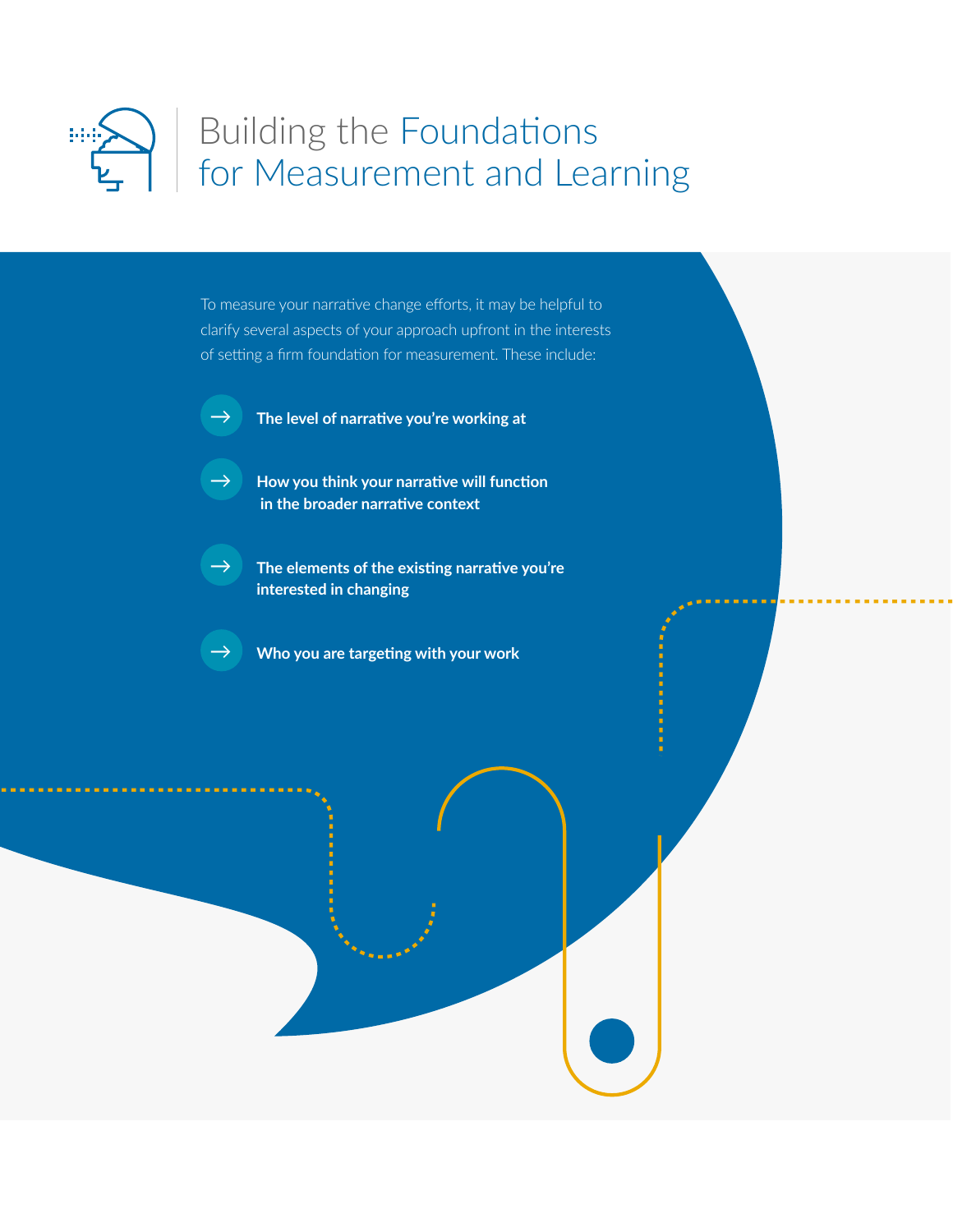## <span id="page-8-0"></span> $\rightarrow$  What levels of narrative are most relevant to your work?

Narrative operates at different levels. Many of the narratives that practitioners seek to change are rooted in overarching metanarrative. At the same time, it's also possible to focus on a more bounded, specific manifestation of a larger narrative in your work.

According to the Narrative Initiative, if **narratives** can be thought of as existing across collections of related stories, **metanarratives** (or deep narratives, as they can also be called) permeate collections of related narratives.<sup>11</sup> They offer the following helpful example of how this works:

- ҉ The movie Jaws is a **story** about an insatiable maneating shark.
- » All the stories about insatiable, man-eating sharks add up to a broader **narrative** of sharks being dangerous and predatory creatures.
- » The narrative and stories about sharks rest on powerful **metanarratives** about the human relationship to nature and a fear of the unknown.

Source: [Narrative Initiative.](https://narrativeinitiative.org/blog/narrative-change-a-working-definition-and-related-terms/)



#### **Figure 1 Different levels of Narrative**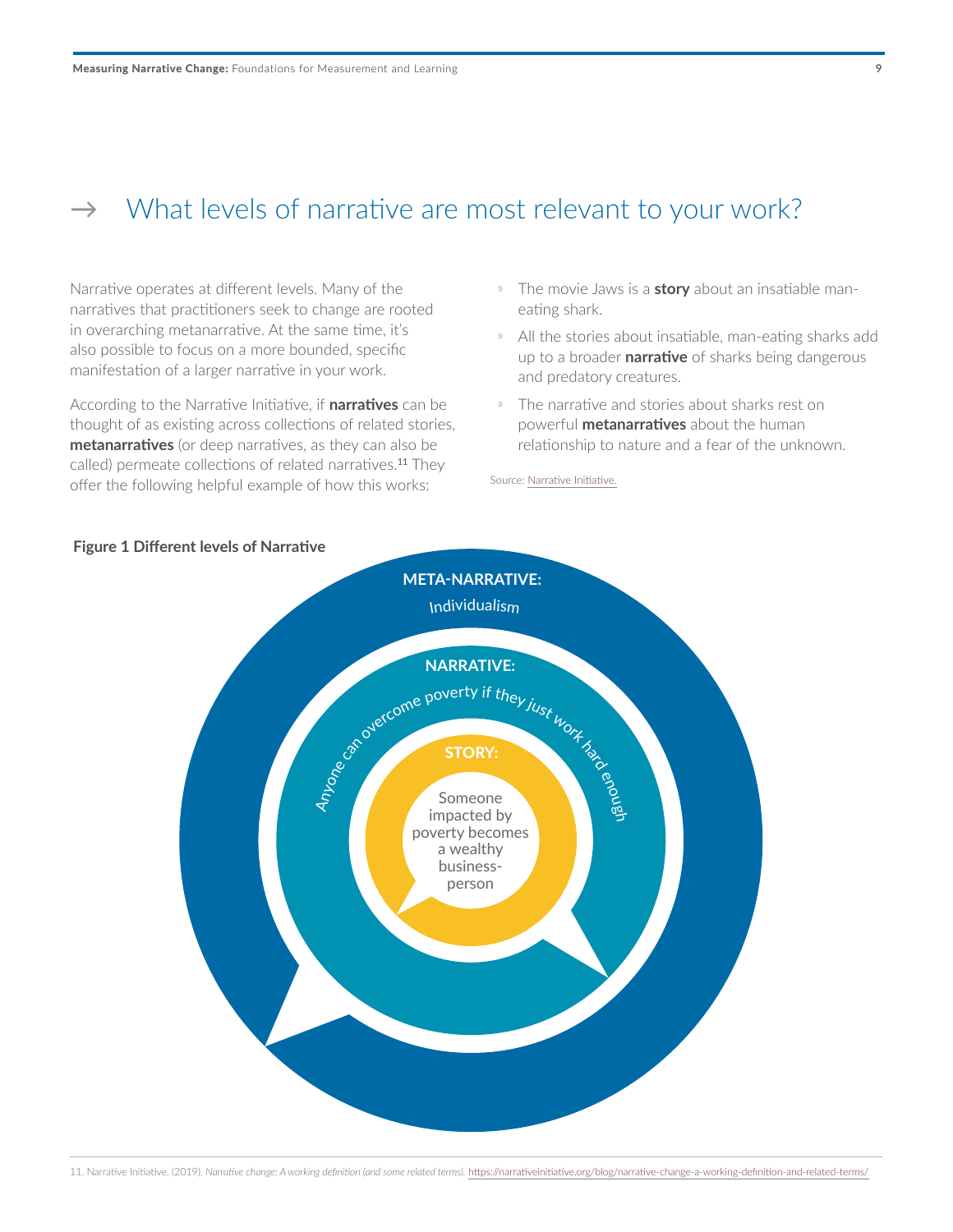We see these levels play out across many social issues. For example, the metanarrative of individualism and personal responsibility can be seen in any number of narratives that permeate our current social reality: that escaping poverty is about pulling yourself up by your bootstraps; that people's health is determined by the lifestyle choices that they make; that police brutality is a result of "a few bad apples."

 It's also worth noting that within narratives about any of these issues, you might be working on tackling a subnarrative or more bounded element of the narrative. For example, within broader narratives about poverty or health, you might be focused on changing (sub)narratives about social safety nets, which are important component parts of larger narratives.

In practice, of course, none of this is likely to be as distinct, linear, or clear-cut as it's presented here. There is always a complex interplay between different levels of narrative, and recognizing this is important for understanding progress. When it comes to measurement, it can be helpful to be alert to signals beyond those of your specific narrative strategy; for instance, you may want to map relevant sub and meta narratives that relate to your narrative frame, or even narratives around other issues that reflect the same metanarratives, and factor these into what you will look for when it comes to measurement.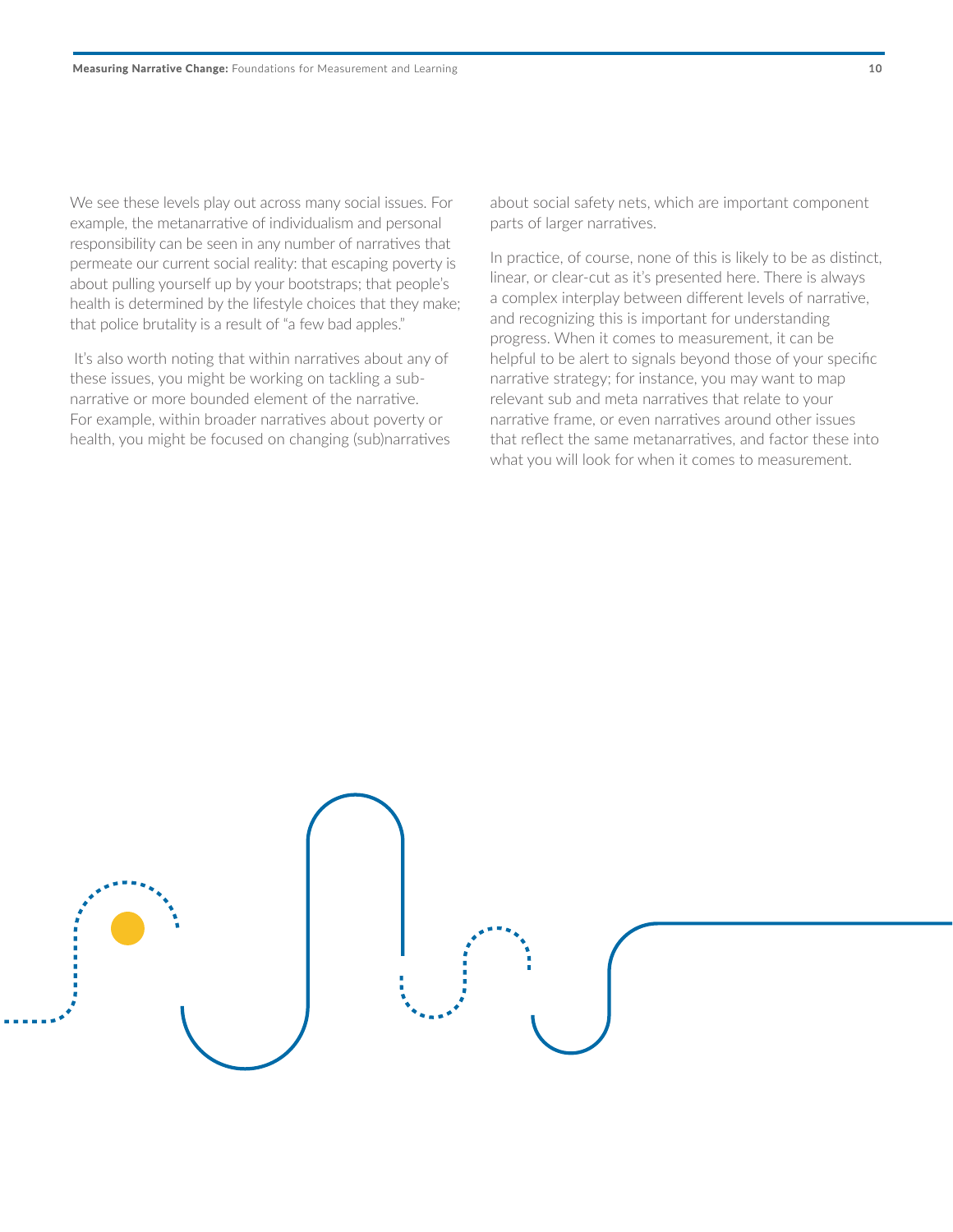### <span id="page-10-0"></span> $\rightarrow$  How will your narrative function?

New narratives are deployed into complex contexts that are already populated by a range of other narratives. Maybe the dominant narrative you're up against is entirely antithetical to the one you're trying to drive; maybe it's one that needs to be reshaped and refined, but offers a foundation to build upon. Drawing on work from narrative analytics company **[Protagonist](https://www.protagonist.io)**, there are a few ways you might think about how your narrative might function:

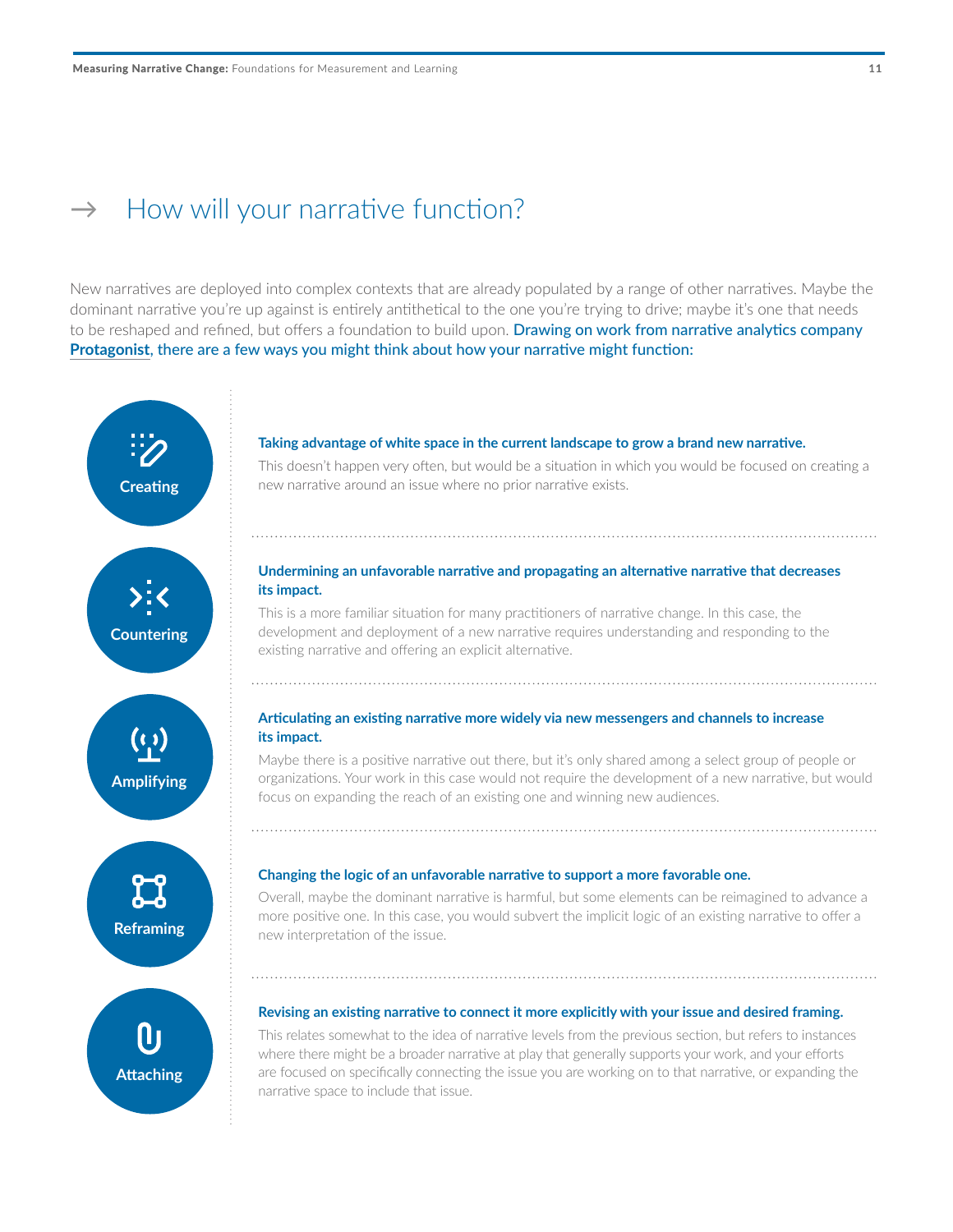The function you expect your narrative to play has important implications for what you end up measuring. At a high level, for example, if your aim is to create a new narrative or amplify an existing one, a meaningful measure may be the presence of your narrative in media, public debate, or among particular constituencies where it had previously been absent. However, if your aim is to counter a dominant narrative, it may be more meaningful to look qualitatively at changes over time in how the issue in question is reported on and discussed. Being clear about your approach is important for measurement, because it will help with establishing outcomes that are in line with your aims.

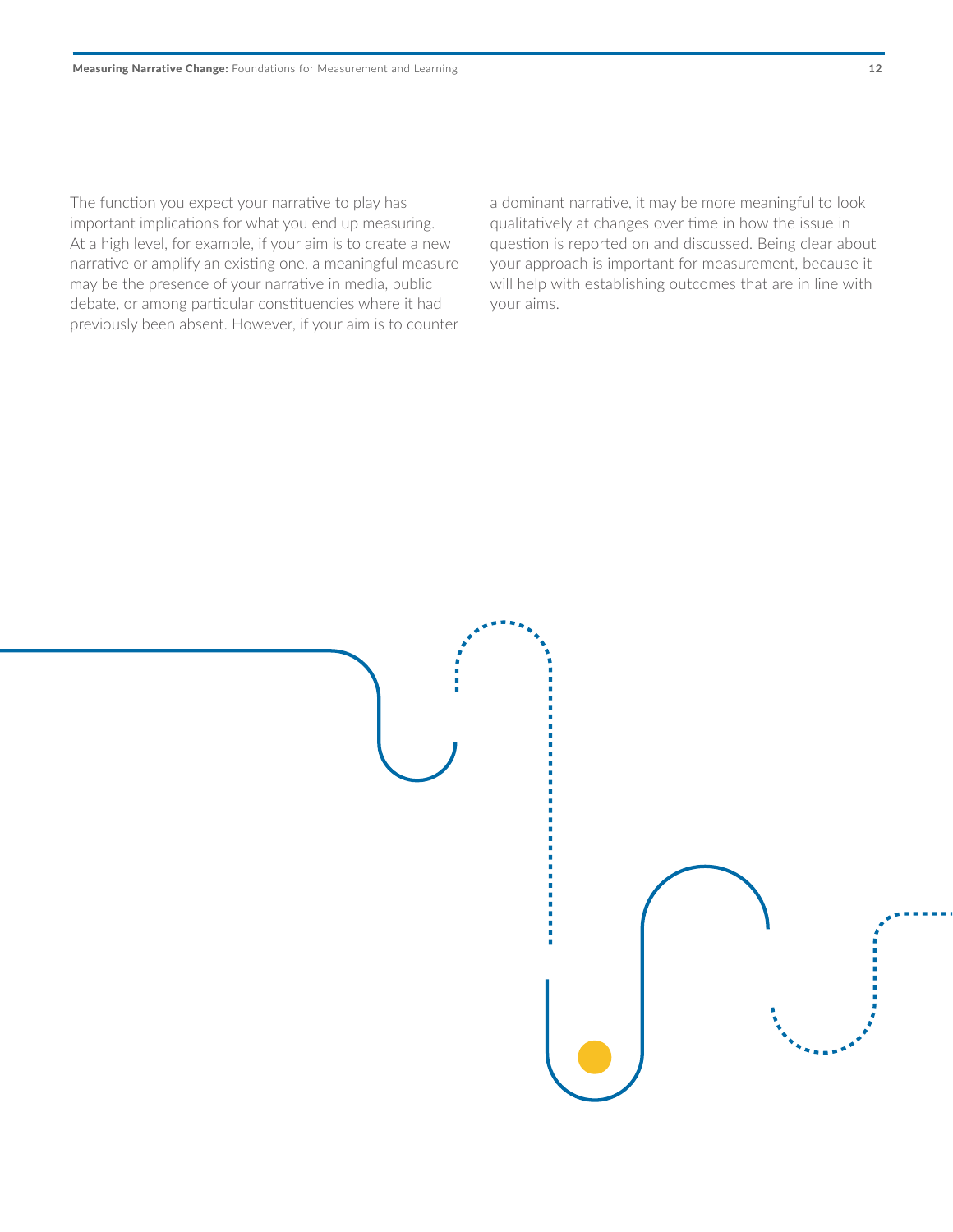## <span id="page-12-0"></span> $\rightarrow$  What elements of narrative are you trying to change?

Narratives are made up of many different, mutually reinforcing elements, and unpacking these may be helpful in identifying where you expect to see changes that will indicate that you're making progress. You might be interested, for example, in tracking changes in any of the following:

#### **Table 1. Elements of Narrative**

| <b>Element</b> | How does this relate to narrative change?                                                                                                                                                                                                                                                                                                                                                                                                                                                                                                                                                                   | <b>Examples</b>                                                                                                                                                                                                                                                                                                                           |
|----------------|-------------------------------------------------------------------------------------------------------------------------------------------------------------------------------------------------------------------------------------------------------------------------------------------------------------------------------------------------------------------------------------------------------------------------------------------------------------------------------------------------------------------------------------------------------------------------------------------------------------|-------------------------------------------------------------------------------------------------------------------------------------------------------------------------------------------------------------------------------------------------------------------------------------------------------------------------------------------|
|                |                                                                                                                                                                                                                                                                                                                                                                                                                                                                                                                                                                                                             |                                                                                                                                                                                                                                                                                                                                           |
| Language       | Language is an important building block of narrative; the words we use to<br>describe or talk about something affects the way we and others make sense<br>of it. Changing the vocabulary used to describe or talk about an issue can<br>therefore be a key part of narrative change strategies, serving to shift the<br>cues, assumptions, and concepts that are evoked when people hear or read<br>about an issue. As such, looking at the increased use or salience of language<br>that aligns with the narrative you are trying to drive might be something to<br>consider when it comes to measurement. | In their Social Justice Phrase Guide, The Opportunity<br>Agenda and Advancement Project demonstrate how<br>specific language and phrases can be used to put<br>personhood first, and emphasize our shared humanity<br>and interests instead of reinforcing an "us vs. them"<br>mentality.                                                 |
| <b>Stories</b> | The relationship between narrative and story is a close one: narratives are<br>essentially "collections" of interrelated stories <sup>12</sup> . Stories have beginnings,<br>middles, and ends; they have heroes and villains, implicit lessons and morals.<br>They are used transmit culture and social ideas from one person to another.<br>Changes in the salient stories that are told about an issue can have a profound<br>impact on the way people interpret and respond to it, as well as engendering<br>empathy and understanding.                                                                 | In her article Using Story to Change Systems,<br>Ella Saltmarshe highlights the different ways in<br>which stories can function to spur change: through<br>"illuminating the past, present, and future"; "building<br>community through empathy and coherence"; and,<br>ultimately, "reauthoring the web of narratives we live<br>$in.$ " |
| Voice          | Who tells the stories is also important. Part of narrative change is shifting<br>definitional power. The power imbalances that lead to the dominance of<br>harmful narratives mean that, very often, the voices of those most affected by<br>an issue are not heard, and white-dominant assumptions about what counts<br>as knowledge or expertise sideline lived experience. Changing whose voices<br>are amplified and considered authoritative is part of narrative change.                                                                                                                              | Our Climate Voices is an organization that works<br>to center the voices and leadership of those most<br>impacted by the climate crisis, in order to reclaim<br>climate narratives from industry and meaningfully<br>connect the issue to grassroots experiences and<br>solutions.                                                        |
| <b>Frames</b>  | The framing of an issue can be understood as "the subtle selection of certain<br>aspects of an issue in order to cue a specific response", <sup>13</sup> such as language,<br>stories, and messengers, but also a range of other things: the images that are<br>used in materials, the metaphors that are employed to talk about something,<br>even the order in which information is presented.                                                                                                                                                                                                            | In their toolkit for Talking about Early Childhood<br>in Kenya, FrameWorks lay out framing guidelines<br>that include phrasing, metaphors and imagery to<br>use in discussing childhood development, as well as<br>underlying values that can be called on to build buy-in<br>and understanding.                                          |

12. Narrative Initiative. (2017). *Toward new gravity.* [https://narrativeinitiative.org/wp-content/uploads/2019/08/TowardNewGravity-June2017.pdf](https://narrativeinitiative.org/resource/toward-new-gravity/)

13. Frameworks Institute. (2018.). *Talking about early childhood in Kenya.* [https://www.frameworksinstitute.org/wp-content/uploads/2020/05/kenya\\_earlychildhood\\_brief.pdf](https://www.frameworksinstitute.org/wp-content/uploads/2020/05/kenya_earlychildhood_brief.pdf)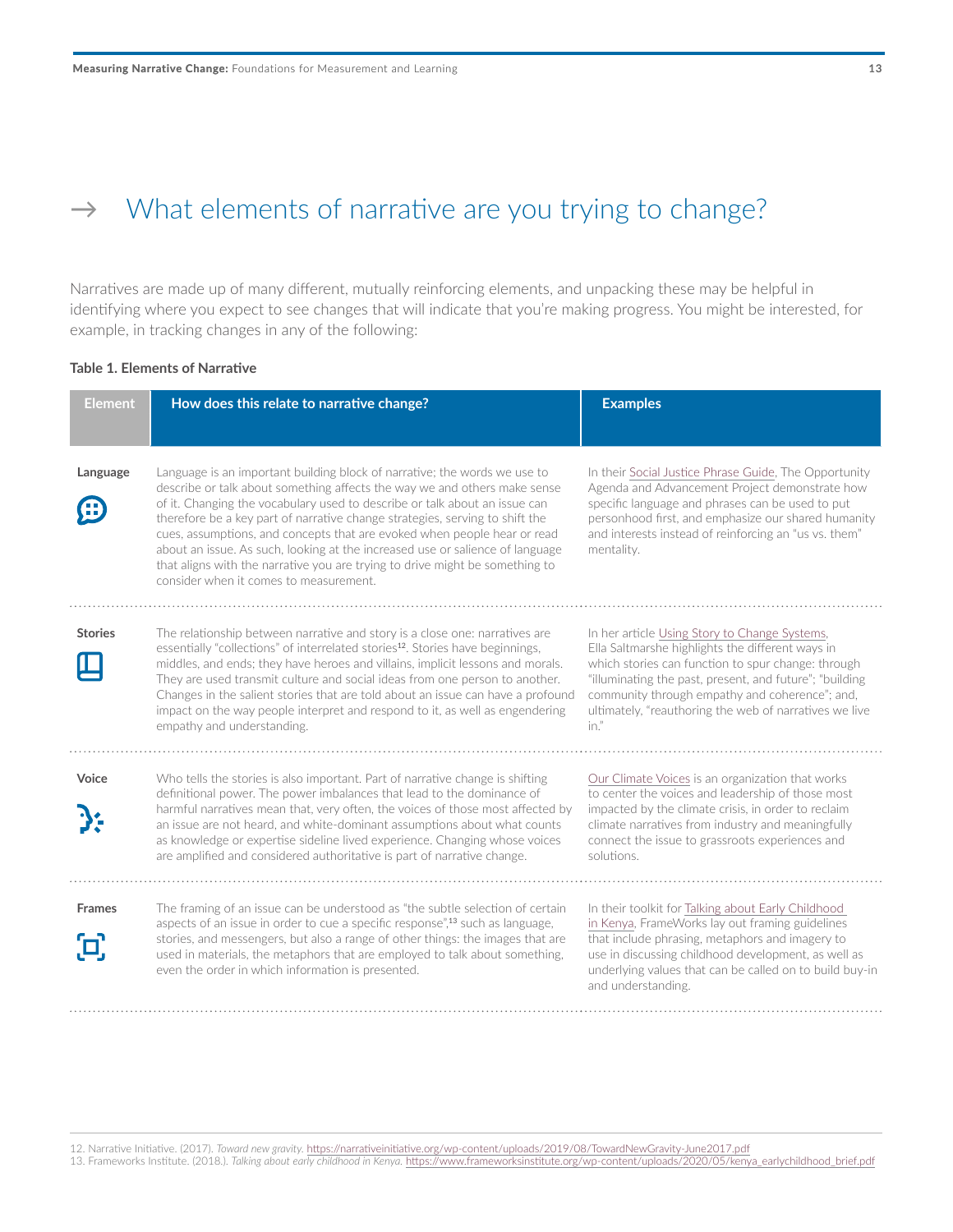#### **Table 1. Elements of Narrative**

| <b>Element</b>  | How does this relate to narrative change?                                                                                                                                                                                            | <b>Examples</b>                                                                                                                                                                       |
|-----------------|--------------------------------------------------------------------------------------------------------------------------------------------------------------------------------------------------------------------------------------|---------------------------------------------------------------------------------------------------------------------------------------------------------------------------------------|
| <b>Messages</b> | Messages are the takeaways that flow logically from the language, stories, and<br>frames used to talk about an issue: what is the specific interpretation, ask, or<br>action that the target audience comes away with? <sup>14</sup> | Protecting Immigrant Families developed COVID-19<br>Relief Messaging Guidance, highlighting a core<br>message, a related set of topline messages, and key<br>talking points for each. |

As is probably evident, these elements aren't mutually exclusive; there often is substantial overlap between them. Moreover, narrative change isn't about changing any one of these things in isolation; it's more about cumulative, reinforcing shifts across these elements.

Understanding what elements of your narrative you intend to change, how those changes relate to broader narrative shifts, and which of them you want or are able to measure, can be a helpful step in figuring out your measurement approach.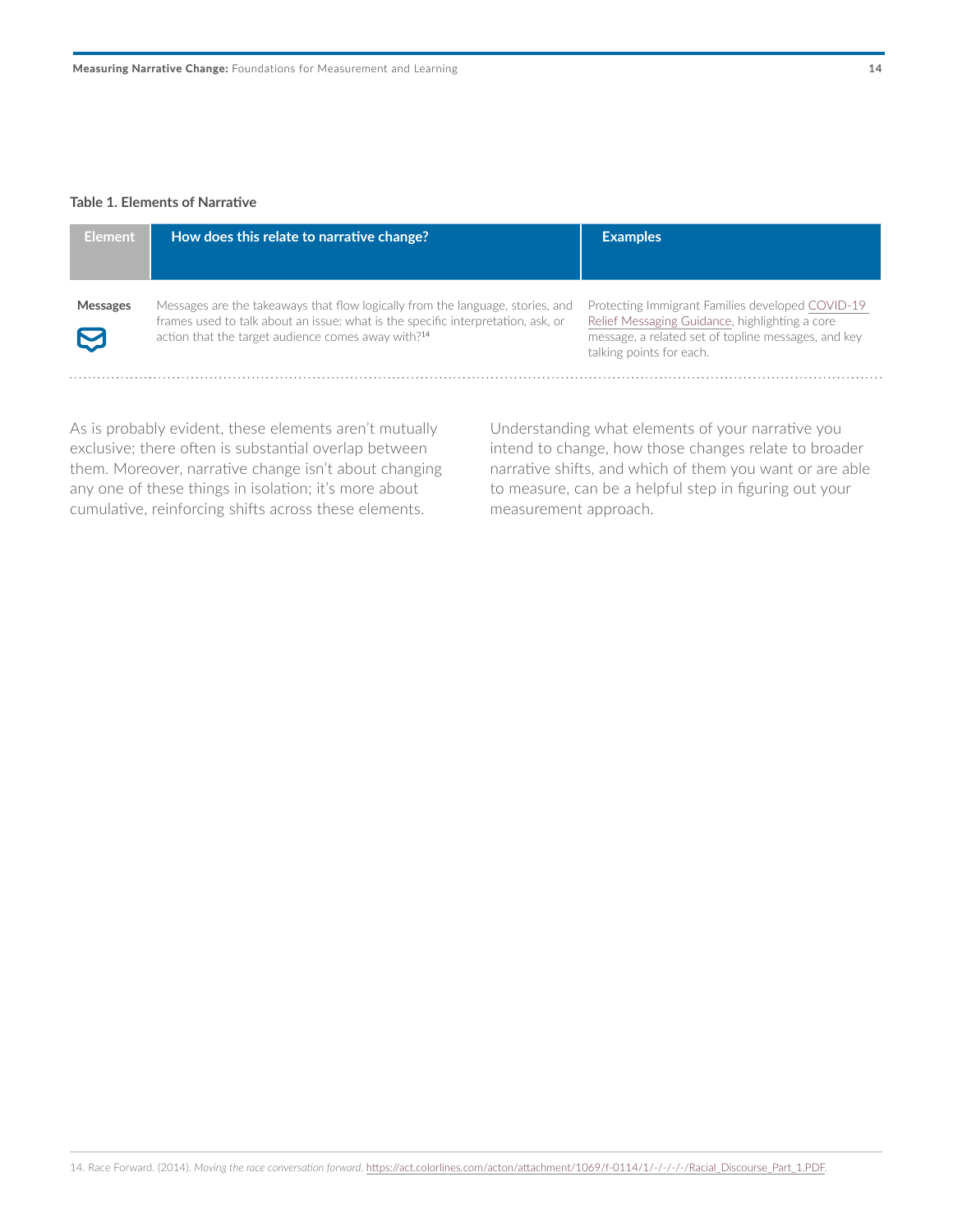### <span id="page-14-0"></span> $\rightarrow$  Who are you targeting with your work?

While narrative change is aimed at engendering broad shifts in the way societies understand and respond to particular issues, in practice it's not possible to target everyone, everywhere, all at once. As such, it's important to think about whose mindset is most vital—or feasible—to change and why. This will inform both your strategic approach and what you measure; you'll be able to refine your unit of measurement by looking for changes in the specific audience/s you were targeting. Later down the line, you might be interested in looking for larger scale effects on other audiences or bigger populations, or even expanding your targets based on the information you've gathered.

There are various ways of segmenting your audience that might make sense. For example, you might target particular segments of the population by meaningful demographic characteristics; you might choose to look for change among stakeholder groups, for example community members, parents, business owners, policymakers, or similar; or you might consider an audience in a specific geography or place. Alternatively, you might think about this in terms of people's relationship to the narrative you're trying to change. The [Social Change Initiative](https://socialchangeinitiative.com/narrative-change) splits potential audiences into the following categories:

| <b>The Choir:</b>      | Members, activists, and others who are working with you.                                                                |
|------------------------|-------------------------------------------------------------------------------------------------------------------------|
| <b>The Base:</b>       | Your supporters (though not to be taken for granted).                                                                   |
| The Persuadable:       | The "middle" who are often considered the most important group, as they are conflicted or undecided<br>about the issue. |
| <b>The Opposition:</b> | Those who tend to disagree with what you are saying and doing but are not as intransigent in their<br>opposition is.    |
| The Unreachable:       | Those who are unlikely to be moved or persuaded. <sup>15</sup>                                                          |

**Source: [Social Change Initiative](https://socialchangeinitiative.com/narrative-change)**

Narrative change efforts often target persuadables. For example, the International Center for Policy Advocacy outlines [an approach based around engaging the](https://www.narrativechange.org/toolkit/step-1-finding-focus-and-opening)  ["moveable middle"](https://www.narrativechange.org/toolkit/step-1-finding-focus-and-opening)<sup>16</sup>—but there may be situations in which you might want to target other segments. For example, thinking back to how narratives might need to function, if you were looking to attach an existing narrative to a preexisting one that still broadly aligned with your work, it might make sense to target the base, or even the choir. On the other hand, if you are working to counter a harmful narrative, it might be necessary to drive change not just among the persuadable middle but also the opposition.

There are no hard and fast rules for defining who you expect to see changes among; this will vary according to the context you're working in, the narratives that already exist, and where you see the greatest potential or leverage for your strategy. However, it's helpful to document the assumptions and rationales behind these decisions to understand what you're measuring and why, the types of information this is giving you, and how you can use this information to see whether your assumptions hold, or whether course corrections are needed.

<sup>15.</sup> Social Change Initiative. (n.d.) *Narrative change.* <https://socialchangeinitiative.com/narrative-change>

<sup>16.</sup> International Centre for Policy Advocacy. (2018). Reframing migration narratives toolkit: Finding a focus and opening. [http://www.narrativechange.org/toolkit/step-1](http://www.narrativechange.org/toolkit/step-1-finding-focus-and-opening) [finding-focus-and-opening.](http://www.narrativechange.org/toolkit/step-1-finding-focus-and-opening)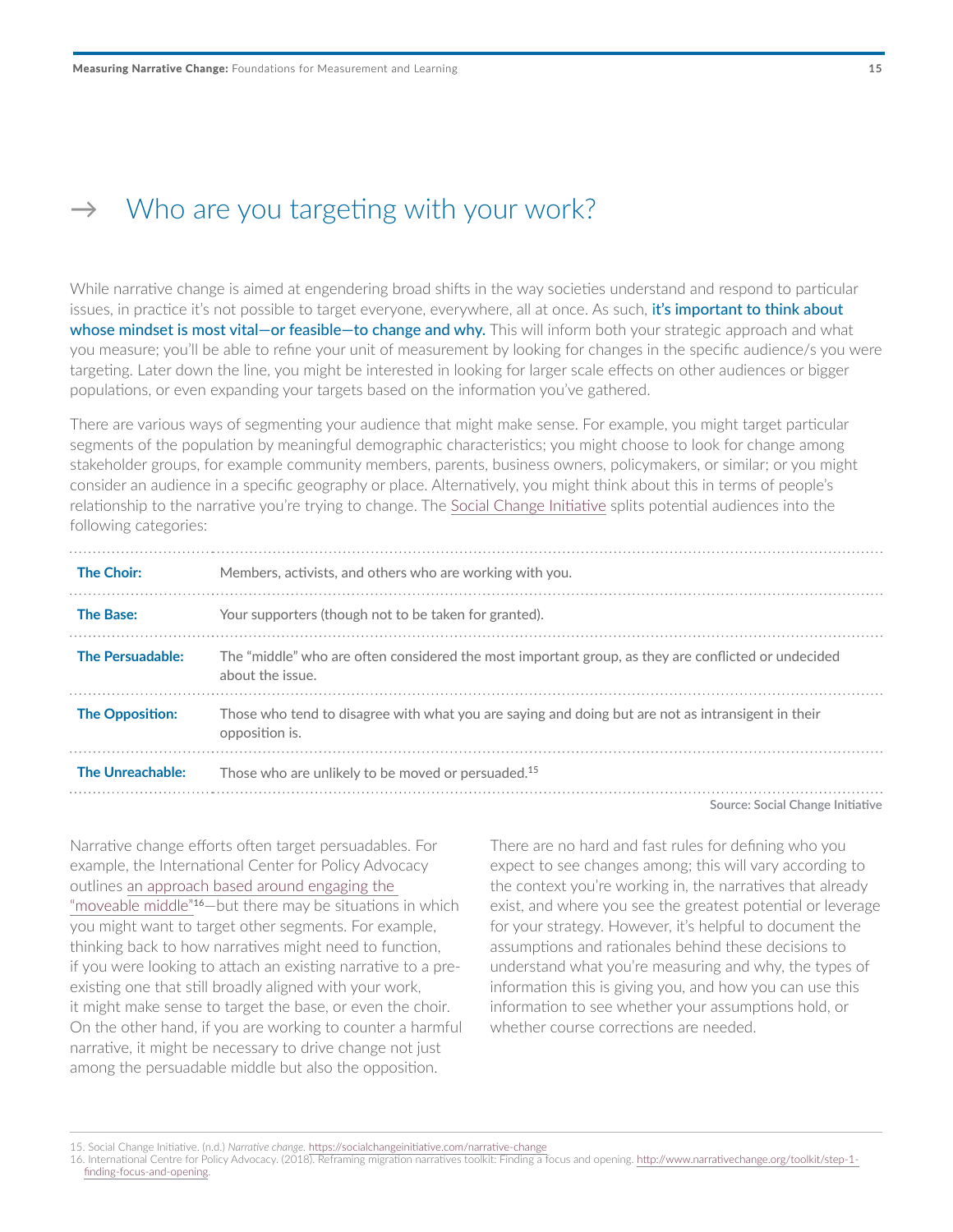<span id="page-15-0"></span>

## Reflecting on Process: Developing and Driving Narratives

**When measuring narrative change work, it can be tempting to get straight down to outcomes related to narratives themselves: are we seeing them change, in what ways, and with what effects?** 

That is of course really important, and something we'll consider in more depth later on. But we also think it can be helpful to reflect, in an ongoing way, on the process by which you're trying to achieve these kinds of outcomes.

In this section, we offer some guiding questions around developing and driving narratives. These are not intended to be prescriptive about the particular approach or strategy you're employing, but instead to aid reflection on how the way you're doing that work is likely to contribute to the equitable outcomes you hope to see. Some of these have direct implications for what you'll choose to measure, while approach to narrative change, and share that back with partners, funders, grantees, or other relevant stakeholders.

*Note: While we've laid out developing and driving narratives sequentially here, this is an iterative rather than linear process and one refining based on the information you gather from your measurement efforts. For an illustration of the change practice, see the Narrative Initiative's*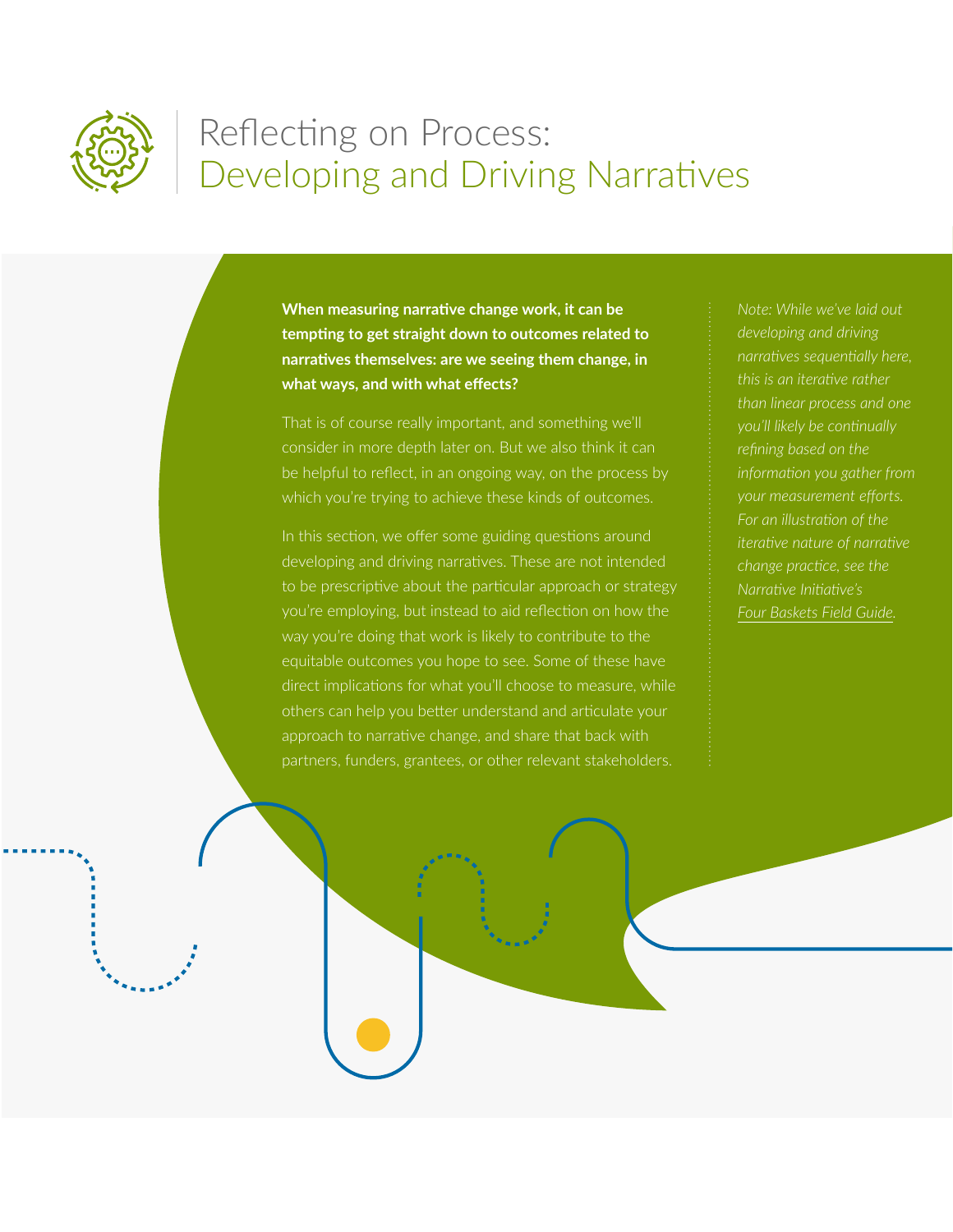### <span id="page-16-0"></span> $\rightarrow$  Developing narratives

An important first step in many narrative change efforts is to develop the narrative that you ultimately want to deploy. There are many ways to go about this, from conducting narrative landscape and power analysis, to message research and testing, to collecting and curating stories from communities—you might choose to foreground one approach or use them in combination, depending on your aims. For those currently engaged in this work, more concrete guidance on narrative development can be found in some of the resources in the appendix to this brief.

#### **As you work on developing narratives that aim to advance equitable outcomes, it may be helpful to think through some of the following guiding questions:**

? **What are the current dominant narratives about the issue you are working on?** 

» Where or how did they originate? Who is propagating them? What functions do they serve?

? **How will your narrative be responsive to current dominant narratives?**

? **Who currently holds power in and over the dominant narrative/s, and what implications does this have?** 

- » What can you do to address and challenge power imbalances in the way you articulate a new narrative?
- » How are you considering root causes and the history of the issue at hand? Differences in current experiences among people with different intersectional identities?
- 

#### ? **Who is involved in developing the new narrative?**

» In what ways are the people who are most affected by the issues the narrative aims to address central to its development?

- » Do some organizations or communities need additional supports to participate fully in the process of narrative development?
- » How will you use the contributions of different groups—will you weight the input of certain groups more heavily than others?
- » Are there ways you might track or measure who has been involved in developing the new narrative, and how their contributions are reflected?

#### ? **To what extent does the narrative reflect or resonate with the experiences and expertise of those most affected by issues the narrative aims to address?**

» Are you considering ways of measuring resonance with these constituencies, such as through message testing, focus groups, interviews, or other means?

» Whose voices, stories, and preferences are being lifted up, even within these groups?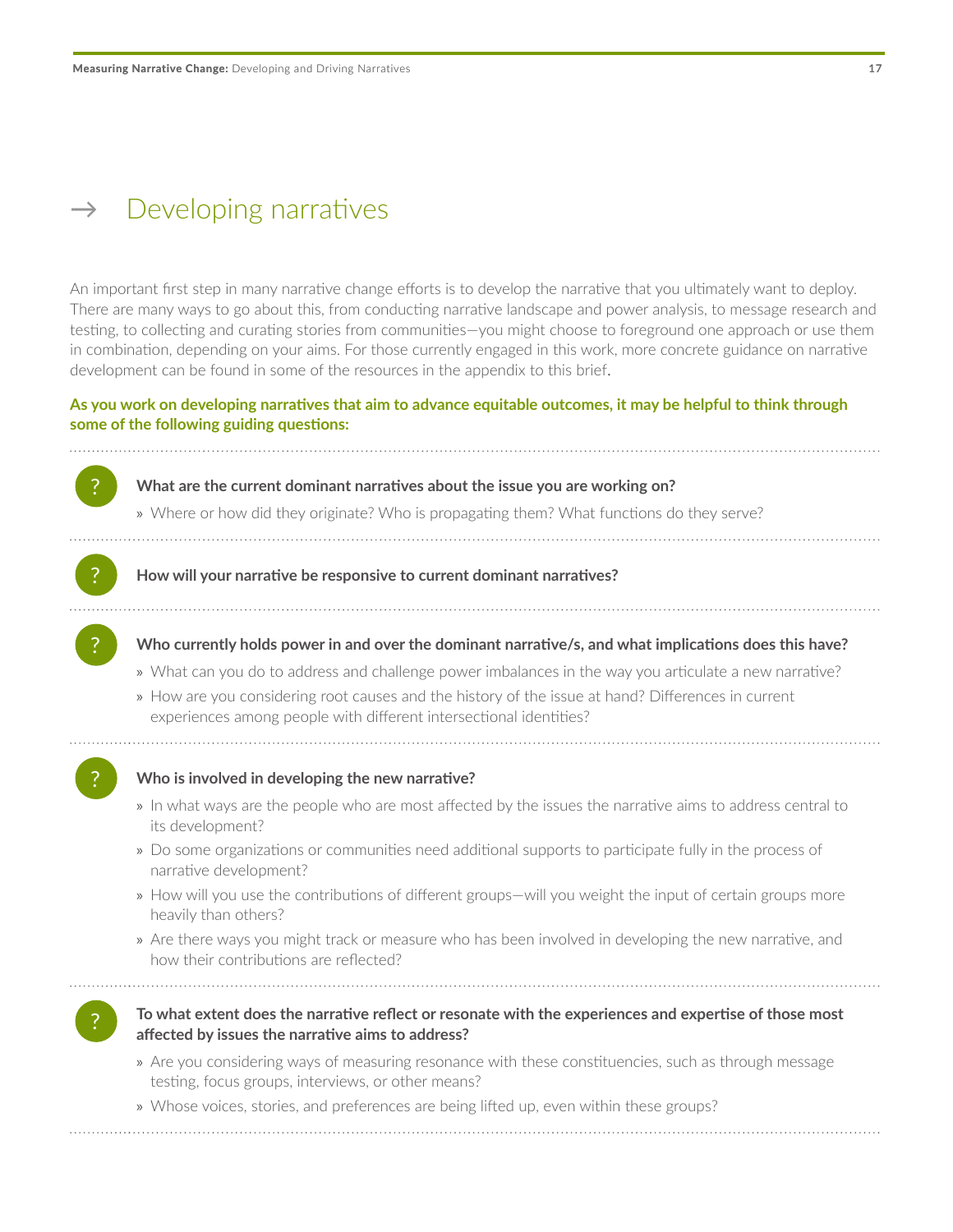

- » Are there any implications of adapting the narrative in terms of its fidelity to people's lived experience?
- » Are there implications of adapting the narrative in terms of the types or nature of the outcomes you might expect?

? **Can you anticipate any potential harms or negative consequences? How will you know if these are occurring, and what mechanisms are in place for changing course?** 

#### **NARRATIVE POWER ANALYSIS**

**Narrative Power Analysis, as [described in the Beautiful Trouble toolbox,](https://beautifultrouble.org/theory/narrative-power-analysis/) deconstructs the elements and assumptions of status quo narratives and helps to identify the particular points of intervention where they can be challenged or where a new narrative can be inserted. It centers on several key questions:** 

| <b>Conflict</b>              | How is the problem being framed, and who is the conflict between?                                                 |
|------------------------------|-------------------------------------------------------------------------------------------------------------------|
| <b>Characters</b>            | Who are the characters in the narrative and what roles do they play? Who are the<br>messengers for the story?     |
| <i><u><b>Imagery</b></u></i> | What does the narrative show to be important? How does it engage our values?                                      |
| <b>Foreshadowing</b>         | What is the vision that it offers for resolving the conflict?                                                     |
| <b>Assumptions</b>           | What does someone have to believe to accept the story is true?                                                    |
| <b>Interventions</b>         | Where are the vulnerabilities, limits, or contradictions in the narrative? How and<br>where can these be exposed? |
|                              |                                                                                                                   |

**Source: Dr. Pop's [Narrative Power Analysis Worksheet](https://drpop.org/wp-content/uploads/2011/07/Narrative-Power-Analysis-Worksheet1.pdf)**

This is a helpful exercise to inform the development of narratives; it can also be very helpful in telling a coherent story about your narrative strategy and articulating what decisions were made and why. You might also use these categories later to show where change is happening: are you, for instance, seeing changes in the characterization of certain groups of people; are different underlying assumptions at play; is the conflict being framed in new ways? Periodically engaging with and iterating on these questions can be a useful tool in targeting your strategy, navigating and responding to the narrative landscape, and thinking about the outcomes of your work.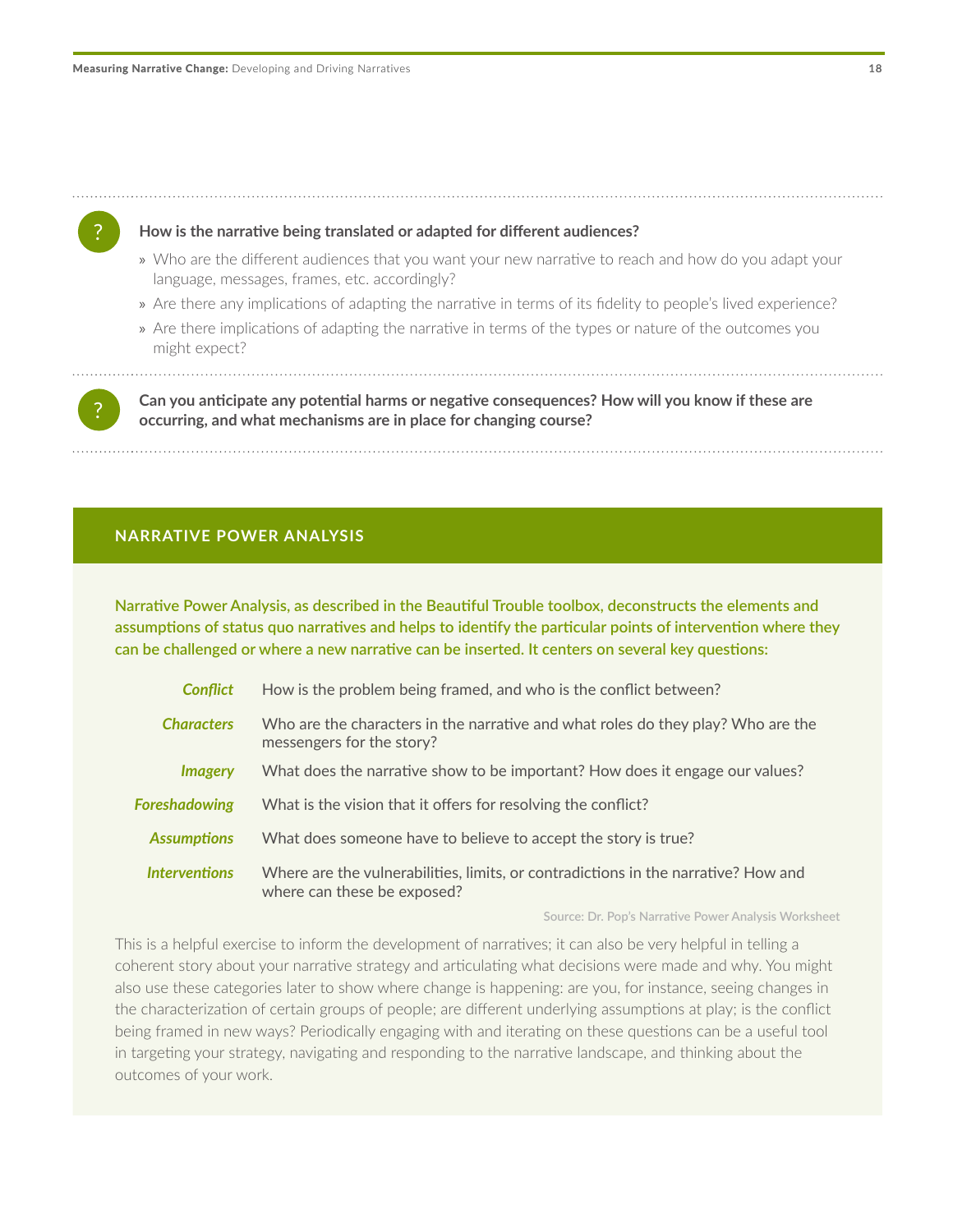### <span id="page-18-0"></span> $\rightarrow$  Driving Narratives

Once a narrative has been developed, a next step is putting it out in the world (although this is likely to be an iterative process of ongoing testing and refinement). When it comes to driving narratives, the first things that tend to spring to mind are the tools of strategic communications. However, driving a narrative is also, to use Rashad Robinson's term, about developing a broader narrative infrastructure that doesn't just get the narrative on the front page, but makes its "presence on the front page...powerful".<sup>17</sup> Building that infrastructure might include coalition and network building; leadership development; engaging communities to share and spread messages in various forums; cultural production such as art, music, and film; and even restructuring or realigning internal organizational processes in line with the narrative change you are trying to effect.

#### **Across these domains, it may be helpful to think through some of these broad considerations as you go about this work.**

#### ? **Who will be the messengers of the narrative?**

- » To what extent are people most affected by the issue acting as messengers for the narrative?
- » To what extent are they engaged in developing the modes and means through which the narrative will be disseminated?
- » Do those who should or will be acting as messengers for the narrative have the training and support they need to do the work, without undue burden?
- » How might you measure not just who receives supports, but how relevant and responsive those supports are?



#### ? **Who are your target audiences?**

- » Why have you chosen these audiences as targets, and what are the implications of choosing these audiences over others?
- » Are you disseminating your narrative in ways that are culturally or otherwise responsive to the needs of your target audience? Are you planning to translate content into different languages, make products accessible, offer alternative mediums for communication, etc.?
- » How will you reach your audiences—which channels will be most appropriate to who, and what data can you collect that will tell you whether or not your assumptions hold true?

#### ? **Who are the partners and collaborators involved in the work?**

- » What roles do or will they play in the broader narrative change strategy, and who is involved in making those decisions?
- » Do some organizations, communities, or partners need additional supports to participate fully in collaborative processes?
- » How will the contributions of different actors be documented and recognized?

17. Robinson, R. (2018). Changing our narrative about narrative: The infrastructure required for building narrative power. *Nonprofit Quarterly,* 25(4), 36-43. [https://nonprofitquarterly.org/changing-our-narrative-about-narrative-the-infrastructure-required-for-building-narrative-power/](http://https://nonprofitquarterly.org/changing-our-narrative-about-narrative-the-infrastructure-required-for-building-narrative-power/)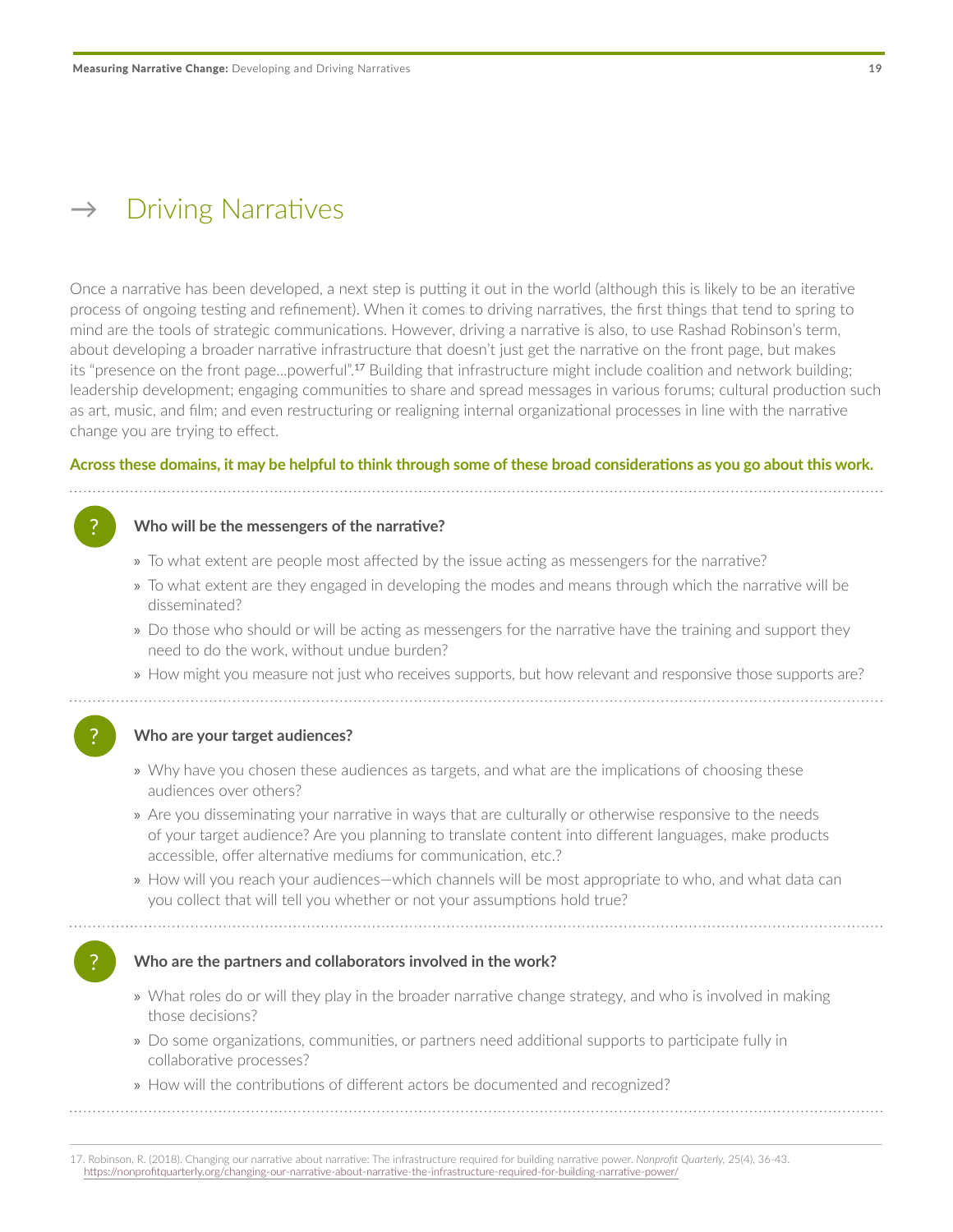? **Outside of the specific narrative change campaign or strategy, to what extent is your narrative frame** 

- **present in your own organization's documents, products, and messaging?**  » To what extent is the narrative reflected in the way your organization speaks and goes about its work
- internally as well as externally?
- » Are there internal capacities (e.g., skills, knowledge, resource availability) that you could measure, that may shed light on how narrative frames are supported and reflected by your own organization?

While these questions won't tell you what your narrative change strategy should look like (which is itself an area in which best practices are still being developed and tested) we hope they provide a way of reflecting on process

that will help to set the stage for the identification and achievement of equitable outcomes, and strengthen the story you're able to tell about your work.

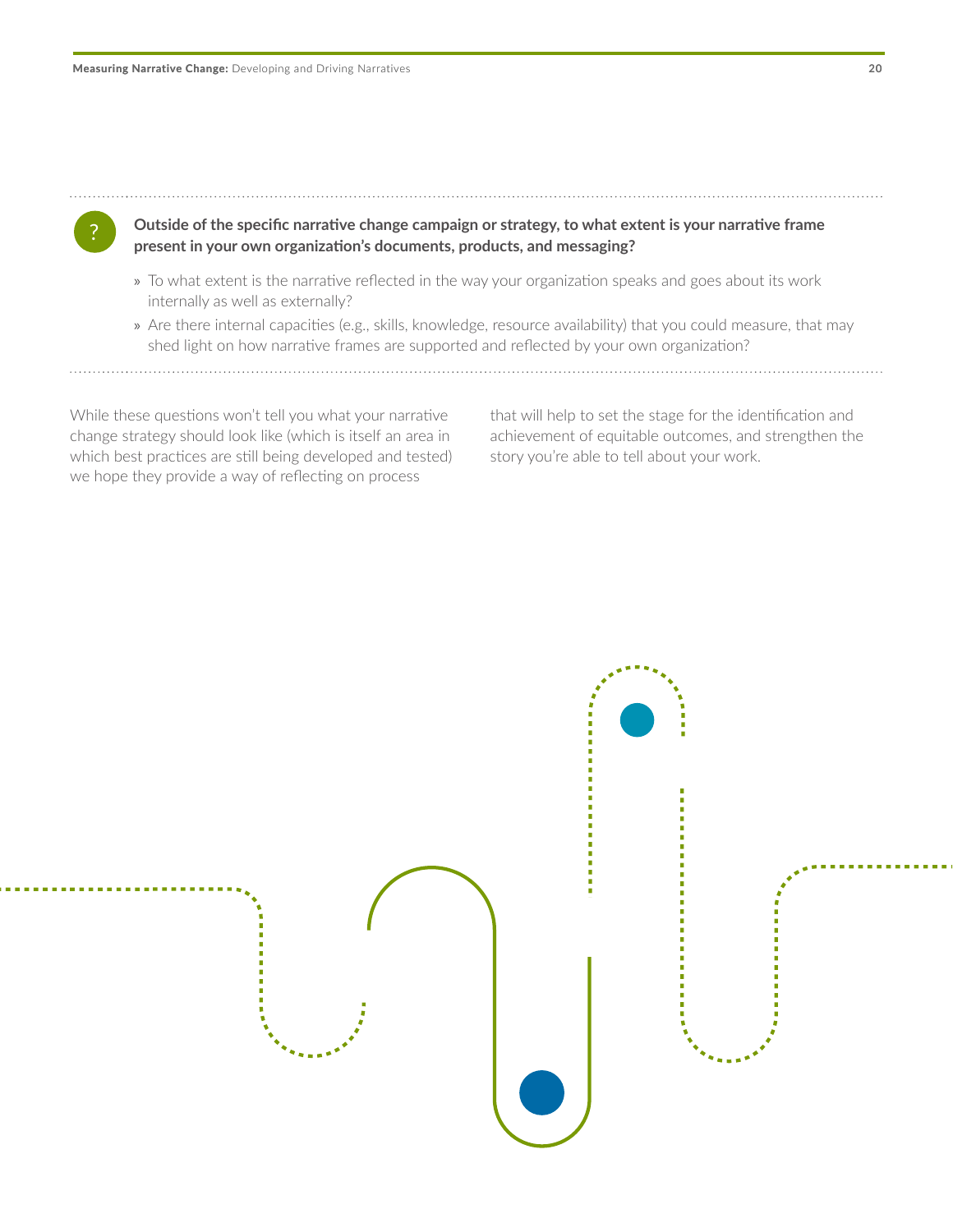<span id="page-20-0"></span>

## Narrative Change: Outcomes and Indicators

**Asking questions about your process will help you to better understand how you're doing narrative change work—but how can you show what's happening as a result of those efforts?** 

As we've established, when you're engaged in a deep, systemic effort like this, it can take a long time to see the kind of outcomes you're ultimately looking for: shifts in the narrative itself, and beyond that the social, cultural, and behavioral changes you might expect such shifts to engender.

*In this section, we revisit some of these issues to help you think about the outcomes of your narrative change work. Given the breadth and scope of narrative change, what types of changes might you expect to see, where might they be happening, and on what timeframe? We begin by suggesting some outcome areas for narrative change, then provide some sample short- and long-term outcomes and indicators for each of these areas.*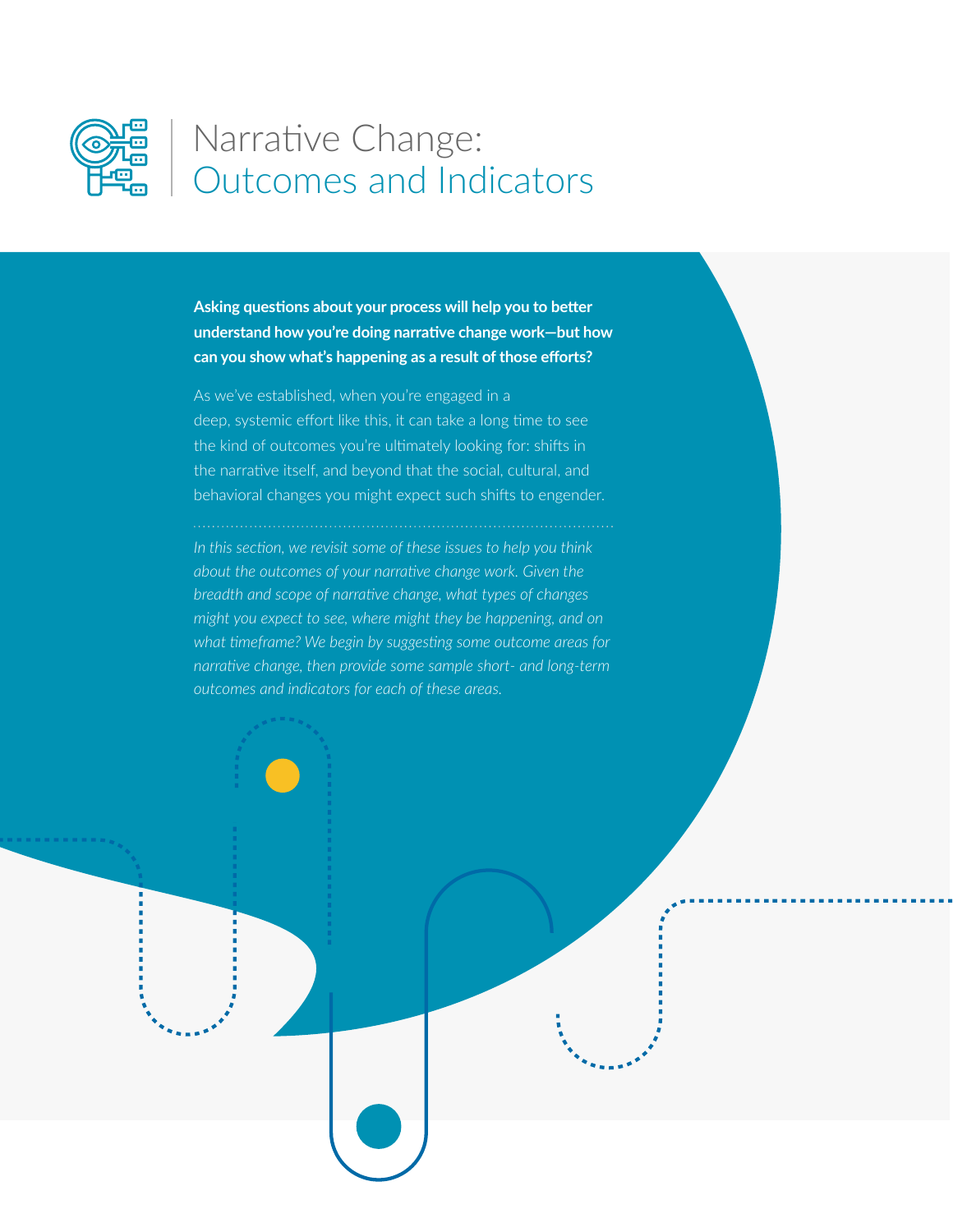### <span id="page-21-0"></span> $\rightarrow$  Outcome Areas for Narrative Change

When thinking of outcomes, it's helpful to first think about the broad areas in which you might expect to see change as a result of your narrative change work. While these outcome areas are not exhaustive, you might consider looking for changes in:



**Organizational capacity**. Narrative change requires many different capacities, so which are relevant to your organization is going to depend heavily on your strategy. Whatever you land on, your organization will need to develop a particular set of resources and skills to do the work most effectively. And because narrative change work isn't carried out isolation, partners, communities, and other stakeholders may also need to build relevant capacities for developing and disseminating narratives too. While organizational capacity is not necessarily an end in itself, it's an important part of successfully implementing narrative change strategy, and outcomes in this area can still help to tell the

**Reach.** Many practitioners default to familiar metrics of reach when it comes to thinking about the measurement of narrative change. While these have some limitations in terms of getting to the heart of narrative change (which is about more than simply getting the message out), they are still useful for understanding if the work you're doing is, in fact, reaching its intended audiences.

**Media and cultural discourse.** One area in which narrative change might become apparent is in shifts in public discourse, which is heavily shaped by the news media, social media, and various forms of popular culture. Narrative change efforts may be reflected in the way an issue is talked about through these media, and this can be both a marker of and the inspiration for changes in the way people think

**People's attitudes and beliefs.** As part of changing hearts and minds, narrative change efforts can be aimed at changing people's attitudes and beliefs about an issue, or strengthening or activating ones that might be latent or less salient than others that they hold. Such changes are important to look for because they can lead to changes in people's behavior, both in terms of their interpersonal interactions and their professional or political actions—and ultimately it's anticipated that these will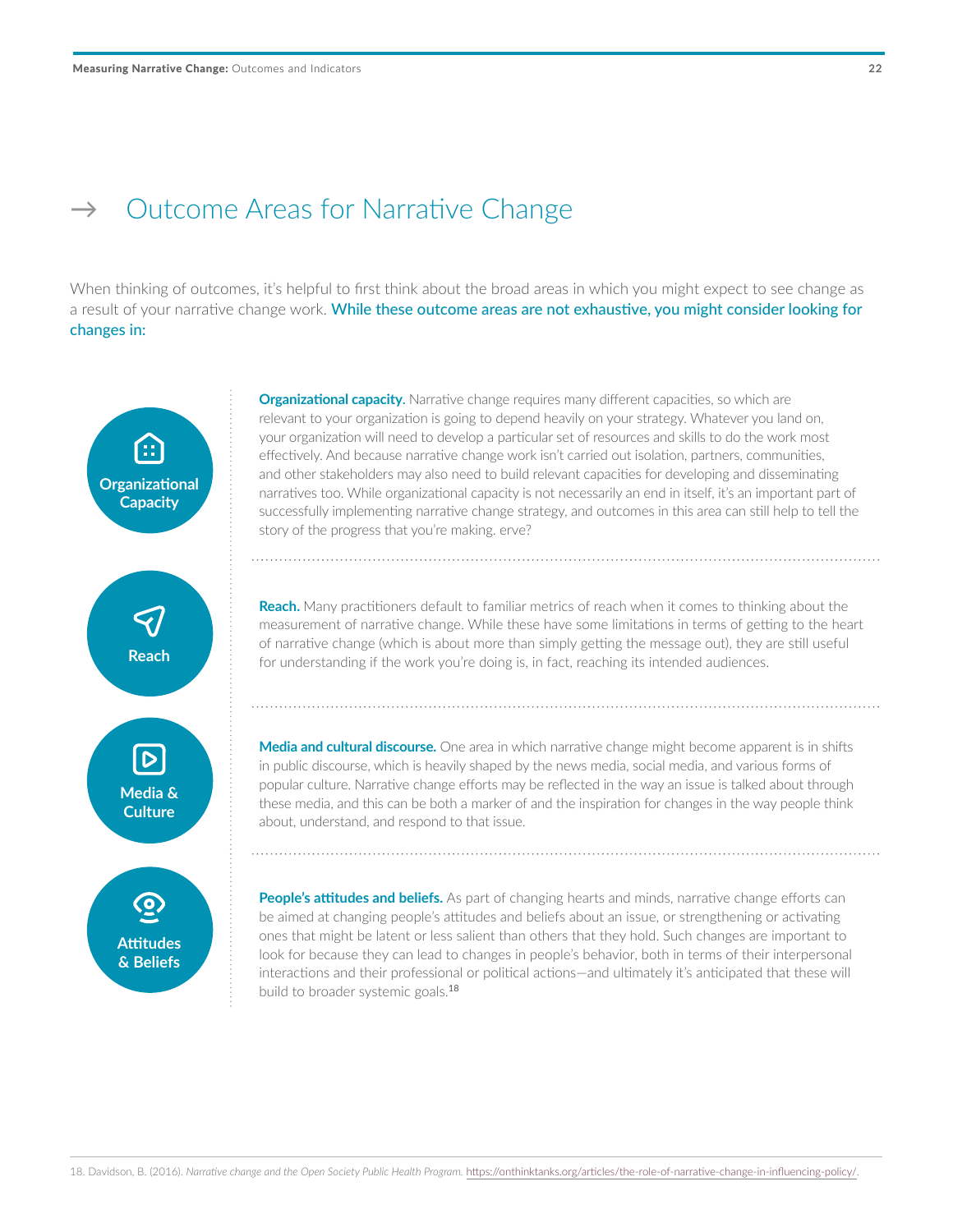

People's behaviors. If you're seeing changes in people's attitudes and beliefs about an issue, you might also want to look at if and how that's translating into changes in their behavior; whether the ways in which people are acting align with the aims of your narrative change strategy. It can be difficult to attribute changes in behavior to changes in narrative—narrative change strategies aren't necessarily geared toward specific asks or expectations, instead focusing on creating the underlying conditions that will make these behaviors more likely. That said, because narratives offer particular interpretations of an issue—and, importantly, what can or should be done about it—there's still scope to make convincing links between the two in thinking about the kind of impacts your work is having.

Social norms. Changes in discourse, attitudes, beliefs, and behaviors can all work to shape broader social changes, such as generating new norms— the perceptions, assumptions, and influences that operate at a community or population level and set standards for collective behavior. Alongside spurring changes in how individuals interpret and respond to issues, narrative change also seeks to have more cumulative, knock-on social effects, which means considering shifts in norms can be another way of understanding whether and what progress is being made.

Policies. Changes in other outcome areas can also shape the development of new policies. As policy influencers, decision-makers, and other relevant stakeholders become aware of and engage with new narratives—and see changes occurring in the way that the public is thinking and speaking about issues—those narratives can embed themselves in decision-making processes and be reflected in resulting changes in policy. Again, because narratives provide alternative visions for the kinds of solutions that might be advanced around particular social issues, it's possible to see where narrative change may be underpinning these kinds of systemic changes.<sup>19</sup>

Institutional practices and power*.* Changing narratives changes understandings of issues, their root causes, and their solutions. It also shifts definitional power—whose stories are valued and who gets to tell them, who is considered an expert, and who needs to be at the table in setting priorities and developing responses. As such, another area in which narrative change outcomes may be seen is in institutional practices and power, including allocation of resources and shifts in engagement and representation in decision-making processes and structures. 20

20. For more guidance thinking through these types of changes, see ORS Impact's [I2L2: A formula for change.](https://www.orsimpact.com/DirectoryAttachments/132018_23544_635_I2L2_LAYOUT_FINAL.pdf)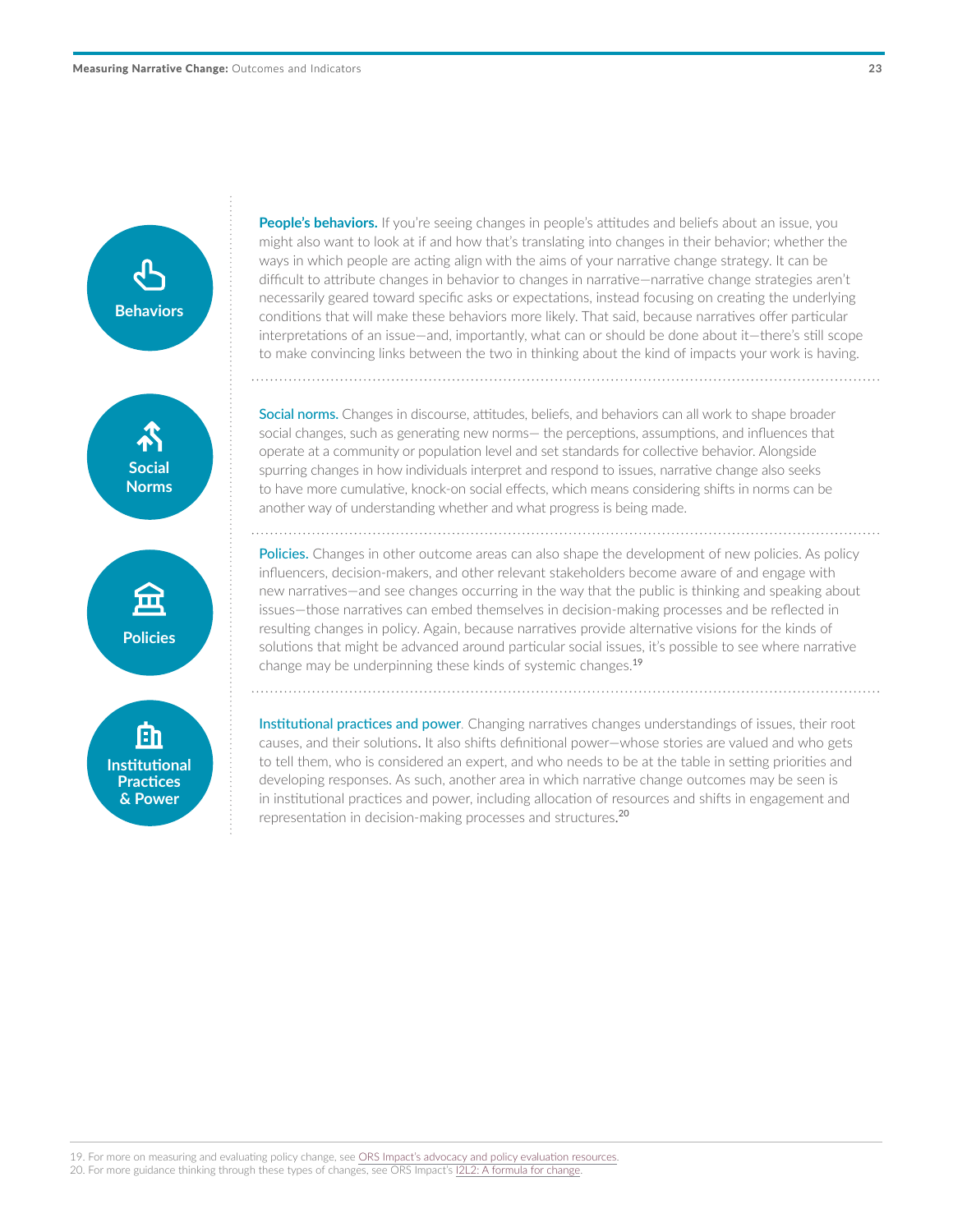## <span id="page-23-0"></span>→ Identifying Outcomes: Changes to Look for in the Short- and Longer-term

Having considered these outcome areas, next comes identifying some shorter- and longer-term outcomes that might provide signals of progress for your work. In Table 2, we provide some examples of outcomes for each of the areas, as well as sample indicators for measuring progress towards these outcomes.

These examples aren't exhaustive, and are intended as a starting point to be refined, modified, or added to. Nor should you expect to be measuring them all; it makes sense to think carefully about your strategy, and from there identify a few key areas in which you can actually expect to see change. In addition, there are a few other considerations it may be helpful to bear in mind as you think about outcomes:

#### **Contextualizing short- and long-term outcomes**

#### When it comes to narrative change, the idea of short and long-term needs to be carefully considered and

contextualized. There is a certain implied sequencing to the outcome areas we propose—from the organizational capacity to do the work, to the reach of that work, to shifts in discourse that imply the narrative is changing, to the effects of that changing narrative on people, policies, and practices. As such, when we refer to some of these outcomes and indicators as short term, this is still relative, particularly when we think about outcomes around people's attitudes and behaviors, social norms, and changes in policies and institutional practices. It's worth remembering that in some cases, even short-term outcomes in these areas might take several years to see.

That said, this sequencing is by no means set in stone and there isn't necessarily a linear relationship between, or progression through, these outcome areas. As such, it is worth thinking about sequencing in your own strategy: it may be the case that your strategy assumes that increased reach will lead to changes in media discourse that will have a knock-on effect on attitudes and behaviors later on. On the other hand, perhaps your work is focused on the voice aspect of narrative change in a particular context, and anticipates that strengthening representation of key groups in specific institutional practices will lead to broader shifts in cultural understandings of and responses to an issue.

It's also the case that the who and where of your efforts will likely have an impact on what you expect to see in the short or longer terms. For example, it may be that you can achieve changes in people's attitudes and beliefs in line with your narrative on a shorter timeframe with a very specific target population, but it would take much longer within a larger population. Similarly, changes in policy or practices could happen more quickly at a local level than a national one, or may be realized in specific institutions but take longer to spread into practice more generally.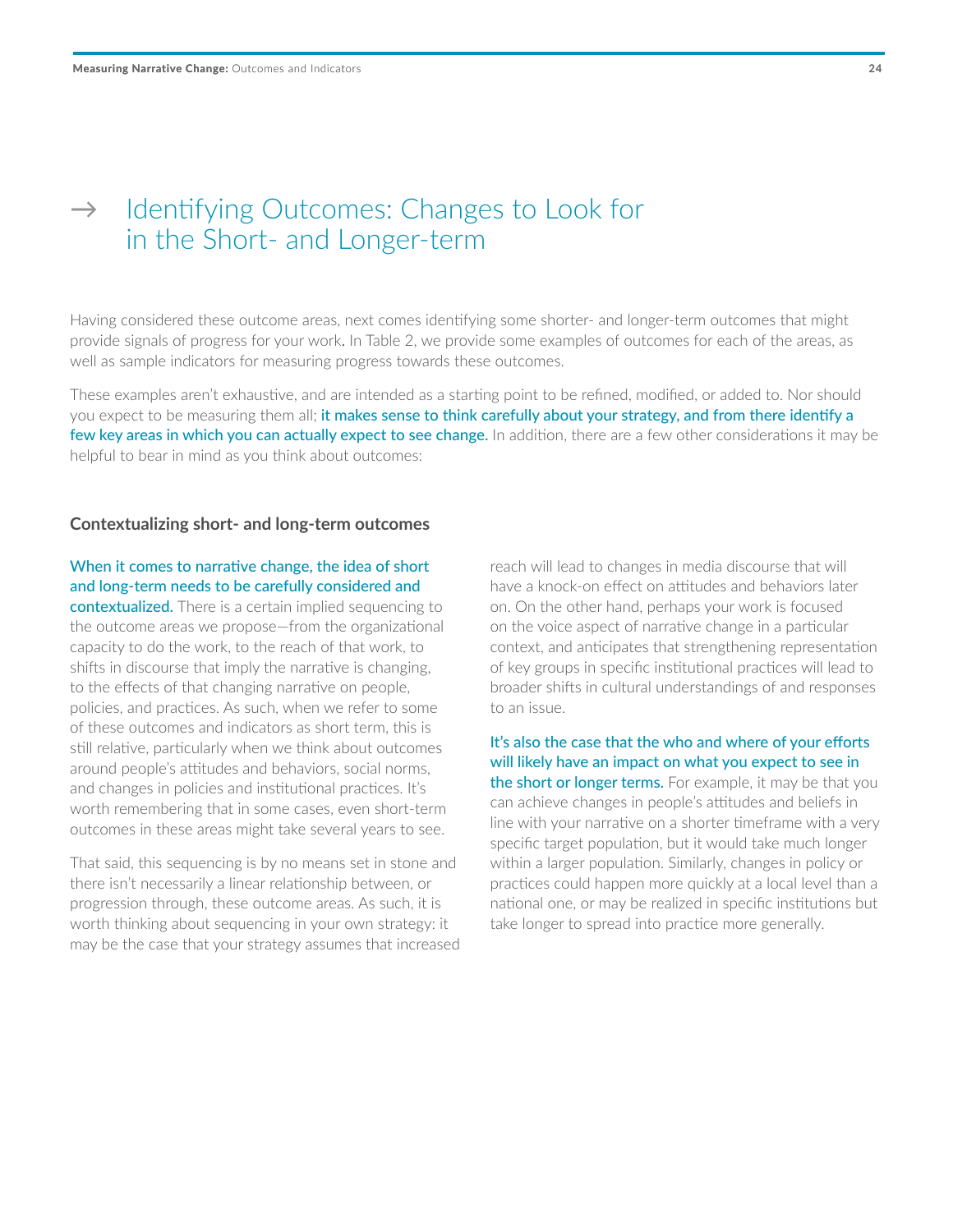#### **Thinking about change**

#### **Outcomes articulate the changes you want or expect to see as a result of your work, and it helps to get clear on the nature of that change too.**

- » Any anticipated change implies that you're starting out from somewhere. Once you have identified a meaningful set of outcomes and indicators for your work, it's helpful to **establish the baseline** from which you're going to measure change. Ideally this would be done before you start to implement your strategy but, if not, you can assess it at whichever point you're currently at—do your best with the data you have.
- » For the most part, measuring outcomes will involve measuring **change over time**: from whenever your start your strategy (or measurement!) to a pre-defined point in the future—in a year's time, for example, or

at the end of the strategy. However, there may be other comparisons it's helpful to make. For example, as noted, many narrative change efforts have specific audiences and if that's the case, you might find it helpful to look at differences between groups of people you targeted vs. those that you didn't.

» In the table that follows, we phrase many outcomes in terms of increases in something: increasing visibility of your narrative, audiences increasingly thinking or behaving in ways that reflect the narrative. However, there may be cases where you want to consider outcomes in terms of decreases: the decreased salience of harmful narratives, for example, or the decreased legitimacy of certain messengers. If this make sense for your work, the exemplar outcomes and indicators should be easily adaptable to capture these kinds of changes too.



In this section we aim to provide a conceptual underpinning for identifying outcomes and indicators for narrative change, as well as examples that you can build from and adapt in order to do that. More practical guidance on how you might think about measuring some of these outcomes, including existing tools and resources, is provided in Appendix 2. You can also find these resources [in the earlier version of this brief](https://www.orsimpact.com/DirectoryAttachments/7182019_123705_659_Measuring_narrative_Change_FINAL_rev_17July2019.pdf).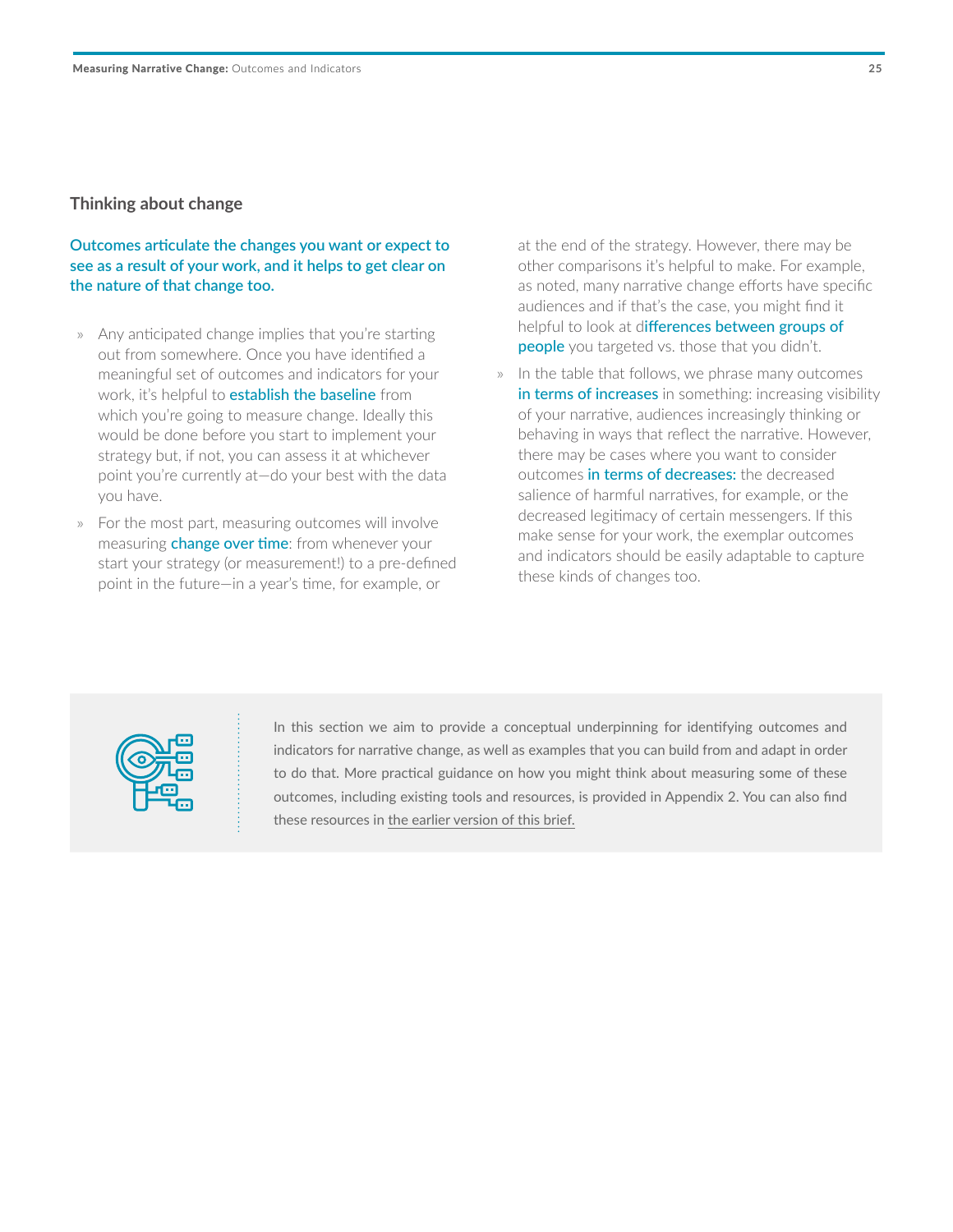#### **Table 2. Examples Outcomes and Indicators of Narrative Change**

| Changes in                         | <b>Shorter-term Outcomes and Indicators</b>                                                                                                                                                                                                                                                                                                                                                                                                                                                                                                                                                                                                                                                                                                                                                                                                                                                                                                                                                                                                                                   | <b>Longer-term Outcomes and Indicators</b>                                                                                                                                                                                                                                                                                                                                                                                                                                                                                                                                                                                            |
|------------------------------------|-------------------------------------------------------------------------------------------------------------------------------------------------------------------------------------------------------------------------------------------------------------------------------------------------------------------------------------------------------------------------------------------------------------------------------------------------------------------------------------------------------------------------------------------------------------------------------------------------------------------------------------------------------------------------------------------------------------------------------------------------------------------------------------------------------------------------------------------------------------------------------------------------------------------------------------------------------------------------------------------------------------------------------------------------------------------------------|---------------------------------------------------------------------------------------------------------------------------------------------------------------------------------------------------------------------------------------------------------------------------------------------------------------------------------------------------------------------------------------------------------------------------------------------------------------------------------------------------------------------------------------------------------------------------------------------------------------------------------------|
| Organizational<br>Capacity         | Increased skills and knowledge relevant to narrative strategy<br>among organization's staff<br>• Number of staff trained in skills relevant to narrative change<br>• Number of staff reporting increase in relevant skills<br>• Number of external stakeholders reporting on quality/utility<br>of activities and outputs<br>Increased capacity of relevant partners/ stakeholders<br>(e.g., community members) to act as messengers for<br>narrative<br>• Number of trainings held/Number of participants in<br>trainings<br>• Number of participants demonstrating increase in<br>knowledge or skills                                                                                                                                                                                                                                                                                                                                                                                                                                                                       | Increased thought leadership/expertise around narrative<br>change<br>• Number of staffing reporting confidence/expertise in<br>narrative change capacities<br>• Number of publications, presentations, materials<br>developed on narrative change<br>• Number of requests from other organizations/partners/<br>stakeholders for support in narrative change efforts<br>• Capacity strengthening provided to other organizations/<br>partners/stakeholders working on narrative change<br>Increased adaptive capacity<br>$\rangle\rangle$<br>• Pivots made in narrative strategy in response to external<br>context and opportunities |
| Reach                              | Increased reach of messaging, products, etc. that reflect<br>narrative among target audiences<br>• Number of views/downloads of online content<br>• Number of social media likes, shares, posts, comments, and<br>etc.<br>• Number of opened newsletters, click-throughs<br>• Number of people attending events                                                                                                                                                                                                                                                                                                                                                                                                                                                                                                                                                                                                                                                                                                                                                               | Increased awareness of issue among target audiences<br>$\rangle\rangle$<br>• Number of people reporting they are aware of the issue<br>• Number of people demonstrating basic knowledge/<br>understanding of narrative frame                                                                                                                                                                                                                                                                                                                                                                                                          |
| Media/Cultural<br><b>Discourse</b> | Increasing visibility of issue that narrative is targeting across<br>$\rangle\rangle$<br>different forms of media <sup>21</sup><br>• Number of articles, op-eds, comments on issue<br>• Number of key commentators or influencers engaging with<br>issue<br>Increasing visibility of narrative frame across different forms<br>of media<br>• Number of uses of specific language and messaging in print<br>and broadcast media<br>• Number of uses of relevant research and data in print and<br>broadcast media<br>• Volume of specific language, phrases, hashtags, and<br>graphics on social media<br>• Use of specific language and messaging by key individuals/<br>influencers on social media<br>Messengers for narrative have increasing visibility and<br>authority<br>• Number of requests from journalists for comment, made to<br>community representatives<br>• Number of comments from organizations and community<br>representatives appearing in print media<br>• Number of media appearances by representatives of<br>organization, partners, or communities | Issue increasingly framed in desired ways across different<br>$\rangle\!\rangle$<br>forms of media<br>• Number of media articles using broader narrative framing<br>to talk about issue<br>• Number of broadcast media articles or segments that<br>use desired framing to talk about the issue<br>• Share of voice on social media compared to other<br>narrative framings<br>• Storylines, themes, characters in television/film etc.<br>reflect desired framing of issue                                                                                                                                                           |

21. When tracking the discourse around your narrative, at first you may not see your narrative frame becoming more prominent but may generally observe an increase in the volume of discourse around the issue your narrative targets—even if it's reactionary or not aligned with your framing, that could still be a signal that your work is having an impact. This is also worth keeping an eye on because it may alert you to potential harms or negative consequences.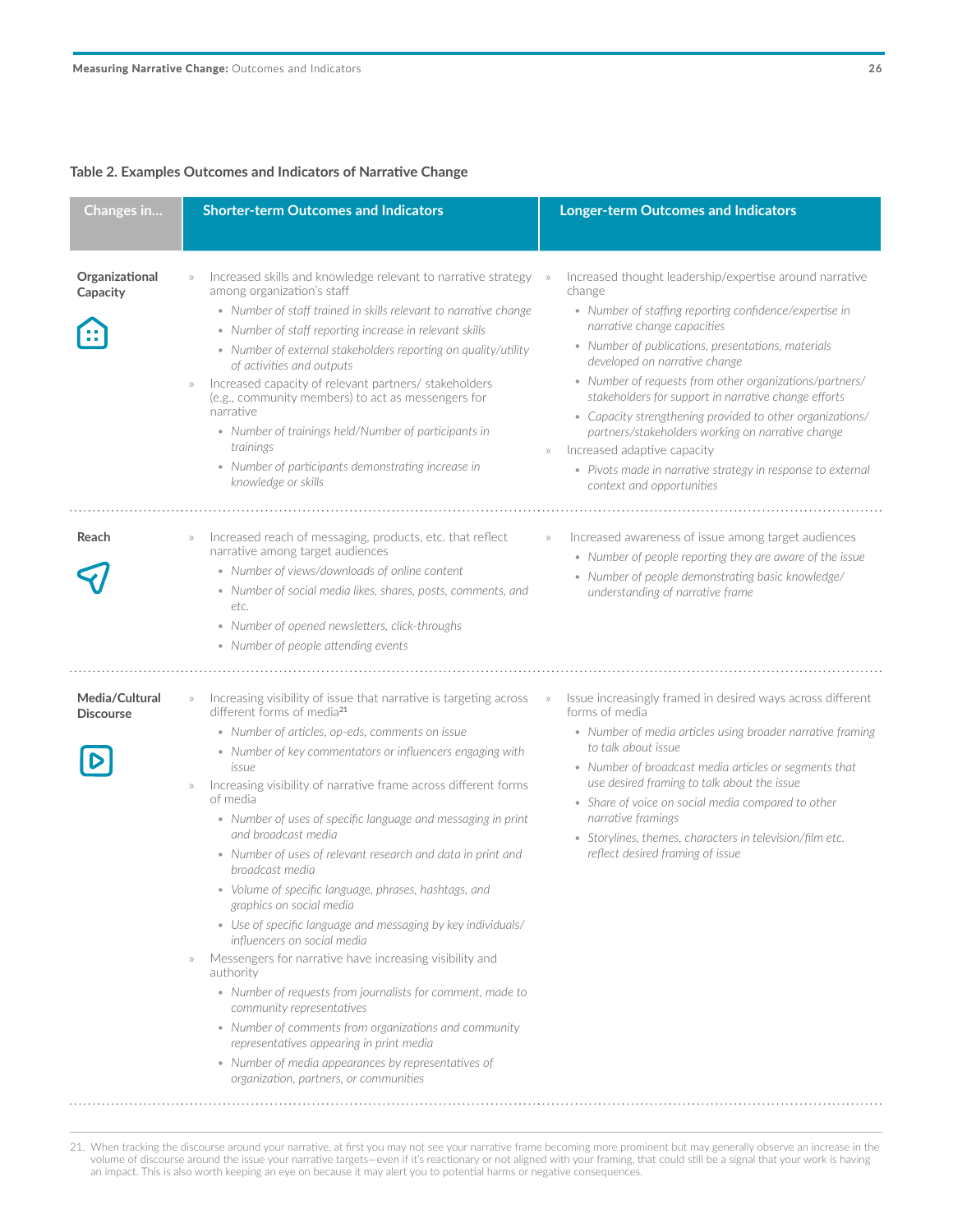| ۰. |  |
|----|--|

| Changes in                   | <b>Shorter-term Outcomes and Indicators</b>                                                                                                                                                                                                                                                                                                                                                                                                                                                                                                           | <b>Longer-term Outcomes and Indicators</b>                                                                                                                                                                                                                                                                                                                                                                                                                                                                                                                                                           |
|------------------------------|-------------------------------------------------------------------------------------------------------------------------------------------------------------------------------------------------------------------------------------------------------------------------------------------------------------------------------------------------------------------------------------------------------------------------------------------------------------------------------------------------------------------------------------------------------|------------------------------------------------------------------------------------------------------------------------------------------------------------------------------------------------------------------------------------------------------------------------------------------------------------------------------------------------------------------------------------------------------------------------------------------------------------------------------------------------------------------------------------------------------------------------------------------------------|
| Attitudes/<br><b>Beliefs</b> | Increased recognition of issue among target audiences<br>• Number of people reporting they are aware of the issue<br>• Number of people demonstrating basic knowledge/<br>understanding of narrative frame<br>Increased salience of issue among target audiences<br>$\rangle \rangle$<br>• Number of people considering issue very important or<br>urgent                                                                                                                                                                                             | Increased alignment of attitudes and beliefs<br>$\rangle$<br>with narrative framing<br>• Number of people using desired language to speak about<br>issue<br>• Number of people in agreement with narrative framing:<br>- Agree with explanation of root causes of issue<br>- Agree with proposed solutions<br>Values increasingly reflect narrative framing<br>$\rangle\rangle$<br>• Number of people expressing intention to act in ways<br>that reflect internalization of new narrative<br>• Number or proportion of people expressing feeling of<br>shared interests, mutual responsibility etc. |
| <b>Behaviors</b>             | Increased engagement of target audiences in behaviors that<br>$\rangle\rangle$<br>support organizations or coalitions engaged in narrative<br>change work<br>• Number of people participating in relevant events/<br>workshops/trainings<br>• Number of people making financial contributions                                                                                                                                                                                                                                                         | Increased engagement by target audience in behaviors in<br>$\rangle\!\rangle$<br>support of issue, that reflect narrative framing<br>• Number of people reporting changes in their behavior in<br>line with new narrative framing<br>• Number of people participating in actions that support<br><i>issues</i><br>• Frequency of people participating in actions that support<br>issues                                                                                                                                                                                                              |
| <b>Social Norms</b>          | Outcomes and indicators for attitudes, beliefs, and<br>behaviors among a larger population.                                                                                                                                                                                                                                                                                                                                                                                                                                                           | Outcomes and indicators for attitudes, beliefs, and<br>$\rangle\rangle$<br>behaviors among a larger population.                                                                                                                                                                                                                                                                                                                                                                                                                                                                                      |
| <b>Policies</b>              | Policy or other debates frame issue in alignment with<br>narrative<br>• New policy debates emerge around issue (in cases where<br>issue was not on the agenda)<br>• Desired language used to describe issue and communities<br>• Problem and solutions framed in ways that reflect changed<br>narrative<br>Increased political will<br>$\rangle \rangle$<br>• Number of decision makers indicating increased willingness<br>to take desired action on issue<br>• Legislation introduced that reflects framing of problem and<br>appropriate solutions | Improvements in policies<br>$\rangle$<br>• Community representation and engagement in policy<br>mechanisms and process<br>• Policies that reflect framing of problem and appropriate<br>solutions passed<br>• Policies that reflect framing implemented<br>• Harmful legislation or policies averted (reflecting<br>narrative change efforts)                                                                                                                                                                                                                                                        |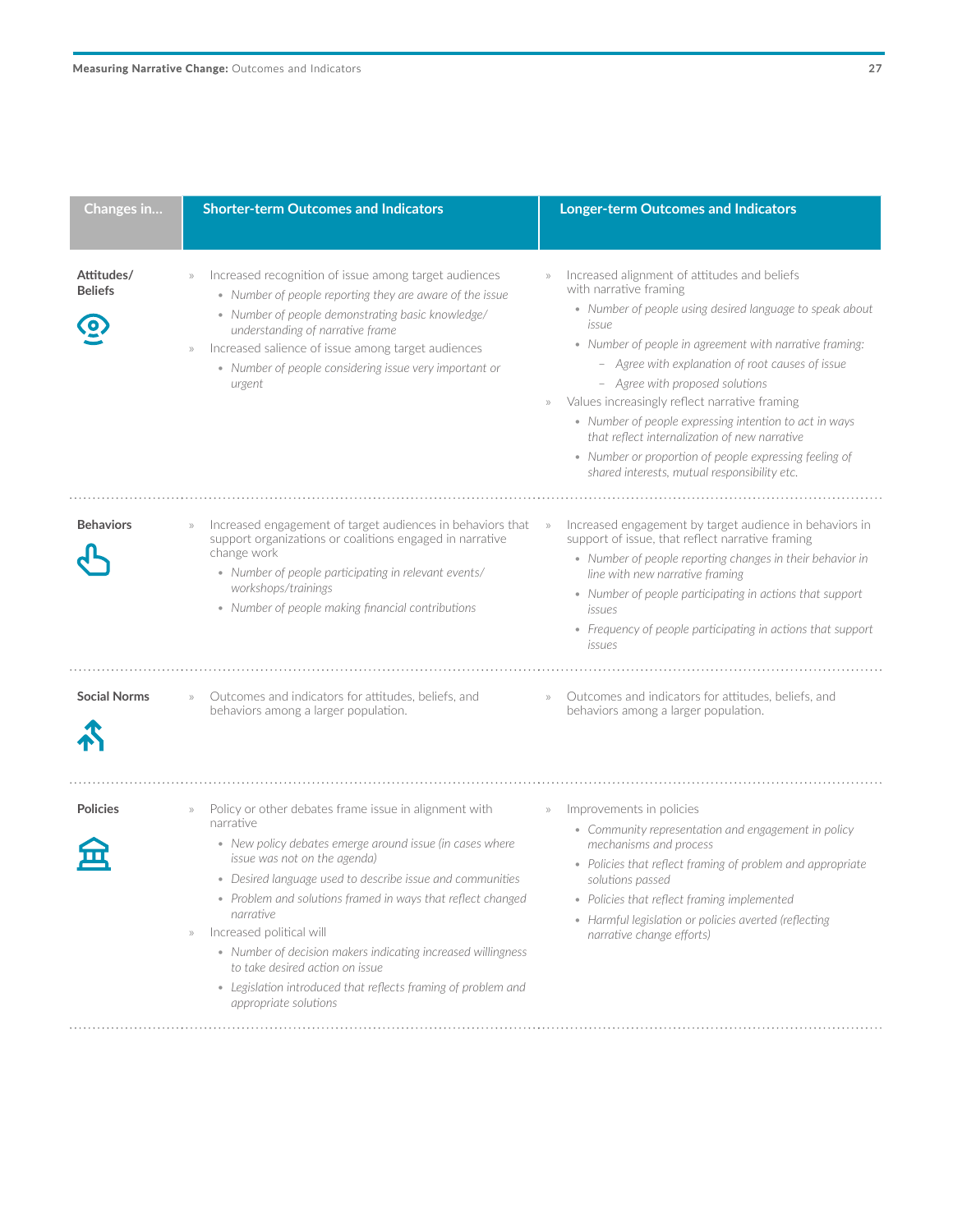| Changes in                                 | <b>Shorter-term Outcomes and Indicators</b>                                                                                                                                                                                                                                                                       | <b>Longer-term Outcomes and Indicators</b>                                                                                                                                                                                                                                                                                                                                                                                                 |
|--------------------------------------------|-------------------------------------------------------------------------------------------------------------------------------------------------------------------------------------------------------------------------------------------------------------------------------------------------------------------|--------------------------------------------------------------------------------------------------------------------------------------------------------------------------------------------------------------------------------------------------------------------------------------------------------------------------------------------------------------------------------------------------------------------------------------------|
| Institutional<br>Practices/<br>Power<br>Eh | Increased representation of key stakeholders in decision-<br>$\rangle$<br>making<br>• Inclusion of communities around specific decisions<br>Increased commitment to resource allocation<br>$\gg$<br>• Number of written or spoken commitments to allocating<br>resources in a way that reflects narrative framing | Institutionalization of mechanisms for representation of<br>key stakeholders in decision-making<br>• Number of institutions with structures for increased<br>representation<br>• Frequency of community engagement in decision-making<br>Shifts in resource allocation<br>$\gg$<br>• Increased public funding for issues that reflect narrative<br>framing<br>• Increased private for funding for issues that reflect<br>narrative framing |
|                                            |                                                                                                                                                                                                                                                                                                                   |                                                                                                                                                                                                                                                                                                                                                                                                                                            |

For further guidance, tools, and resources around measuring some of these outcomes, please see Appendix 2.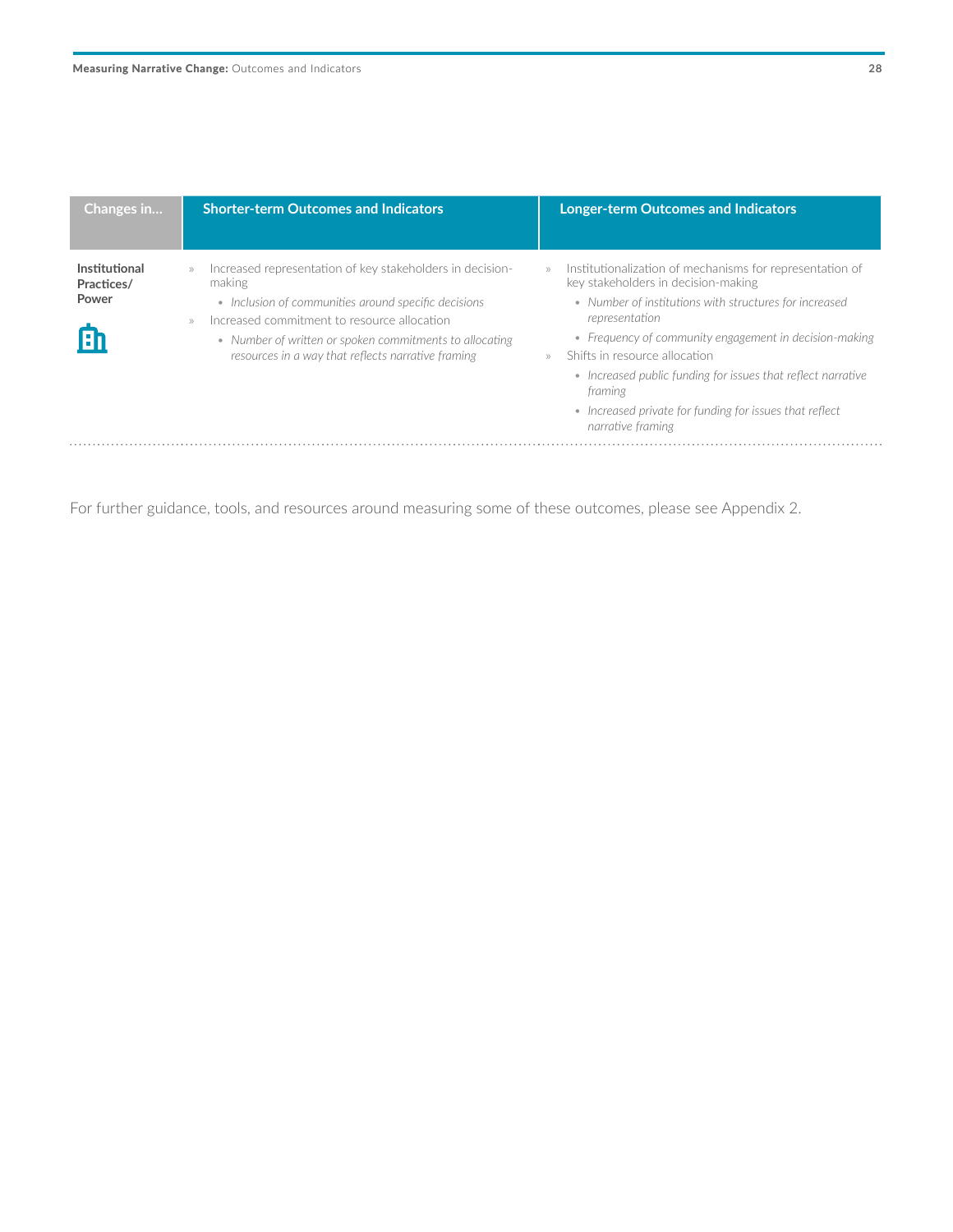<span id="page-28-0"></span>

## Sensing the System: Approaches for Tracking and Responding to Changes in Context

#### **Narrative change work doesn't happen in a vacuum—quite the opposite.**

dynamic context. It's rarely (if ever) the case that narratives, once put out into the world, proceed along an unimpeded trajectory. External environment factors are likely to have a big role in slowing down or accelerating progress. Your work is likely to have unintended consequences john a. powell notes, "structural adjustment and resistance is part of nearly and then stop. We must see how the system and actors in the system respond and make the necessary adjustment."22

As such, it is very important to be alert to signals from the broader deployment, and measurement. In this section, we offer some approaches and practices that can help organizations to do this kind of work. While they're not specific to narrative change work, they are intended to be adaptable to any kind of complex systems work.

22. powell, j. a. (2010.) Systems thinking, evaluation and racial justice. *Philanthropic Initiative for Racial Equity Critical Issues Forum: Marking progress: Movement toward racial justice, 3, 9-12.*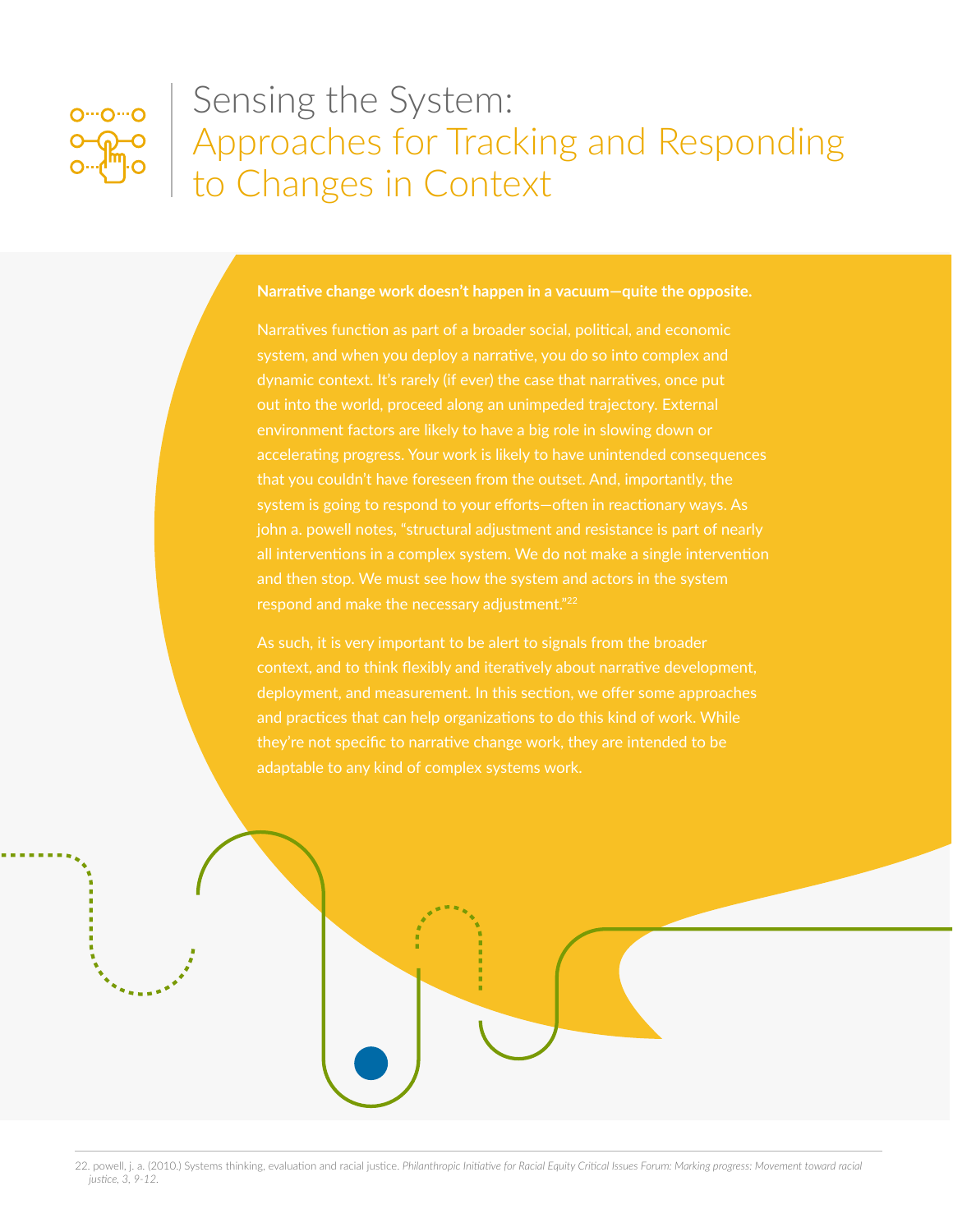<span id="page-29-0"></span>As you implement your strategy, you will need to employ ways to sense and gather real-time intelligence about what is happening along the way. Doing this systems sensing will require ongoing reflection and iteration over the course of your strategy, and an openness to learning, adaptation, and strengthening your approach over time. As adrienne maree brown says in her work on emergent strategy, "change is constant", and we need to engage in intentional adaptation to continue to grow and stay purposeful in the face of this.<sup>23</sup> She highlights the need for collaborative innovation, which she likens to murmuration in nature:

*P* Here's how it works in a murmuration/shoal/swarm: each creature is tuned in to its neighbors, the creatures right around it in the formation. This might be the birds on either side, or the six fish in each direct There *tures right around it in the formation. This might be the birds on either side, or the six fish in each direction. There is a right relationship, a right distance between them—too close and they crash, too far away and they can't feel the micro-adaptations of the other bodies…In this way thousands of birds or fish or bees can move together, each empowered with basic rules and a vision to live…There is an efficiency at play—is something not working? Stop. Change. If something is working, keep doing it—learning and innovating as you go."*

To help you to change, learn, and innovate as you go, it is useful to reflect on different types of data—not just at the end of the effort, but early on and at regular intervals throughout its implementation. This might include whatever data you collect against the outcomes and indicators you have defined, as well as surfacing your own experiences and latent knowledge about how change is

happening, and keeping track of what's happening in the external environment. It might also mean broadening your vantage point so that you are considering how the context is changing and how the external context is responding to your work, creating opportunities for larger than expected change, or less ripe conditions.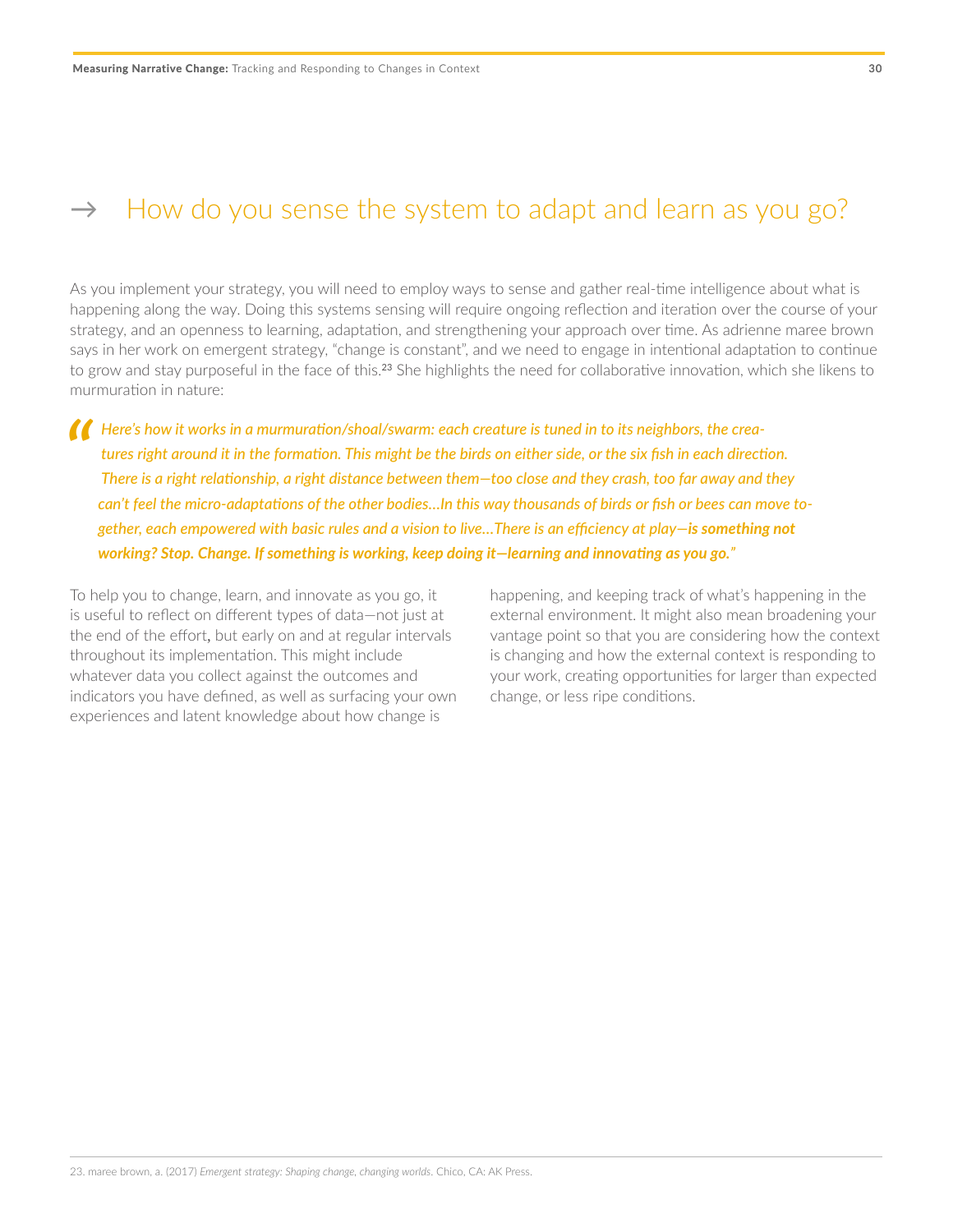#### **Real-Time Sensemaking**

While carrying out sensemaking in a system can be challenging, there are some approaches that can make sure things don't get overly complicated and time-consuming. In [a blog post from early 2020](http://www.chriscorrigan.com/parkinglot/sense-making-in-real-time/) (just as the particularly fast-moving and unpredictable pandemic was emerging), Chris Corrigan set out a relatively straightforward process to guide collective reflection on real-time information and its implications<sup>24</sup>:



#### **Observe the situation.**

Watch things for a while. Have people in your organization (or outside of it, as relevant) gather notes, observations, and data objects (stories, tweets, news items, stats) and then meet to share and collate what you've gathered.

#### Look for patterns.

Have the group sort through the data and find what's similar.

#### 3 **Inquire.**

Drill down a little further to spot patterns, using these starting points:

- » Generalizations: "In general, I notice…"
- » Exceptions: "In general I notice…but…"
- » Contradictions: "On the one hand I notice…but on the other hand…"
- » Surprises: "I am really surprised that…"
- » Curiosity: "I wonder if…"

#### Look at what is keeping patterns in place.

Corrigan proposes identifying and unpacking:

- » Attractors that are holding things together
- » Boundaries that act to separate them out
- » Connections between agents in the system
- » Exchanges, or the information, power, and resources flowing through connections
- » Identities and how they function in the system, e.g. with regard to power and voice

#### 5 **Make adjustments.**

Once you have identified some of these constraints and factors that cause patterns to stick, list the ones that are most important to your work and in your control to change—then think through what adjustments you might make as a result.

Source: Chris Corrigan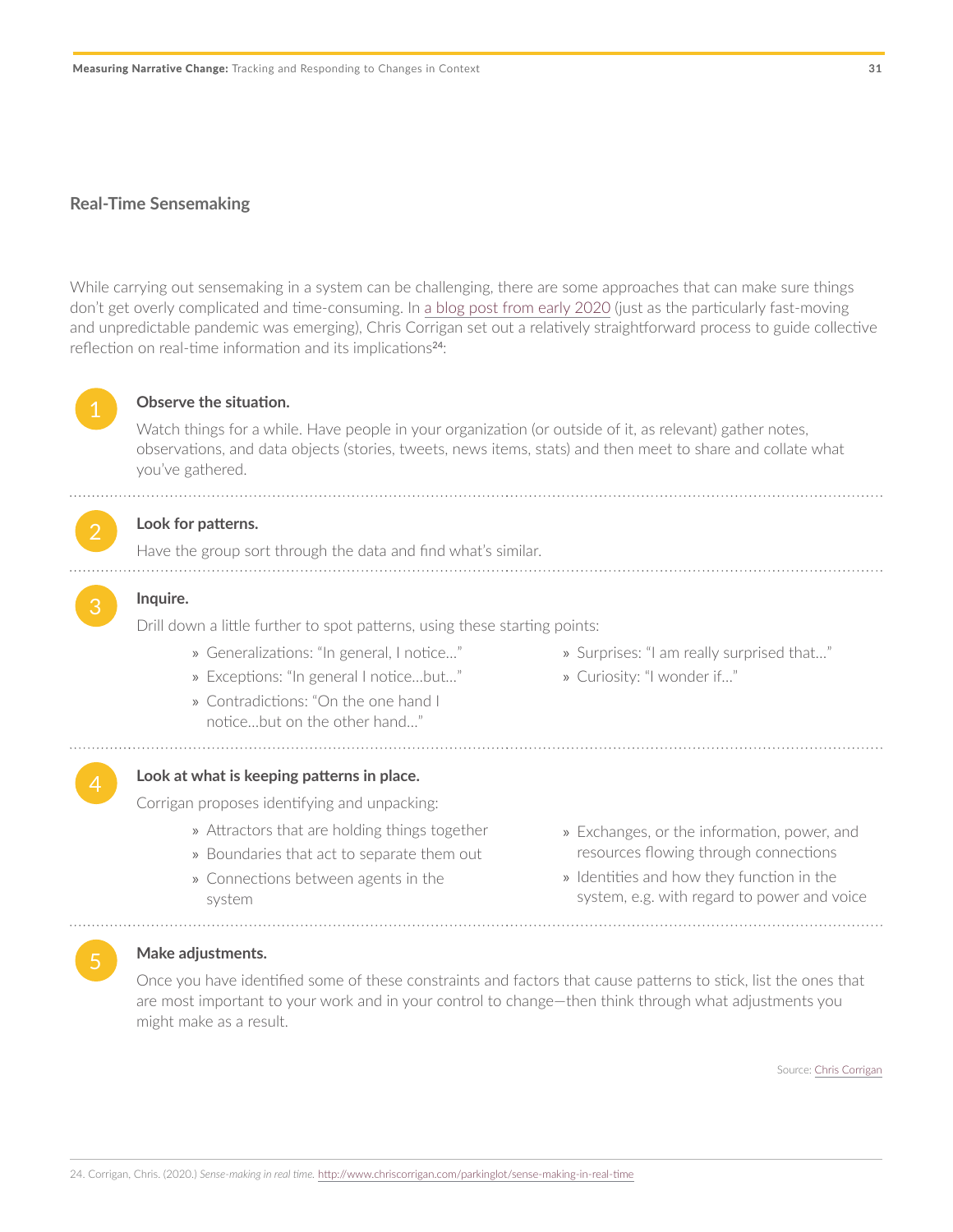#### **Emergent Learning**

Organizations might also consider tools that facilitate learning throughout your strategy's lifecycle. The Emergent Learning approach aims to help organizations deepen and institutionalize their ability to think about and learn from their work in the context of change and unpredictability.<sup>25</sup> Fourth Quadrant Partners have developed two Emergent Learning tools: Before and After Action Reviews and Emergent Learning Tables.

#### **Before and After Action Reviews**

Before and After Action Reviews are helpful tools for realtime learning. They "build a team's capacity to perform by comparing actual results with intended results, exploring causes of those results, identifying successful practices to sustain and improve, and planning for how to apply insights to future performance."<sup>26</sup> Table 3 lists some

guiding questions for Before and After Action Reviews. The exercise is most helpful when used as a repeated practice in dynamic environments because they help teams enter experimentation with eyes wide open and to look back to learn from what really happened.

#### **Table 3. Guiding Questions for Before and After Action Reviews**

| <b>Before Action Review</b>                   | <b>After Action Review</b>                            |
|-----------------------------------------------|-------------------------------------------------------|
| What are our intended results?                | What were our intended results?                       |
| What will success look like?                  | What were our actual results?                         |
| What challenges might we encounter?           | What caused our results?                              |
| What have we learned from similar situations? | What will we sustain or improve?                      |
| What will make us successful this time?       | What is our next opportunity to test what we learned? |
| When will we do an AAR?                       | When will we do our next BAR?                         |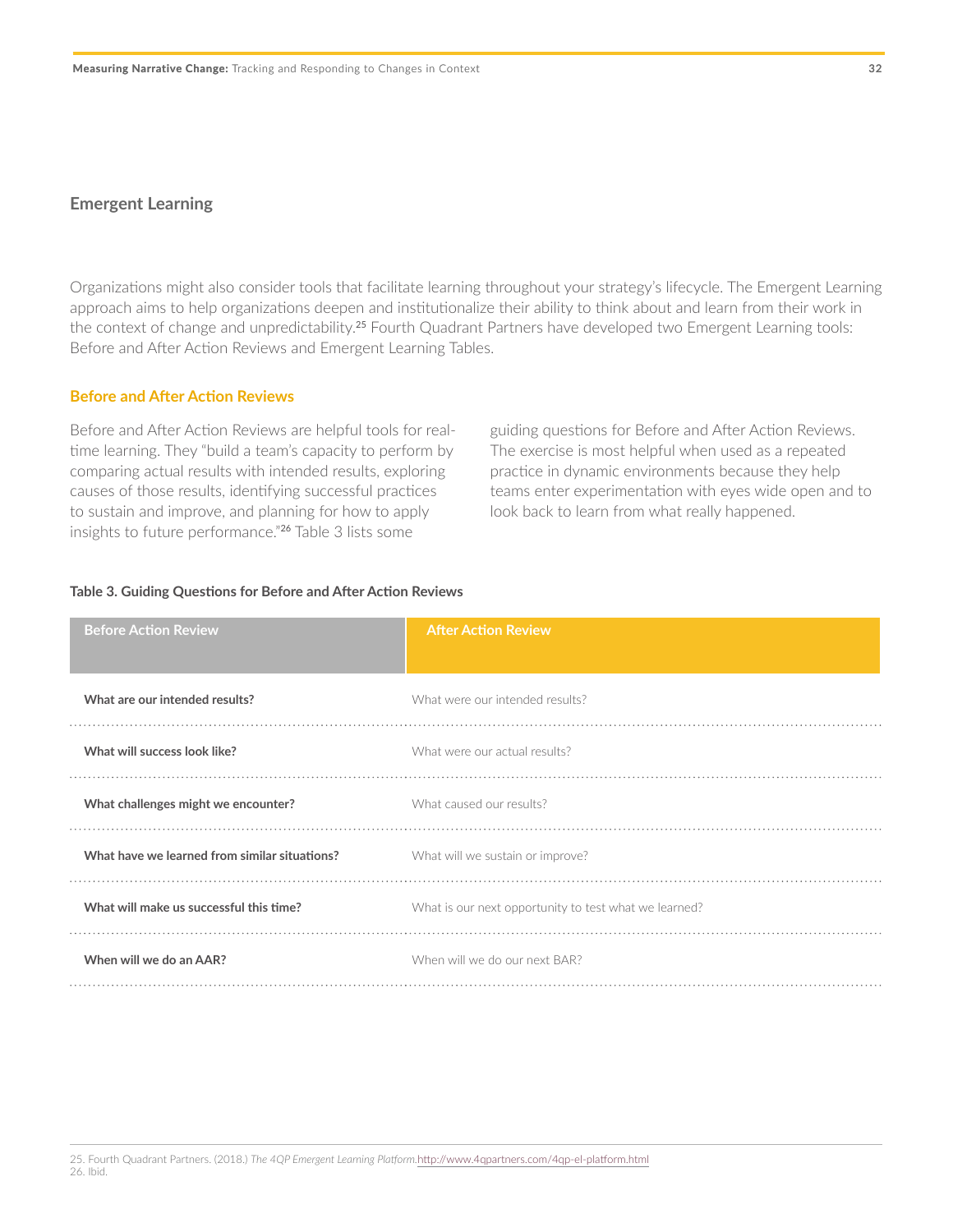#### **Emergent Learning Tables Sessions**

Emergent Learning Tables Sessions are meant to help participants make collective knowledge visible and then apply it to future work. The process begins with a framing question, followed by filling out an Emergent Learning table with four parts or quadrants:



**Stories and Data: Data, research,** experiences, and stories about what's happened in the past

**Insights:** Our thinking, interpretation, or insights about what's happened in the past



**Hypotheses:** What we believe, based on what we've seen/learned so far, will make us successful moving forward

**Opportunities:** Events, meetings, or times coming up on the calendar that present an opportunity to test our new thinking (i.e., moving us into action)

Source: **[Fourth Quadrant Partners](http://www.4qpartners.com/index.html).** 

Emergent Learning practices are helpful for pulling together stories, experiences, and data to extract salient insights and apply them to your work in a timely, responsive way.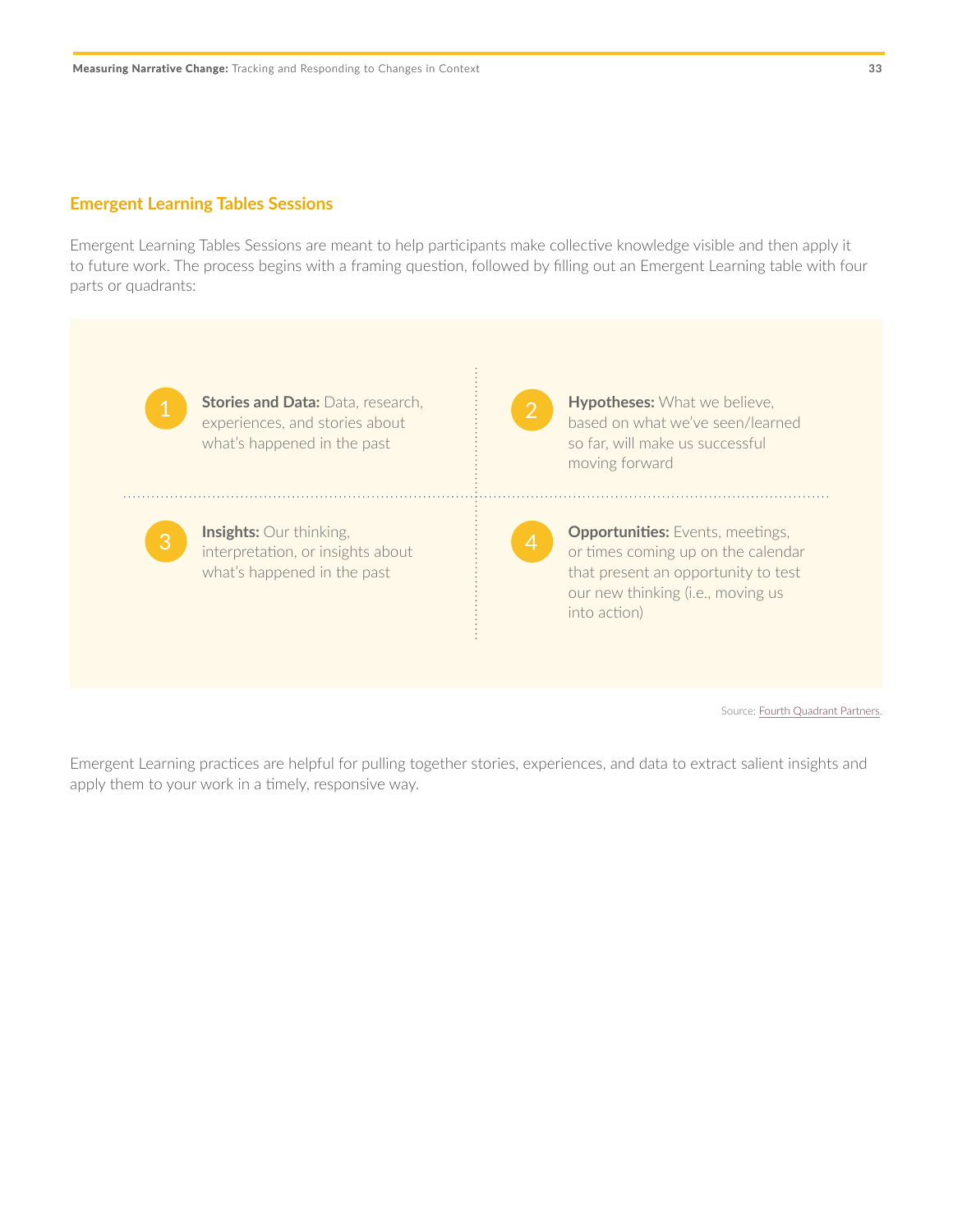## <span id="page-33-0"></span>Additional Considerations for Measurement

In this final section, we offer up a few more considerations for better understanding your narrative change efforts. They focus on clarifying what you expect to see as a result of your work, through both articulating the role you play in narrative change efforts and thinking expansively about the concept of progress and what that might look like.

## $\rightarrow$  What role are you playing in advancing narrative change?

As we've discussed, narrative change isn't something that any one organization does in isolation; it generally requires the work of many different actors employing various different strategies toward a shared goal. Different organizations are positioned to make different contributions to narrative change efforts based on their focus, skills, resources, and connections. Thinking about what role you are playing in this space—and how that fits into the grander scheme of things—can help you make a fairer assessment of what change you can expect to see. It also helps to focus measurement not on the amount of change that occurred (which isn't a helpful way to think about change in complex contexts), but rather whether and how well you made the contribution that you expected to, and what happened as a result.

#### For guidance and suggestions on understanding different roles in narrative change, the following resources may be useful:

- » The [Active Voice Lab's horticulture metaphors](https://www.activevoice.net/how-do-we-know/home/horticulture-tools/) for actors engaged in narrative work helps answer questions about what role an organization is well positioned to play. These roles include trowels (who dig deep into issues to plant seeds of change) and sprinklers (who facilitate new growth in narratives from a wide array of storytellers). 27
- Jim Coe and Rhonda Schlangen 's No Royal [Road](https://www.evaluationinnovation.org/wp-content/uploads/2019/03/No-Royal-Road.pdf) (2019) provides a framework for assessing

contributions to advocacy campaigns that is highly applicable to narrative change efforts. This framework suggests different roles an organization can play in this type of work, from seed sower (the initiators of an effort that goes on to build a momentum of its own) to primary actor (an organization that coordinates and spearheads an overall approach) to over-the-linegetter (actors who make a niche but vital contribution to an effort).28

27. Active Voice Lab. (n.d.) *Horticulture tools.* <https://www.activevoice.net/how-do-we-know/home/horticulture-tools/>

<sup>28.</sup> Coe, J., & Schlangen, R. (2019). *No royal road. Finding and following the natural pathways in advocacy evaluation.* [https://www.evaluationinnovation.org/wp-content/](https://www.evaluationinnovation.org/wp-content/uploads/2019/03/No-Royal-Road.pdf) [uploads/2019/03/No-Royal-Road.pdf](https://www.evaluationinnovation.org/wp-content/uploads/2019/03/No-Royal-Road.pdf)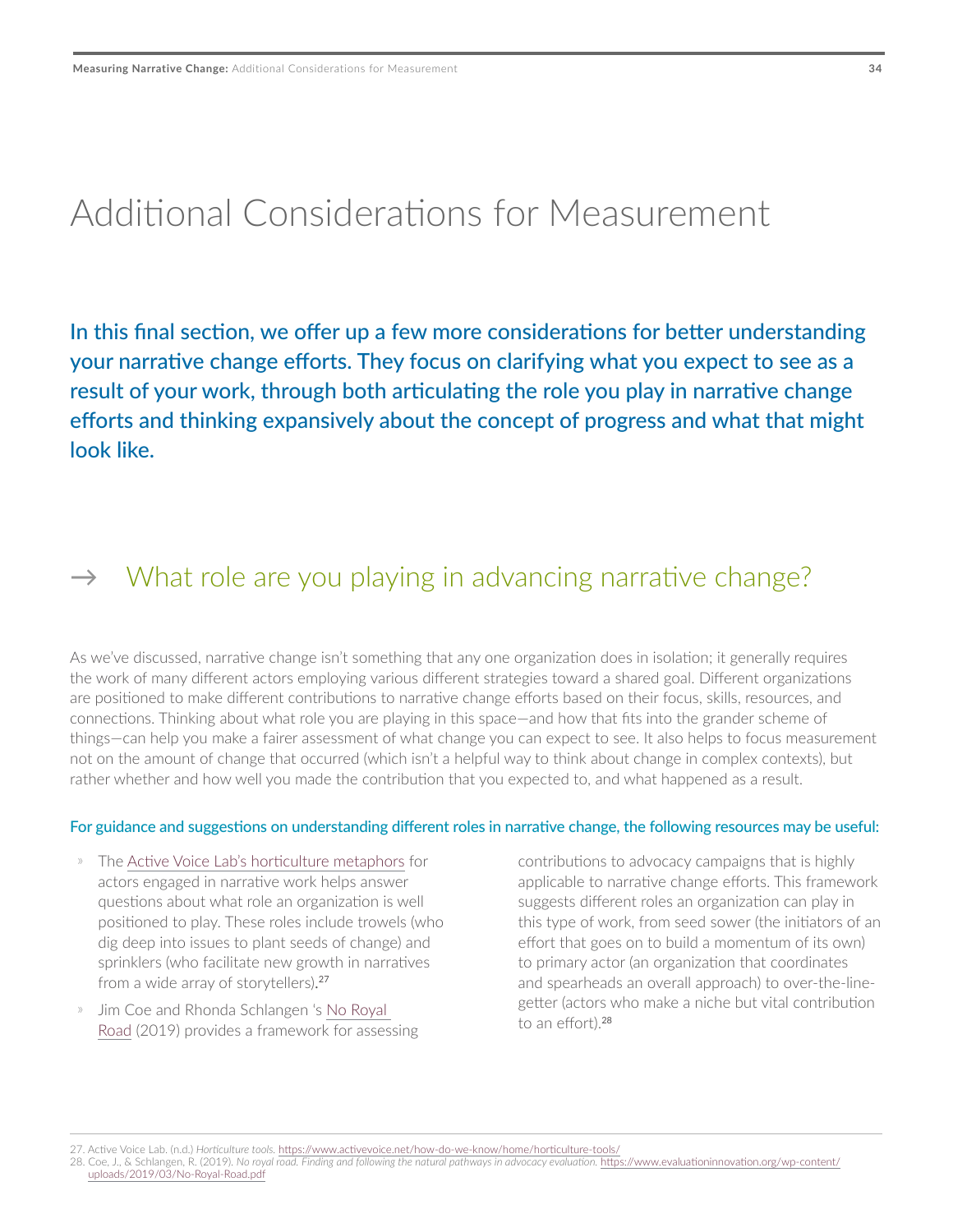### <span id="page-34-0"></span> $\rightarrow$  What do you expect progress to look like?

When we're engaged in social change work, it's easy to think about progress as a linear, positive, directionally upward change—for example, from a harmful narrative about an issue to the dominance of the one we'd like to see instead. In reality, though, progress can look different depending on the existing status quo, the context in which you're working, and sudden shocks or external factors that have big implications (either positive or negative) for what you might expect to see.

In [Six Models for Understanding Impact,](https://democracyfund.org/idea/six-models-for-understanding-impact/) Liz Reudy encourages us to think beyond a positive upward trajectory and offers some alternate visions of progress:

- $\rightarrow$  **Preventing further setbacks when the status quo changes suddenly for the worse (preventative impact)**
- → **"Holding the line", or maintaining desired conditions if the status quo is worsening (stabilizing impact)**
- $\rightarrow$  Lessening the gradient of a change that is directionally negative due **to profound or rapid deterioration in the status quo (palliative impact)**

For example, in recent years we've seen an increasingly hostile climate created around immigration in Europe and the US and the narrative status quo worsened profoundly—that is, the dominant narratives about immigrants, migrants, and refugees became markedly more inaccurate and harmful. In this context, many organizations seeking to change the narrative around immigration found themselves working to counter the demonization and dehumanization of these groups, rather than advancing more transformational narratives; trying to hold the line, or even achieve a palliative impact, given a deteriorating status quo.

These kinds of contextual effects aren't always negative, and you also may find yourself in a position to capitalize on certain emergent changes. For instance, when it comes to articulating progress you might actually anticipate a sharper upward trajectory than you'd previously expected, due to a particular window of opportunity opening up (opportunistic impact.) An example here might be new space created by the COVID-19 pandemic in how we think about the value of care, service, transportation, and supply chain work, increasingly being understood as "essential" to society, and the opportunity to foreground workers' access to rights and recognition, safe working conditions, and better wages.

When measuring progress, being mindful of these different pathways can be helpful in considering what kinds of outcomes are realistic or desirable, and on what timeframes. That said, given the speed with which changes in context can happen (and the complexity this often engenders), it's not always clear how exactly things are playing out in real time. In those cases, the six impact models may be more helpful as you look back and seek to interpret and account for the progress that was made.

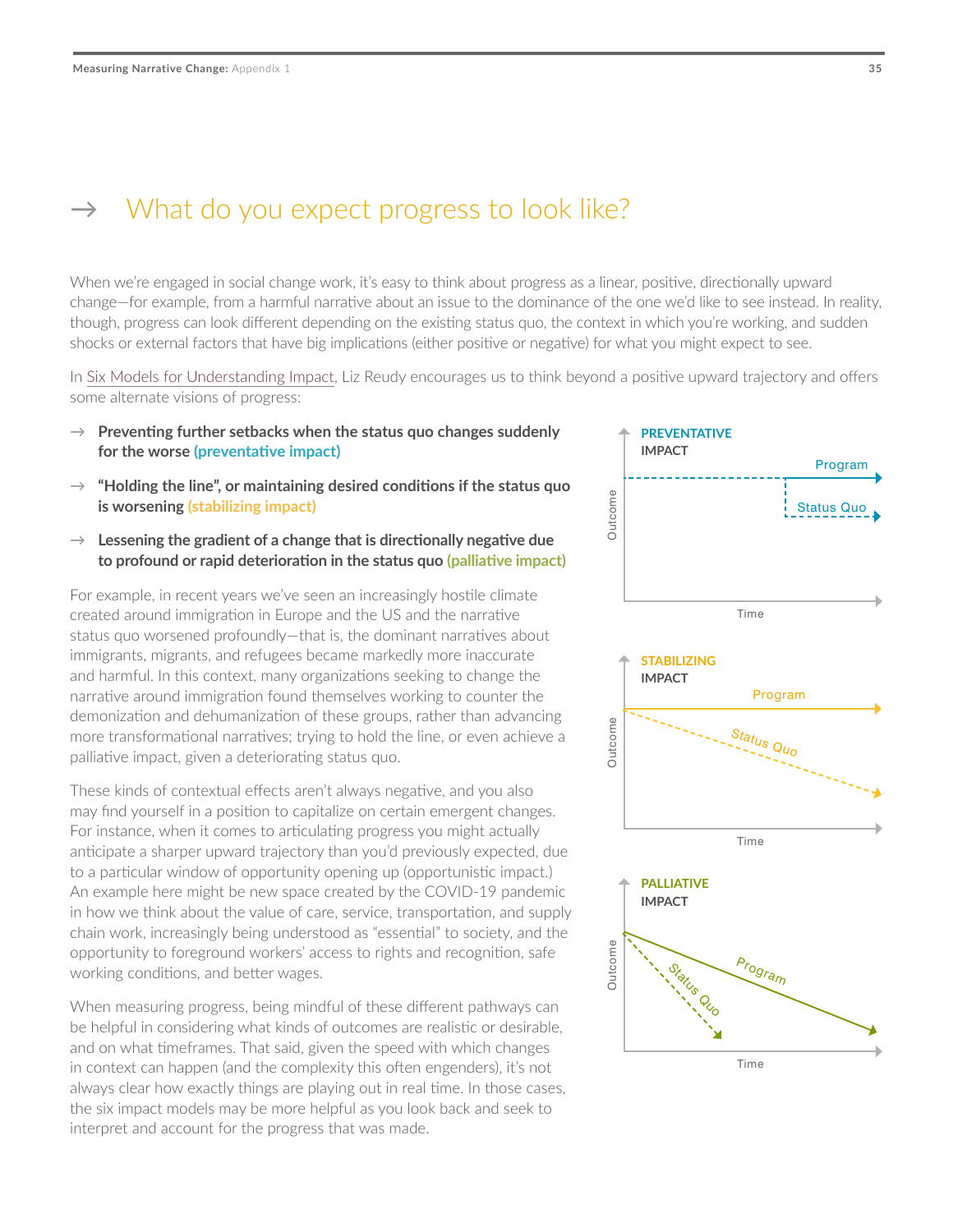## <span id="page-35-0"></span>Concluding Thoughts

Narrative change is complex and challenging work, and we'll be the first to admit that measuring it isn't easy. But it's a powerful strategy in our efforts to achieve a more just and equitable society—and it is precisely because of its potential for impact that we should think seriously about how to measure progress and track the results of our efforts.

In this brief, we offer several ways for practitioners to get clearer on their strategy and goals for measuring narrative change. There are likely certain questions you can answer already about your strategy and what's going to be important to measure, or some initial outcomes and indicators you can identify and begin to track. Everyone starts somewhere! You don't have to do everything all at once: you can always add new elements to your approach as you learn more about your strategy and context, and as measurement starts to get more routine and established as part of your work. For those funding narrative change, we'd highlight the need for flexibility and responsiveness given the dynamic and iterative nature of the work,

for setting realistic expectations about time horizons and when you might expect to see change, and for an openness to emergent insight and outcomes.

We hope this brief is helpful to those interested in measuring narrative change, but we know that there is still more work to do in building out this field and that there are many other people thinking about these questions. We hope that this piece can contribute to ongoing conversation, innovation, and experimentation in this space, which will help to strengthen narrative change efforts and their potential to drive change.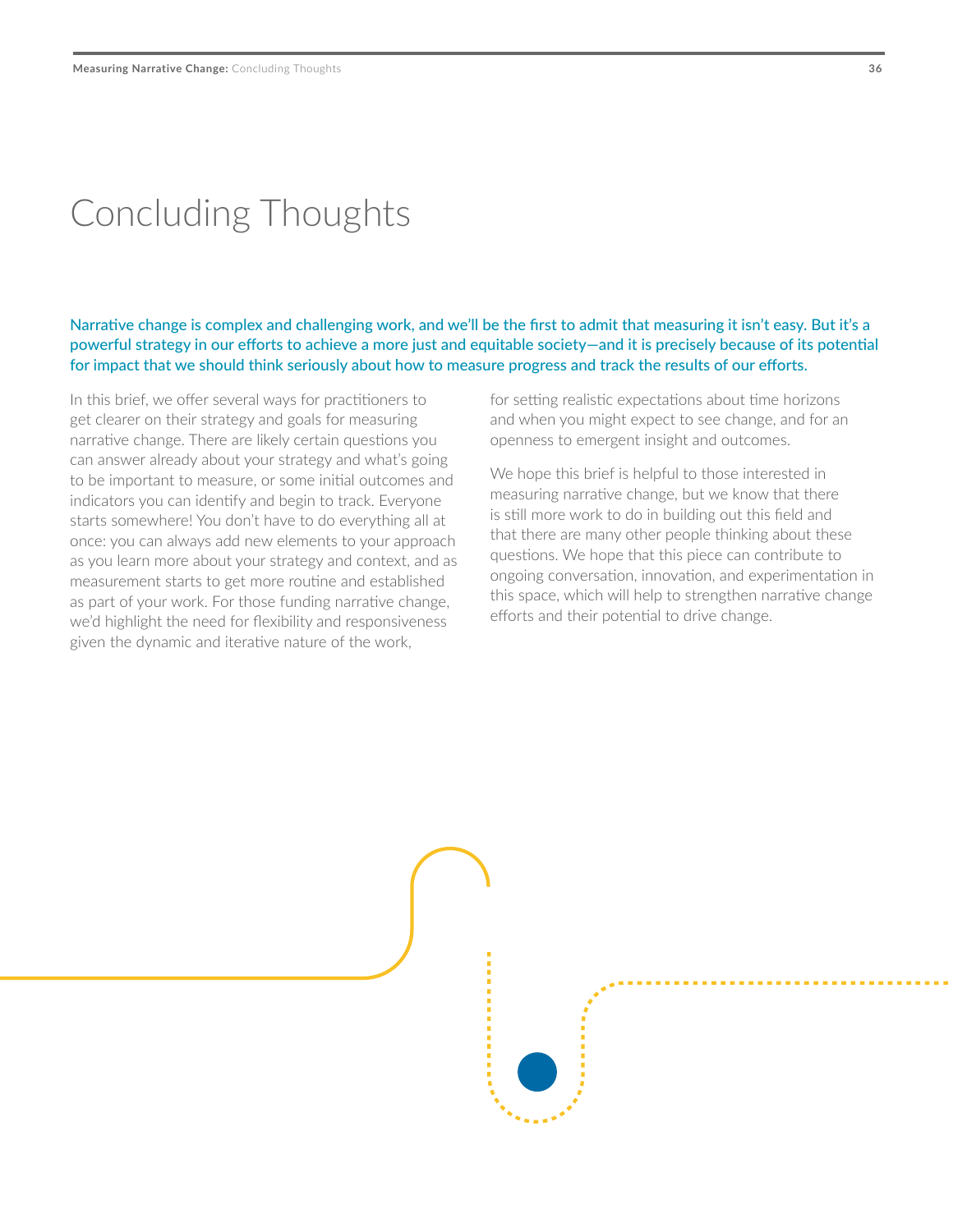## <span id="page-36-0"></span>Appendix 1

### $\rightarrow$  Narrative Change Planning and Strategy Tools

While this guide is focused on the measurement of narrative change rather than how you go about it, there are many other resources that exist to help organizations plan their narrative change strategies:

#### → **Color of Change: [Building Narrative Power](https://narrative.colorofchange.org/)**

A series of publications and presentations on a range of topics, focused on narrative strategy, infrastructure, and content.

#### → **Executives' Alliance for Boys and Men of Color and Perception Institute: [His Story: Shifting Narratives](https://perception.org/wp-content/uploads/2018/12/HisStory-Narrative-Toolkit.pdf)  [for Boys and Men of Color Toolkit](https://perception.org/wp-content/uploads/2018/12/HisStory-Narrative-Toolkit.pdf)**

A resource that breaks down narrative change into nine distinct strategic domains and provides guidance about their components: research, rapid response, media monitoring, engaging influencers, cultural strategy, content generation, dissemination, engagement, and evaluation.

#### → **Frameworks Institute: [Toolkits](https://www.frameworksinstitute.org/tools-and-resources/toolkits/)**

Toolkits drawing on research conducted by Frameworks on a range of social issues, which include talking points, quick-start guides to incorporating core framing elements into messaging, model responses, slides, and editorials.

#### → **International Center for Policy Advocacy: [Reframing](https://www.narrativechange.org/toolkit/reframing-guidelines)  [Narratives Toolkit](https://www.narrativechange.org/toolkit/reframing-guidelines)**

A step-by-step resource for building a narrative change campaign. Provides guidance and targeted questions to consider in five key areas: finding a focus and opening, building out elements, preparing for responses, running the campaign, and evaluating reach and uptake

#### → **National Association of County and City Health Officials: [Advancing Public Narrative for Health](http://eweb.naccho.org/eweb/DynamicPage.aspx?WebCode=ProdDetailAdd&ivd_prc_prd_key=68df828b-ce9e-4834-8e3f-a60d478cb559&ivd_qty=1&Action=Add&site=naccho&ObjectKeyFrom=1A83491A-9853-4C87-86A4-F7D95601C2E2&DoNotSave=yes&ParentObject=CentralizedOrderEntry&ParentDataObject=Invoice%2520Detail)  [Equity and Social Justice](http://eweb.naccho.org/eweb/DynamicPage.aspx?WebCode=ProdDetailAdd&ivd_prc_prd_key=68df828b-ce9e-4834-8e3f-a60d478cb559&ivd_qty=1&Action=Add&site=naccho&ObjectKeyFrom=1A83491A-9853-4C87-86A4-F7D95601C2E2&DoNotSave=yes&ParentObject=CentralizedOrderEntry&ParentDataObject=Invoice%2520Detail)**

A comprehensive toolkit that provides a range of prompts and activities for making existing narratives visible, developing critical observation skills for recognizing and disrupting these narratives, and connecting these insights to developing transformative alternative narratives

#### → **National Criminal Justice and Public Health Alliance: [Developing a Transformational Criminal Justice](https://humanimpact.org/wp-content/uploads/2018/03/CJPH-Narrative-Development_Toolkit.pdf)  [Narrative Toolkit](https://humanimpact.org/wp-content/uploads/2018/03/CJPH-Narrative-Development_Toolkit.pdf)**

A toolkit providing a six-step guide and a set of exercises for developing transformational public narratives: finding people, building relationships, developing shared understandings, identifying existing narratives, developing transformational narratives, and developing an action plan

#### → **The Opportunity Agenda: [Vision, Values, and Voice](https://www.opportunityagenda.org/sites/default/files/2019-05/2019.05.06%20Toolkit%20Without%20Comic%20Book.pdf)  [Communication Toolkit](https://www.opportunityagenda.org/sites/default/files/2019-05/2019.05.06%20Toolkit%20Without%20Comic%20Book.pdf)**

A toolkit providing framing principles and strategies "that support the long-term movement of hearts and minds," guidance on applying them to shortterm victories, and tips and examples of tactics and messaging strategies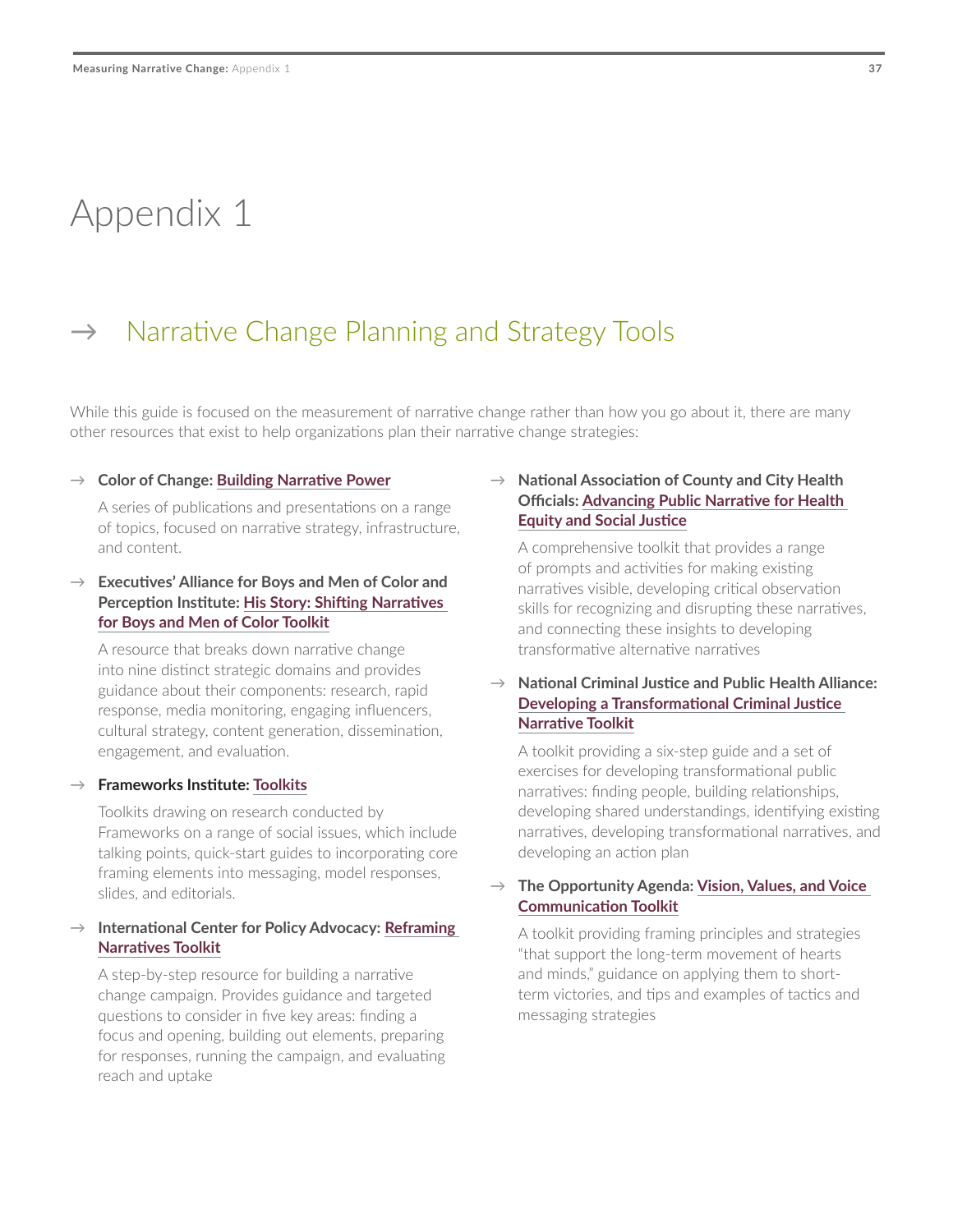#### → **Public Interest Research Group: Framing Equality Toolkit**

A toolkit containing highly practical guidance, activities, and tools that can be used for understanding existing frames, creating new ones, and then testing and refining them.

#### → **Reclaiming Native Truth: [Narrative Change Strategy](https://www.firstnations.org/publications/narrative-change-strategy-from-the-reclaiming-native-truth-project/)**

An example of a comprehensive narrative change strategy, outlining a framework for and theory of narrative change and identifying a set of objectives, stakeholders, and activities across several key areas: media, pop culture and the arts, philanthropy, policy and practice, education, and collaborative support structures

#### → **ReThink Health: [Toolkit for Developing a Public](https://www.rethinkhealth.org/wp-content/uploads/2017/10/RTH-DevelopingAPublicNarrative_10302017.pdf)  [Narrative](https://www.rethinkhealth.org/wp-content/uploads/2017/10/RTH-DevelopingAPublicNarrative_10302017.pdf)**

A selection of materials including videos, group exercises, and worksheets for developing individual and community stories and linking these together to create a public narrative.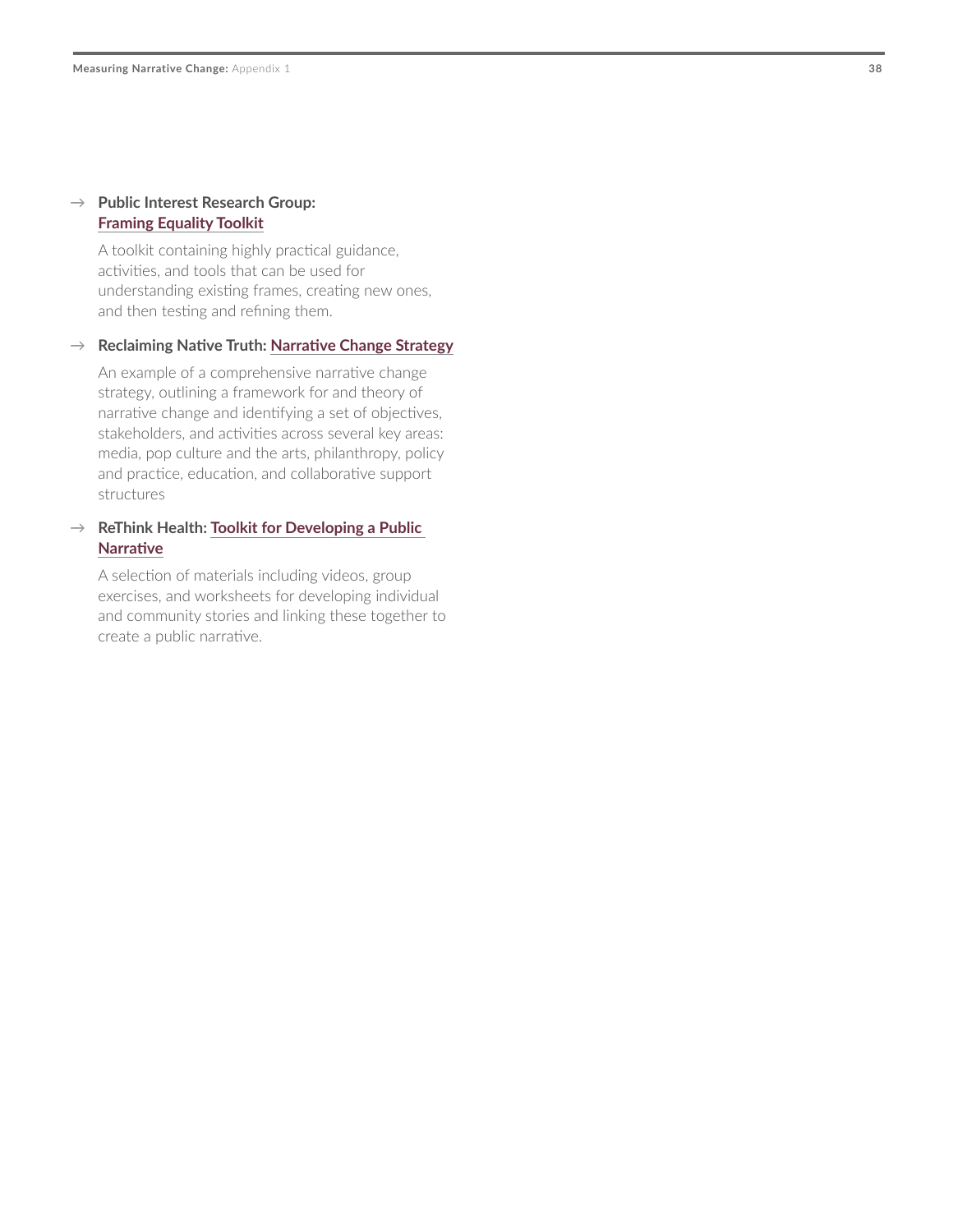## <span id="page-38-0"></span>Appendix 2

## → Tools and Resources for Measuring Narrative Change Outcomes

| Resource                                                                                                                                                                                                                  | When to use it                                                                                                                                                                                                        | <b>What it is</b>                                                                                                                                                                                                                 | Level of lift                                                                                            |
|---------------------------------------------------------------------------------------------------------------------------------------------------------------------------------------------------------------------------|-----------------------------------------------------------------------------------------------------------------------------------------------------------------------------------------------------------------------|-----------------------------------------------------------------------------------------------------------------------------------------------------------------------------------------------------------------------------------|----------------------------------------------------------------------------------------------------------|
| <b>ORGANIZATIONAL CAPACITY</b>                                                                                                                                                                                            |                                                                                                                                                                                                                       |                                                                                                                                                                                                                                   |                                                                                                          |
| <b>Measuring Impact: An</b><br><b>Organizer's Toolkit to Evaluate</b><br><b>Communications Effectiveness</b><br>Center for Media Justice                                                                                  | When you're looking to assess<br>improvements in your organization's<br>infrastructure and capacity for<br>communications-related work and to<br>better understand if that work has<br>been planned and executed well | A toolkit providing a series of<br>self-assessments of organizational<br>capacity for carrying out<br>communications strategies as well as<br>for evaluating the appropriateness<br>and effectiveness of strategies<br>themselves | <b>Medium</b><br>and the state                                                                           |
| <b>Informing Advocacy and</b><br><b>Communications Capacity</b><br><b>Building Efforts: A Culturally</b><br><b>Responsive Tool for Assessment</b><br>ORS Impact, Using Evidence,<br>Sawaya Consulting, The Khana<br>Group | When you're looking for an<br>example of a tool that measures<br>organizational capacity in areas that<br>are broadly applicable to narrative<br>change                                                               | A survey instrument and interview<br>protocol that can be used in<br>tandem for assessing advocacy and<br>communications capacity                                                                                                 | <b>Medium</b><br>I I O                                                                                   |
| <b>Organizational capacity</b><br>assessment tools database<br>Hewlett Foundation                                                                                                                                         | When you are looking for existing<br>tools that can be used to assess<br>capacity, which may contain<br>components relevant to narrative<br>change                                                                    | A spreadsheet of organizational<br>capacity assessment tools<br>There is also a document providing<br>guidance on which might be most<br>appropriate for a given context                                                          | <b>High</b><br>(many different tools<br>to review and potential<br>modification needed)                  |
| <b>REACH</b>                                                                                                                                                                                                              |                                                                                                                                                                                                                       |                                                                                                                                                                                                                                   |                                                                                                          |
| <b>Communications monitoring,</b><br>evaluating and learning toolkit<br>Overseas Development Institute                                                                                                                    | When you are looking for a<br>framework and sample metrics that<br>can help you ascertain the reach of<br>your narrative interventions                                                                                | A toolkit for thinking about<br>communications monitoring,<br>evaluation, and learning, which<br>provides example questions,<br>indicators, and tools                                                                             | m⊓n<br>Low<br>(review and identification<br>of indicators)<br><b>Medium</b><br>▀▐▀▐▔<br>(implementation) |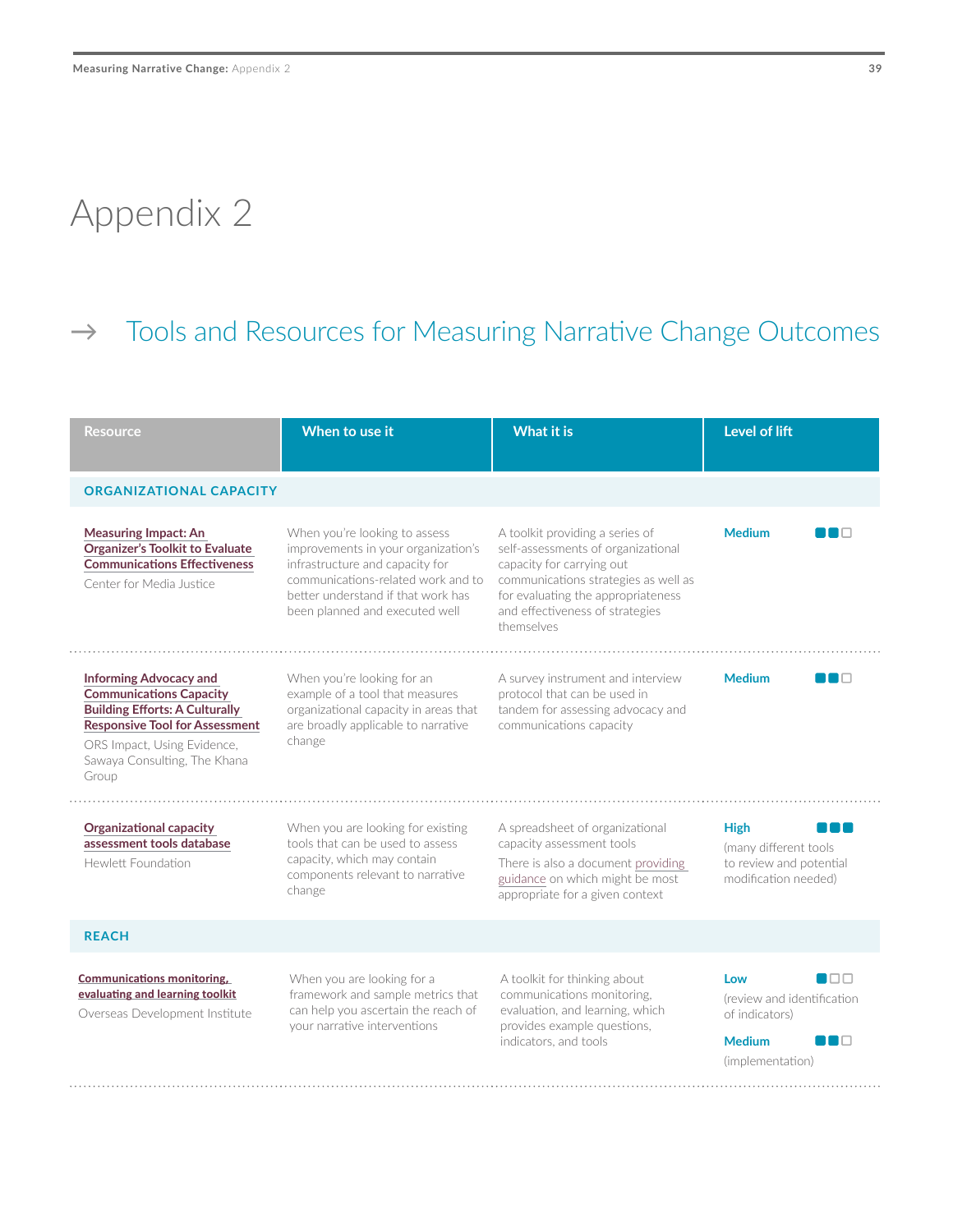| <b>Resource</b>                                                                                                                    | When to use it                                                                                                                                                                     | <b>What it is</b>                                                                                                                                                                                                                                  | <b>Level of lift</b>                                                                                                          |
|------------------------------------------------------------------------------------------------------------------------------------|------------------------------------------------------------------------------------------------------------------------------------------------------------------------------------|----------------------------------------------------------------------------------------------------------------------------------------------------------------------------------------------------------------------------------------------------|-------------------------------------------------------------------------------------------------------------------------------|
| <b>Integrated Evaluation Framework</b><br>Association for the Measurement<br>and Evaluation of Communication                       | When you are looking for an<br>example of a framework, which<br>includes metrics and methodologies,<br>that can help you ascertain<br>the reach of your narrative<br>interventions | A guide to aligning communications<br>objectives, devising strategy, setting<br>targets and measuring outputs and<br>impact of communications work;<br>provides example metrics and<br>methods for each step                                       | naa<br>Low<br>(review and identification<br>of indicators)<br><b>Medium</b><br>$\blacksquare \square$<br>(implementation)     |
| A pragmatic guide to monitoring and<br>evaluating research communications<br>using digital tools<br>Overseas Development Institute | When you want to identify existing<br>tools for tracking and monitoring<br>mentions of specific language or<br>messaging across a wide range of<br>digital platforms               | A list of digital tools for monitoring<br>strategic communications as well<br>as offering suggestions of metrics<br>to use                                                                                                                         | $\blacksquare$<br>Low<br>(review and identification<br>of tools)<br><b>Medium</b><br>∎⊓<br>(implementing any of the<br>tools) |
| <b>MEDIA/CULTURAL DISCOURSE</b>                                                                                                    |                                                                                                                                                                                    |                                                                                                                                                                                                                                                    |                                                                                                                               |
| <b>Content Analysis Guide</b><br>Colorado State University<br><b>Guide to Qualitative Content Analysis</b><br>Zhang and Wildemuth  | When you want to analyze the<br>content of media to understand<br>how an issue is being talked about<br>or framed                                                                  | Guides to conducting content<br>analysis: a method for coding texts<br>and quantitatively and qualitatively<br>analyzing the presence of language<br>or concepts, comparing them to<br>alternative ones, and assessing the<br>meanings they convey | Medium / High $\blacksquare$ $\blacksquare$ $\blacksquare$<br>(depending on the volume<br>of content)                         |
| <b>Moving the Race Conversation</b>                                                                                                | When you want to see examples                                                                                                                                                      | Case studies of content analysis                                                                                                                                                                                                                   | noo<br>Low                                                                                                                    |

**[Moving the Race Conversation](https://act.colorlines.com/acton/attachment/1069/f-0114/1/-/-/-/-/Racial_Discourse_Part_1.PDF)  [Forward](https://act.colorlines.com/acton/attachment/1069/f-0114/1/-/-/-/-/Racial_Discourse_Part_1.PDF)**

Race Forward

**[Africa in the Media](http://www.mediaimpactproject.org/uploads/5/1/2/7/5127770/africainthemedia2019.pdf)**

**[Immigration Nation](http://www.mediaimpactproject.org/uploads/5/1/2/7/5127770/immigration_nation_report_final_1.pdf)** Media Impact Project

#### **ATTITUDES, BELIEFS, BEHAVIORS, AND NORMS**

#### **[Methods of Measuring Public](http://www.uky.edu/AS/PoliSci/Peffley/pdf/473Measuring%20Public%20Opinion.pdf)  [Opinion](http://www.uky.edu/AS/PoliSci/Peffley/pdf/473Measuring%20Public%20Opinion.pdf)**

Russell G. Brooker and Todd Schaefer

When you are trying to decide which methods to use to capture information on people's values and attitudes toward or beliefs about a social issue

of how other organizations have assessed aspects of narrative using

content analysis

A paper that gives an overview of qualitative and quantitative, and formal and informal methods of measuring public opinion, including when each may be appropriate

examining representations of particular communities and regions

across various media

**Low**  (review)

(review)



**Medium / High**  (implementing any of the methods)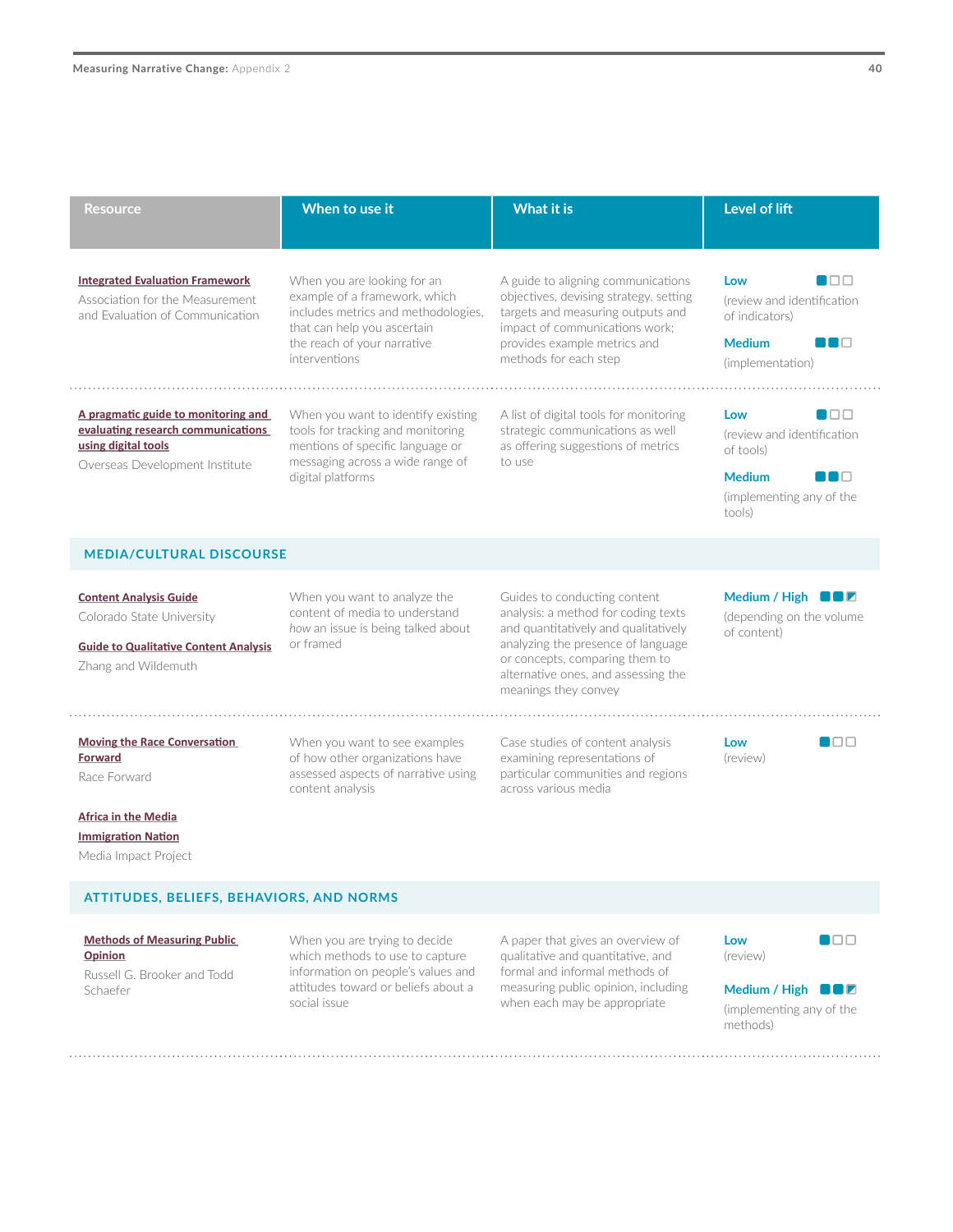| Resource                                                                                        | When to use it                                                                                                                                                                                                                                                                                                                 | <b>What it is</b>                                                                                                                                                                                                                      | <b>Level of lift</b>                                                                                                                                              |
|-------------------------------------------------------------------------------------------------|--------------------------------------------------------------------------------------------------------------------------------------------------------------------------------------------------------------------------------------------------------------------------------------------------------------------------------|----------------------------------------------------------------------------------------------------------------------------------------------------------------------------------------------------------------------------------------|-------------------------------------------------------------------------------------------------------------------------------------------------------------------|
| <b>European Social Survey Source</b><br><b>Questionnaire</b><br><b>World Values Survey</b>      | When you need inspiration for<br>or examples of existing survey<br>questions about people's values<br>and attitudes toward or beliefs<br>about a social issue-for examples,<br>root causes, proposed solutions,<br>attitudes toward communities                                                                                | Questionnaires used in the<br>European Social Survey and World<br>Values Survey, used to monitor<br>changing attitudes and values<br>across a range of social topics                                                                   | Medium / High $\blacksquare$ $\blacksquare$ $\blacksquare$<br>(implementation; depends)<br>on length of survey, sample<br>sizes. etc.)                            |
| <b>Handbook of Data Collection Tools:</b><br><b>Shifts in Social Norms</b><br>ORS Impact        | When you are trying to decide<br>which methods to use to capture<br>information on people's values and<br>attitudes toward or beliefs about a<br>social issue<br>When you need inspiration for<br>or examples of existing survey<br>questions about people's values and<br>attitudes toward or beliefs about a<br>social issue | Examples of data collection tools<br>for measuring social norms: includes<br>interview protocols for individuals<br>and focus groups, participant<br>observation checklists, and survey<br>samples, as well as methodological<br>notes | $\blacksquare$ $\square$ $\square$<br>Low<br>(review)<br>Medium / High $\blacksquare$<br>(implementation; depends)<br>on length of survey, sample<br>sizes. etc.) |
| <b>Constructing a Theory of Planned</b><br><b>Behavior Questionnaire</b><br>Icek Ajzen          | When you need ideas for<br>developing a tool to understand<br>people's intentions to act or behave<br>in certain ways                                                                                                                                                                                                          | Guide providing methodological<br>guidance on and examples of<br>people's understandings of and<br>intentions to engage in particular<br>behaviors                                                                                     | Medium / High $\Box$<br>(implementation; depends)<br>on length of survey, sample<br>sizes, etc.)                                                                  |
| <b>Community toolbox: Behavioral</b><br>surveys<br>University of Kansas                         | When you want to get an overview<br>of the steps involved in surveying<br>people's behaviors                                                                                                                                                                                                                                   | A short resource providing an<br>introduction to behavioral surveys,<br>when they can be used, and how<br>to conduct them: also includes a<br>checklist of their main features                                                         | $\blacksquare$ $\Box$ $\Box$<br>Low<br>(review)                                                                                                                   |
| <b>Measurement Instrument Database</b><br>for the Social Sciences (MIDSS)<br>Search: "behavior" | When you are looking for existing<br>examples of or inspiration for<br>surveys used to assess behavior                                                                                                                                                                                                                         | A database of social science survey<br>instruments                                                                                                                                                                                     | <b>Medium</b><br>n in<br>(several examples to<br>review)<br><b>High</b><br>(implementation)                                                                       |

#### **POLICY AND INSTITUTIONAL PRACTICE**

**[I2L2: Impact= Influence+ Leverage+](http://orsimpact.com/DirectoryAttachments/132018_23544_635_I2L2_LAYOUT_FINAL.pdf)  [Learning](http://orsimpact.com/DirectoryAttachments/132018_23544_635_I2L2_LAYOUT_FINAL.pdf) ORS Impact**

When you are trying to identify which policy and institutional outcomes or indicators might be most relevant to your work

A resource that provides concrete examples of systems-level outcomes and an overarching framework for understanding the types of change they represent (and how these interact)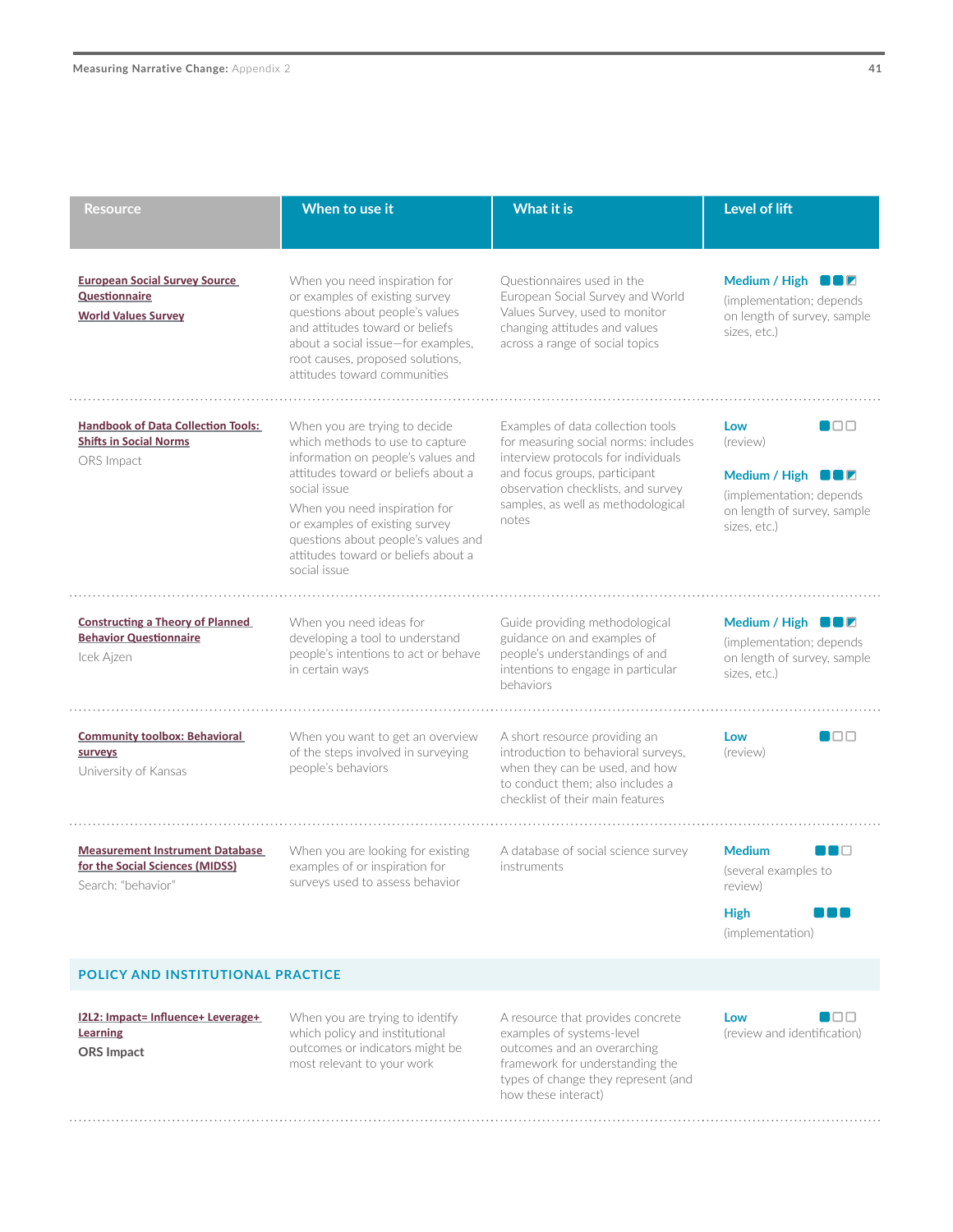| ۰, |
|----|

| <b>Resource</b>                                                                                 | When to use it                                                                                                                                                                               | <b>What it is</b>                                                                                                                                                                                                  | Level of lift                                                                             |
|-------------------------------------------------------------------------------------------------|----------------------------------------------------------------------------------------------------------------------------------------------------------------------------------------------|--------------------------------------------------------------------------------------------------------------------------------------------------------------------------------------------------------------------|-------------------------------------------------------------------------------------------|
| <b>Unique Methods in Advocacy</b><br><b>Evaluation: Policymaker Ratings</b><br>Coffman and Reed | When you are looking for an<br>approach for understanding political<br>will towards an issue relevant to<br>your work                                                                        | A framework for rating policymakers<br>according to their political will or<br>support for an issue, their influence,<br>and how confident the user is of<br>their assessment.                                     | Medium / High $\blacksquare$ $\blacksquare$ $\blacksquare$<br>(carrying out the approach) |
| <b>Handbook of Data Collection Tools:</b><br><b>Improved Policies</b><br>ORS Impact             | When you are looking for examples<br>of modifiable tools that can be used<br>to track policies, their components,<br>and their implementation                                                | Examples of data collection tools for<br>measuring changes in policy                                                                                                                                               | nnn<br>Low<br>(review)<br>Medium / High<br>(carrying out tracking,<br>depending on tool)  |
| <b>Narrative Policy Framework (NPF)</b><br>Jones and McBeth                                     | When you want to understand<br>more about the theoretical and<br>methodological underpinnings<br>of assessing which narratives are<br>shaping policy changes and through<br>which mechanisms | An article introducing the<br>methodology for NPF, which<br>empirically tests for connections<br>between how narratives impact<br>public opinion and how that then<br>impacts elite and institutional<br>decisions | ∎⊓⊓<br>Low<br>(review)<br><b>High</b><br>(carrying out the analysis)                      |